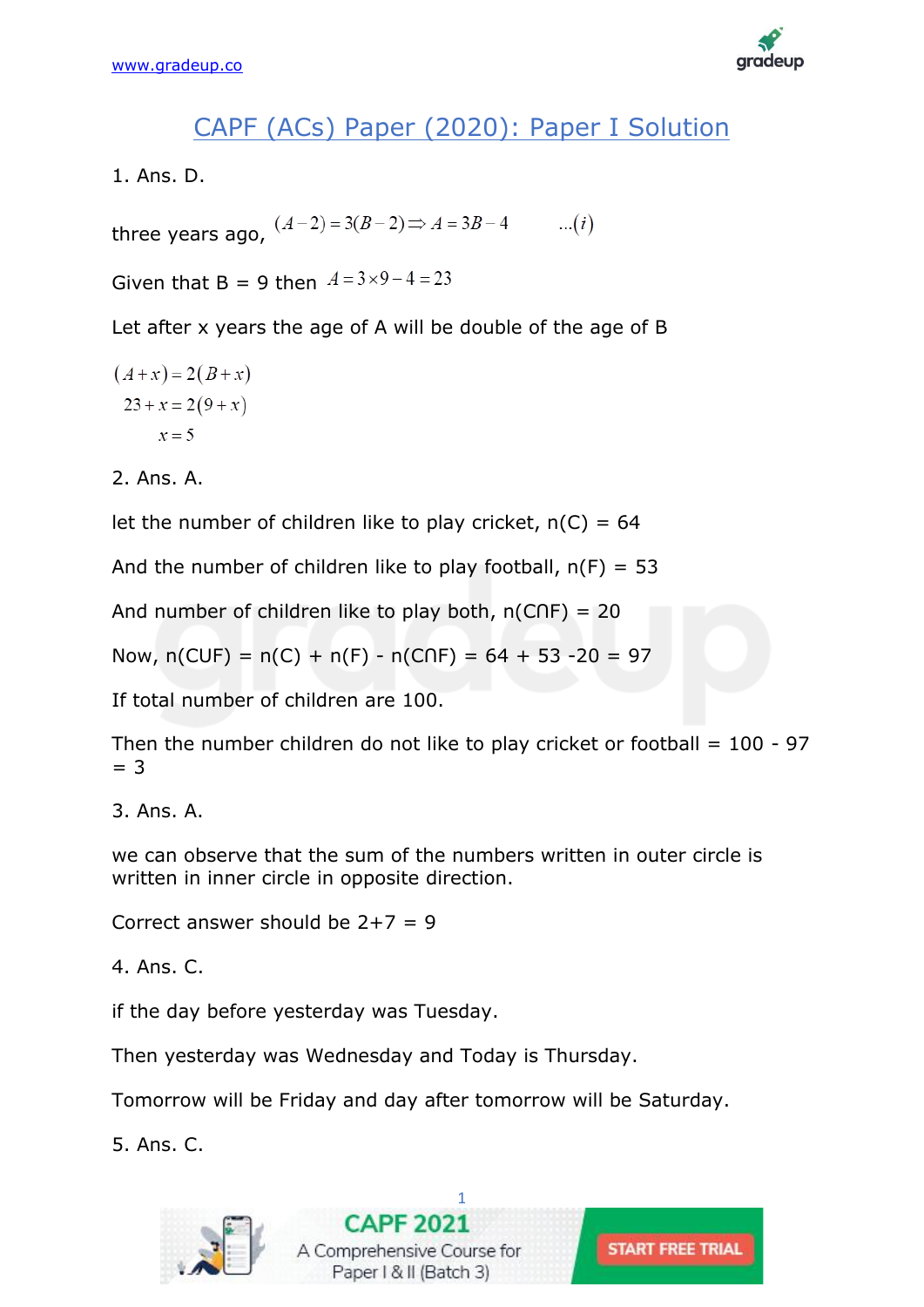

Let the old direction is written in Black colour and new direction is written in red colour.



From the above diagram North is called North-west.

6. Ans. A.

the number which when divided by 9 and 12 leaves remainder 8.

$$
A = LCM(9,12) + 8
$$
  
= 36 + 8  
= 44

The number which when divided by 9 and 12 leaves remainder 5

$$
B = LCM(9,12) + 5
$$
  
= 36 + 5  
= 41

So,  $A - B = 44 - 41 = 3$ 

7. Ans. A.

let define the number for each alphabet from 0-9

```
A-0, B-1, C-2, D-3, E-4, F-5, G-6, H-7, I-8, J-9= AGJ - CEG + EDB= 069 - 246 + 431= 254
```

```
= CFE
```
8. Ans. B.





**START FREE TRIAL**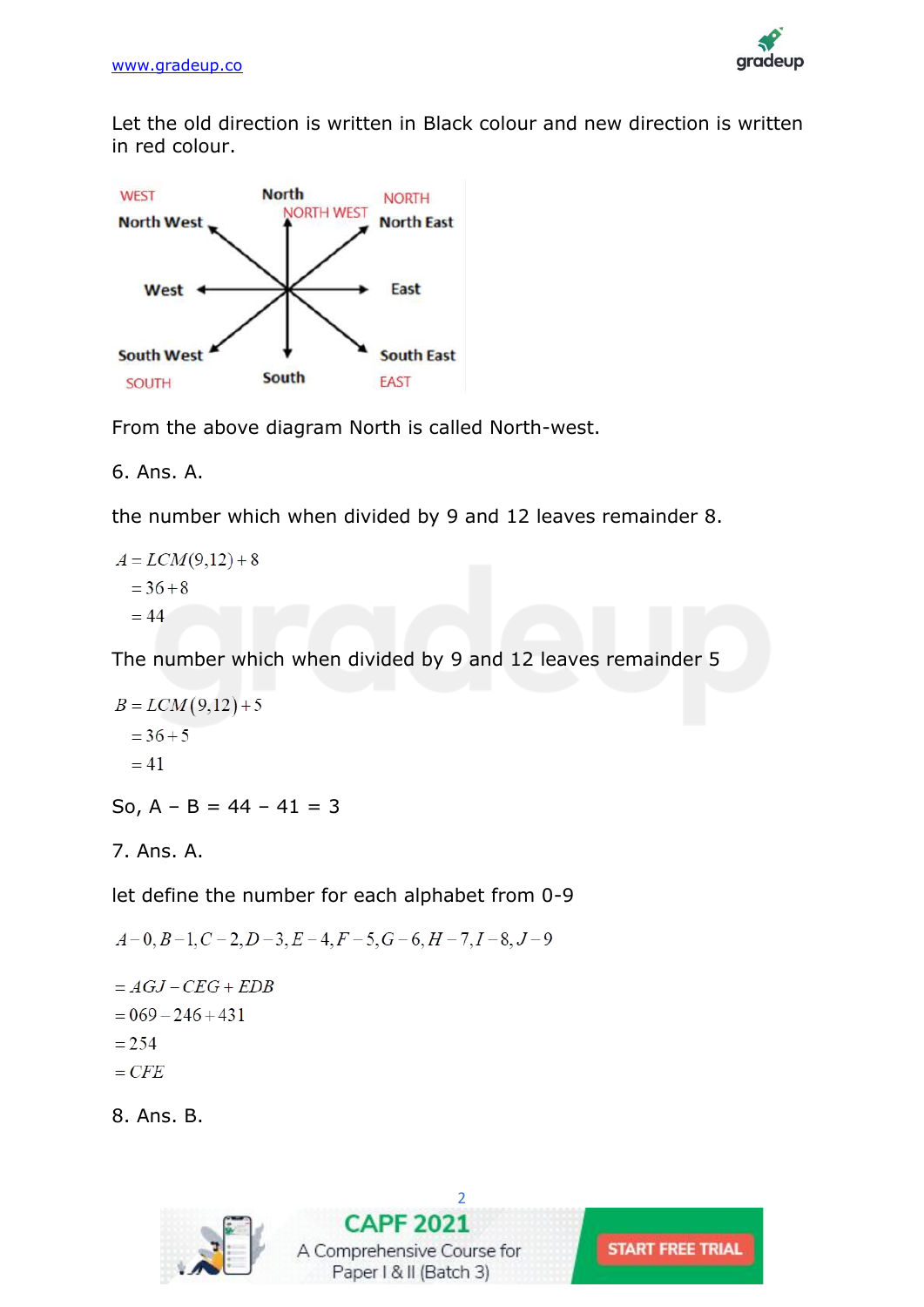

let the radius of the wire is r m and the radius after stretching  $= 80\%$  of  $r = 0.8r$ 

Since the volume remains constant. So,

$$
\pi r^2 h = \pi (0.8r)^2 h'
$$
  $h' = new height$   
\n
$$
\frac{h'}{h} = \frac{1}{0.64}
$$
  
\n
$$
\frac{h'-h}{h} \times 100 = \frac{1-0.64}{0.64} \times 100
$$
  
\n%age change =  $\frac{36}{0.64}$ % = 56.25%

# 9. Ans. B.

we have 6 distinct balls and 5 distinct boxes.

Each ball can be put in each box

Total number of ways  $= 5 \times 5 \times 5 \times 5 \times 5 \times 5 = 5^6 = 15625$ 

10. Ans. A.

let the amount of sum is P and the rate of interest is r%. then

In 10 years, 
$$
3P = P \left( 1 + \frac{r}{100} \right)^{10} \Rightarrow \left( 1 + \frac{r}{100} \right) = 3^{\frac{1}{10}}
$$

 $9P = P \left( 1 + \frac{r}{10} \right)^n$ Let in n years,

$$
9 = \left(\frac{1}{3^{10}}\right)^n
$$

$$
3^2 = 3^{\frac{n}{10}}
$$

$$
\frac{n}{10} = 2
$$

$$
n = 20 \text{ years}
$$

# 11. Ans. B.

let the number of boys in the class is 2n

then the number of girls in the class  $= 150\%$  of  $2n = 3n$ 



**CAPF 2021** A Comprehensive Course for Paper | & II (Batch 3)

[3](https://gradeup.co/courses/capf-online-course-b3)

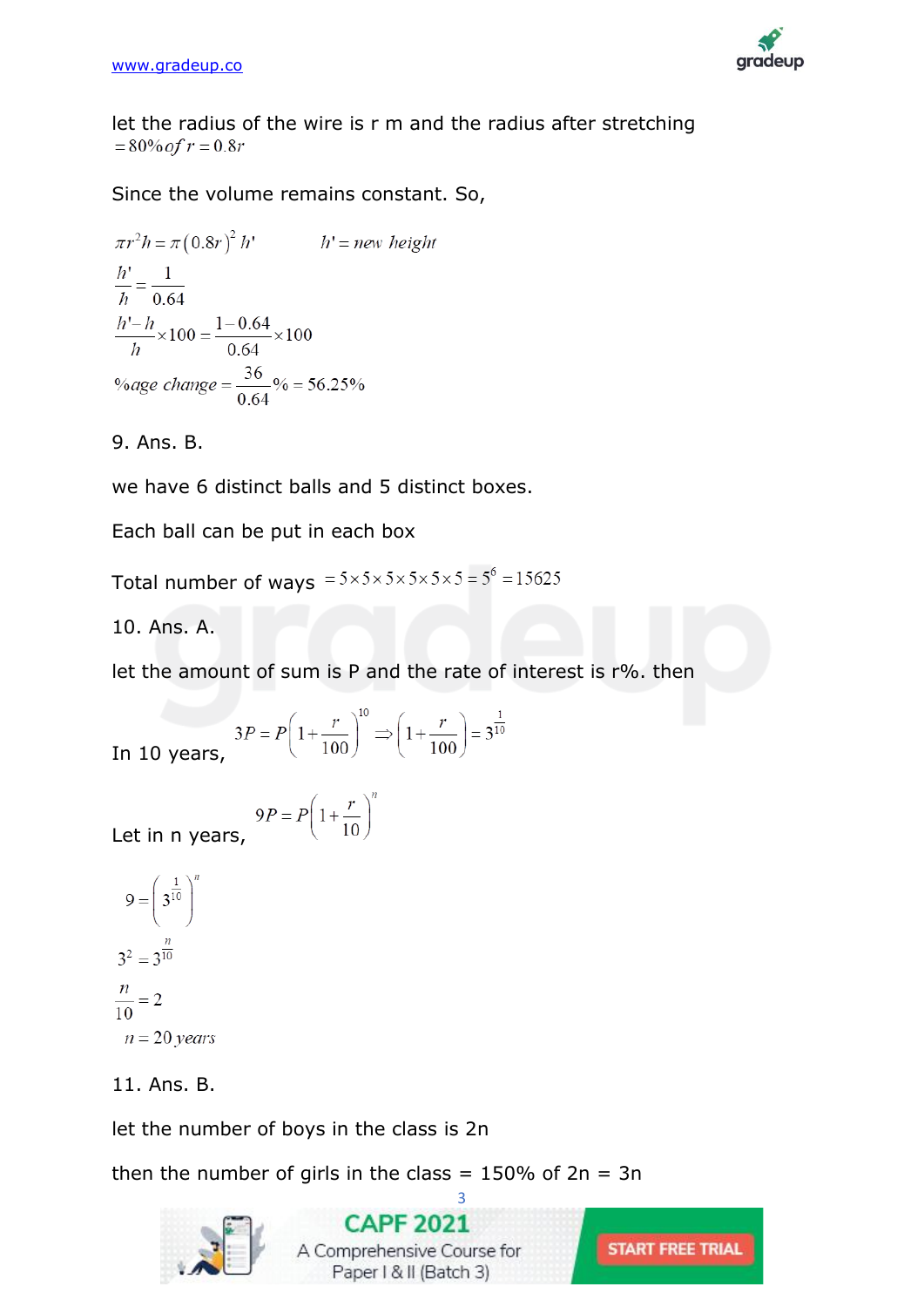

new average of the class 
$$
= \frac{12 \times 2n + 11 \times 3n}{2n + 3n} = \frac{57}{5} = 11.4
$$

12. Ans. D.

let the weight of the gold is  $w = 20$  decigram and its cost is x.

Then according to the question  $x \propto w^3 \Rightarrow x = kw^3$ 

$$
1000 = k \times 8000
$$

$$
k = \frac{1}{8}
$$

The new weight of the pieces  $w_1 = \frac{2}{2+3}w = \frac{2}{5} \times 20 = 8$  decigram

 $w_2 = \frac{3}{2+3} w = \frac{3}{5} \times 20 = 12$  decigram

New price 
$$
x' = k(w_1^3 + w_3^3) = \frac{1}{8}(8^3 + 12^3) = 280
$$

$$
Loss = 1000 - 280 = Rs.720
$$

13. Ans. D.

given that 15% of A is double of 30% of B

$$
\frac{15}{100} \times A = 2 \left( \frac{30}{100} \times B \right)
$$

$$
15A = 60B
$$

$$
\frac{A}{B} = \frac{4}{1}
$$

$$
A:B = 4:1
$$

14. Ans. C.

let the three consecutives even number are  $2k$ ,  $2(k+1)$  and  $2(k+2)$ .

Multiplying all the numbers  $= 2k \times 2(k+1) \times 2(k+2)$ 

 $= 2^3 k(k+1)(k+2)$ 



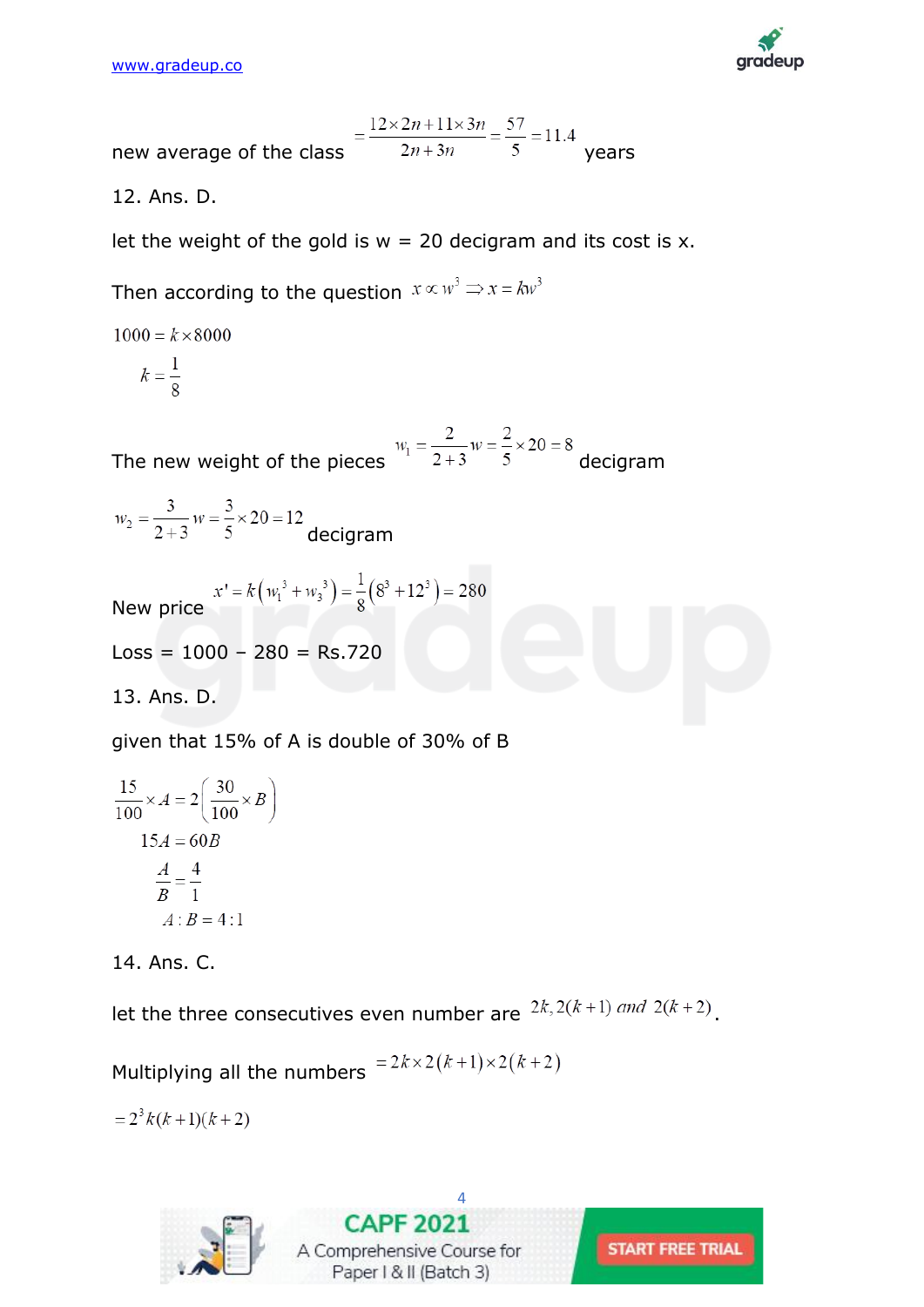

We know that the multiple of three consecutive natural number have a multiple of 2 and 3.

So, the highest factor in three consecutives even numbers  $= 2^3 \times 2 \times 3 = 48$ 

15. Ans. C.

let the number of correct questions  $= x$ 

And number of incorrect questions  $= y$ 

Total number of Question  $x+y=20$  ...(i)

And according to the question  $5x-2y=72$  ...(ii)

By solving these two equations, the number of correct questions  $x=16$ 

16. Ans. A.

The top surface part of a wave is called the crest, and the lowest part is the trough. The distance between two successive crests or troughs of sea waves is called the wavelength. The tie elapsed between the crossings of two successive crests through a given point is the period of the wave.

17. Ans. C.

During the process of cellular respiration, glucose is broken down in the presence of oxygen to produce carbon dioxide and water. During the reaction, energy is released and captured by the energy-carrying molecule ATP (adenosine triphosphate).

glu cos e + oxygen  $\frac{energy$  released  $\rightarrow$   $CO_2 + H_2O$ 

#### 18. Ans. A.

During fertilization, one of the male gametes fuses with the egg inside of an ovule. In plants, after fertilization, the ovule develops into seeds. Every seed contains a tiny undeveloped plant called an embryo and the ovary which surrounds the ovules develops into the fruits that may contain one or more seeds inside it.

19. Ans. C.

Glucose is converted into pyruvate inside the cytoplasm of a cell. ATP is the energy currency of the cell. This process is known as glycolysis which

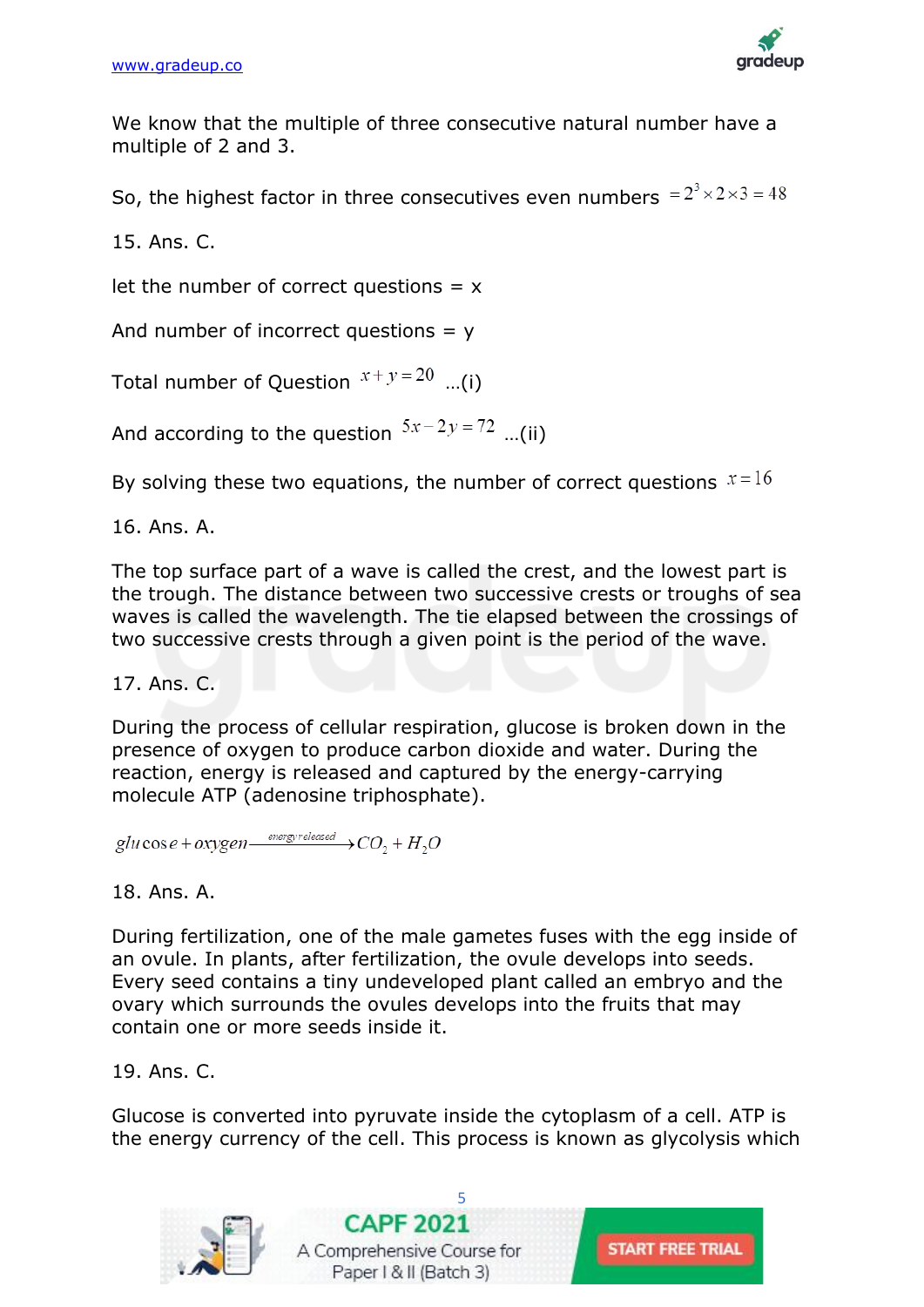

generates some NADH from  $NAD^+$  . If  $NAD^+$  will not be regenerated, glycolysis will halt.

20. Ans. A.

Heterocyclic compound consists of a heteroatom like oxygen, nitrogen, or Sulphur atoms. These atoms should be part of the ring to be a heterocyclic aromatic compound. Tropolone is not a heterocyclic compound. In this atom, the ring is made up of carbon atoms, not oxygen atoms.

21. Ans. B.

Consider a chlorine atom, it will have 17 protons, and hs two isotopes are chlorine – 35 and chlorine – 37.

Chlorine – 35

The number of protons is 17 and the number of neutrons is 18. It happens in nature about 75 percent of the time.

Chlorine – 37

The number of protons is 17 and the number of neutrons is 20. It happens in nature about 25 percent of the time.

 $M_{av} = \frac{35 \times 0.75 + 37 \times 0.25}{0.75 + 0.25} = 35.5$  gm/mol= 35.5 u

22. Ans. C.

When a photoelectric effect is perceived, the number of electrons ejected is directly proportional to the intensity of the incident light. Though, the maximum kinetic energy of the photoelectrons is independent of the light intensity. The maximum kinetic energy of the photoelectrons increases with the increasing frequency of incident light.

23. Ans. A.

During a constant-temperature process, Latent heat energy is released or absorbed, by a body or a thermodynamic system. This term was introduced by British chemist Joseph Black. He used this term in the context of calorimetry where a heat transfer caused a change in the volume of a body while its temperature remains constant.

24. Ans. D.



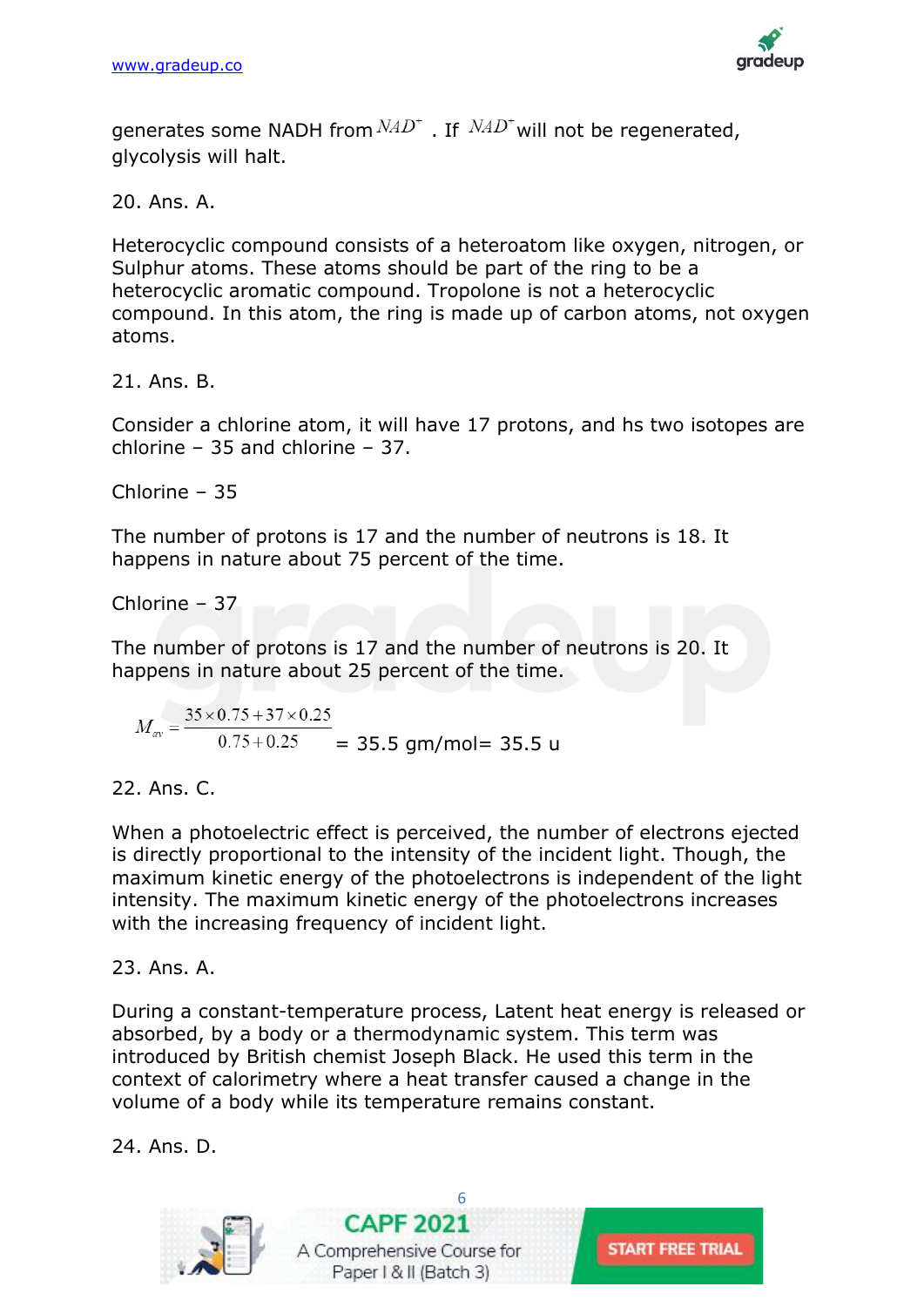

the triple point of a material is the temperature and pressure at which the three phases of matter i.e., gas, liquid, and solid of that material coexist in thermodynamic equilibrium. This fact often helps in identifying the compounds or in problem solving.

25. Ans. D.

Due to the polarity, water molecules have a stronger attraction towards each other than they do toward oil molecules. Molecules of oil try to connect to water, but hydrogen bonds connecting water molecules together remain too strong to let them in. If pulled across the surface of the water, surface tension arises which results that oil will stretch out a layer the thickness of one molecule since each oil molecule attempts to attach itself to water. If shaken in the water, oil molecules form to separate balls because the bonds holding water molecules together will not easily break to let them in.

26. Ans. A.

The de Broglie wavelength of a particle of a photon is given by

 $\lambda = \frac{h}{R}$ 

Where h is the Planck's constant and P is the momentum.

If an electron and the photon are having the same wavelength  $\lambda$ , then they have the same linear momentum.

27. Ans. A.

Platelets are small fragments of bone marrow cells. Its major functions are:

1. Secrete vasoconstrictors which compress blood vessels, causing vascular spasms in broken blood vessels.

2. Form interim platelet plugs to stop bleeding

3.Secrete procoagulants (clotting factors) to promote blood clotting

4. Dissolve blood clots when they are no longer in use

5. Digest and destroy bacteria

6.Secrete chemicals that engage neutrophils and monocytes to sites of inflammation



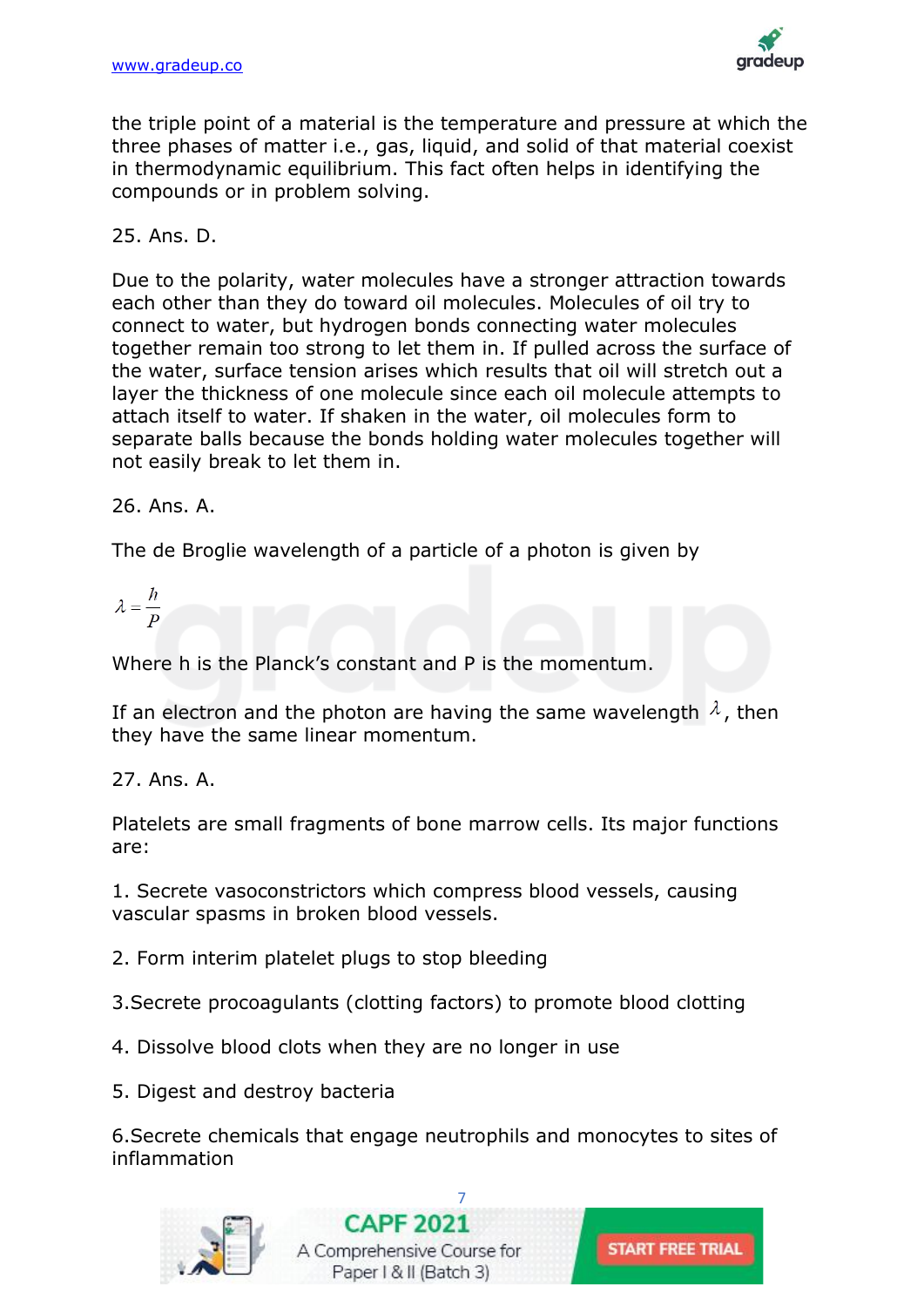

7.Secrete growth factors to maintain the linings of blood vessels

28. Ans. C.

There are about 300 000 small vesicles within the nerve endings, which contain the chemical neurotransmitter, acetylcholine. When a wave of electrical innervation arrives at the nerve ending, some  $Ca<sup>2+</sup>$  ions flow into the nerve and cause around 300 vesicles to fuse with the nerve cell membrane. The region of raised calcium concentration within the nerve terminal is localized close to the active zones and, by a process that is not yet understood, causes vesicles in this region to fuse with the nerve terminal membrane and to open outward (exocytosis), thereby discharging their contents into the synaptic cleft.

29. Ans. A.

In the human body, the Adrenaline hormone is released into the blood which controls the rate of heartbeat, increasing blood pressure, expanding the air passages of the lungs, enlarging the pupil in the eye, redistributing blood to the muscles, and altering the body's metabolism, so as to maximize the blood glucose level during the stress or shocking condition of a person.

30. Ans. C.

During the gaseous exchange, oxygen moves from the lungs to the bloodstream. At the same point in time carbon dioxide passes from the blood to the lungs. This happens in the lungs between the alveoli and a network of tiny blood vessels called capillaries, which are situated in the walls of the alveoli.

31. Ans. D.

Bilateral symmetry refers to organisms with body shapes which are mirror images along with a midline called the sagittal plane. The internal organs though are not necessarily distributed symmetrically.

The majority of animals exhibits bilateral symmetry; also known as plane symmetry, this is a trait that applies to 99% of all animals, in the majority of phyla: *Chordata, Annelida, Arthropoda, Platyzoa, Nematoda, and most Mollusca*. The bilateral body plan is also advantageous because it allows organisms to be more streamlined.

32. Ans. B.

Chromatin is a complex of DNA and proteins which forms chromosomes inside the nucleus of eukaryotic cells. Nuclear DNA never gets appeared in

**START FREE TRIAL** 



![](_page_7_Picture_15.jpeg)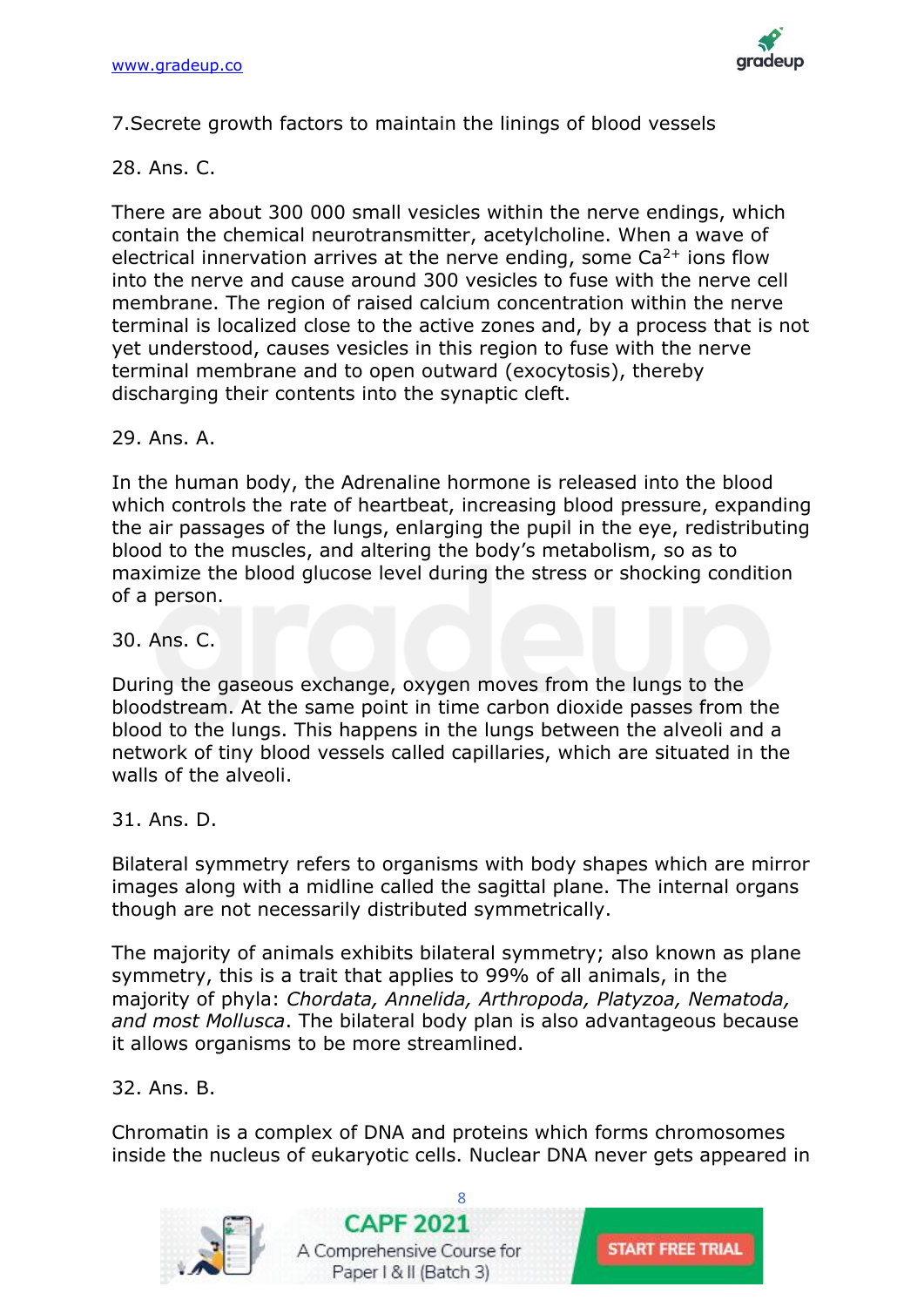![](_page_8_Picture_1.jpeg)

free linear strands; as it is highly condensed and wrapped around the nuclear proteins in order to fit inside the nucleus.

33. Ans. B.

Ion exchange method can be used to remove the permanent hardness of the water. In this method, resins are used to remove the permanent hardness of the water.  $Ca^{2+}/Mg^{2+}$  jons are exchanged with chloride and sulfate ions are exchanged with anion exchange resin  $(RNH_2OH)$ . Demineralized water is formed in this process.

34. Ans. D.

When an electric current is passed through a gas, then due to the current the gas emits light. Neon and argon are the two most commonly used gases because these are the least expensive and most available. Neon emits a red glow when electricity flows through it.

35. Ans. D.

Purity is not always desirable, at least not for gemstones. A gemstone is a mineral that can be cut and polished for use in jewellery. Gemstones are often used as birthstones, which honour the month in which a person is born. Gemstones are valued for their beautiful colours and crystal forms. Light reflects off them in brilliant patterns. The crystal forms are the result of very exact arrangements of atoms in the gemstone. Its magnificence contributes to its beauty and its monetary value. But gemstone colour is due to very small impurities in the mineral. For example, the mineral known as corundum is colourless when pure. But a very small amount of chromium produces a bright red colour. The corundum is now a ruby.

36. Ans. C.

Thiourea, also called thiocarbamide, an organic compound that resembles urea (q.v.) but contains sulfur instead of oxygen. Thiourea is used as an accelerator in rubber production (e.g. neoprene), and as an antioxidant to photo paper, photographic chemicals, rubber, and plastics. It is also found as an additive in etchants, cleaners, and polishes but not in the paint.

# 37. Ans. A.

Magnesium is used in fireworks to burn a very bright white, so it is used to add white sparks or improve the overall brilliance of a firework.

38. Ans. D.

![](_page_8_Picture_14.jpeg)

![](_page_8_Picture_16.jpeg)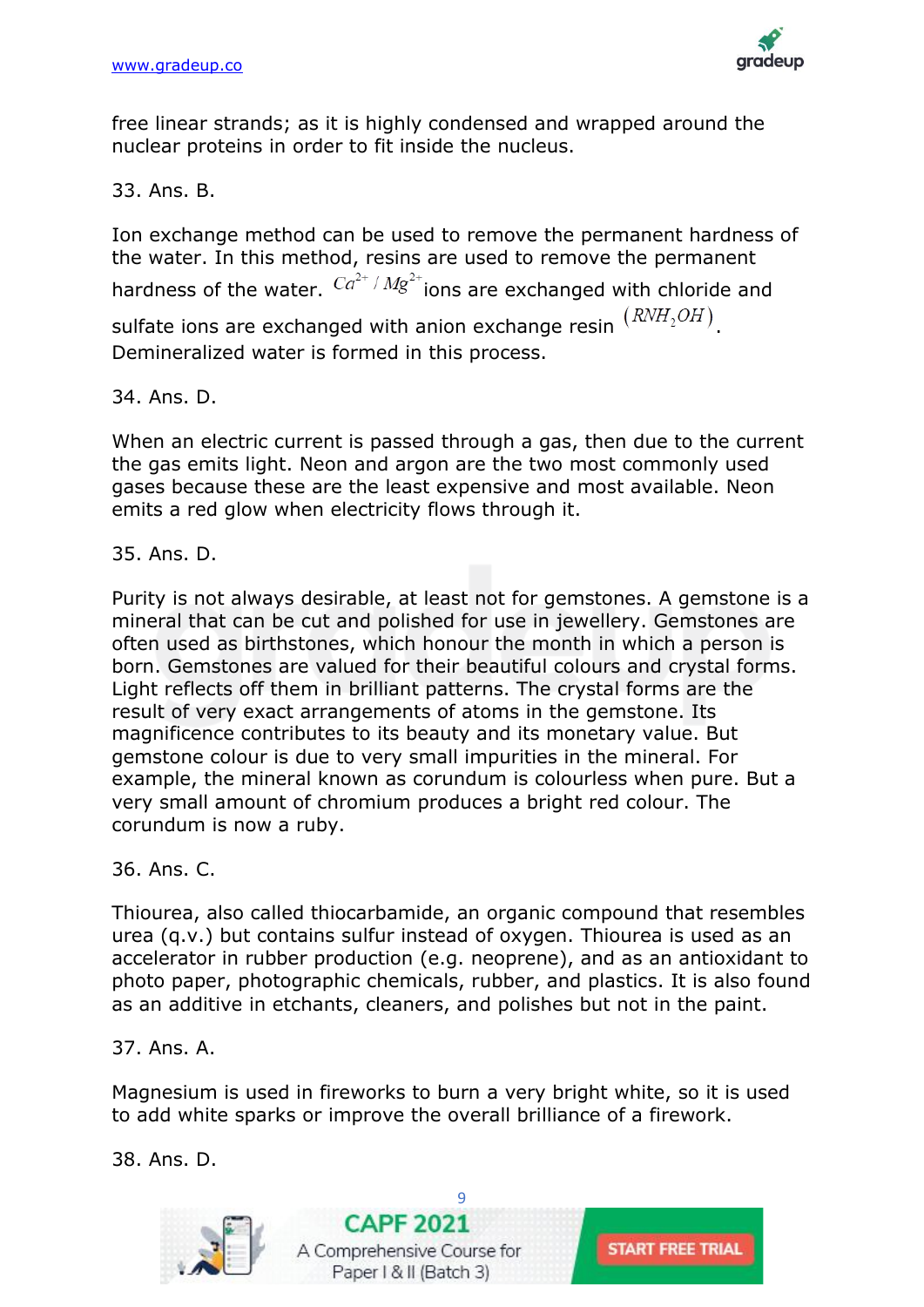![](_page_9_Picture_1.jpeg)

There is no cause-effect relationship implied in the third law states that there is no time lag between the action and reaction force. They come into existence simultaneously, they act together, and then disappear together.

#### 39. Ans. C.

Radar detectors are those electronic devices that help to detect radio waves or radio signals. These are the forms of electromagnetic energy that are emitted from radars, such as those used by police to locate cars driving over the speed limit. The radar used by police to check overspeeding vehicles works on the principle of the Doppler effect. A Doppler radar is a specialized radar that uses the Doppler effect to produce velocity data about the objects at a distance and it is possible by bouncing a microwave signal on a preferred target and analyzing how the object's motion has changed the frequency of the returned signal.

#### 40. Ans. B.

Periodic motion is that motion that is repeated identically after a face interval of time e.g. (i) the revolution of the earth around the sun, (ii) the rotation of the earth about its axis, etc.

Simple harmonic motion is a special case of periodic motion in which the body moves to and from about its equilibrium position. The force acting on the body at and instant is directed towards equilibrium position and is proportional to the displacement of the body from the equilibrium position, i.e., F=−ky

41. Ans. A.

When a current-carrying conductor is placed under a magnetic field, a force acts on the conductor. The direction of this force can be determined using **Fleming's Left-Hand Rule**.

![](_page_9_Picture_10.jpeg)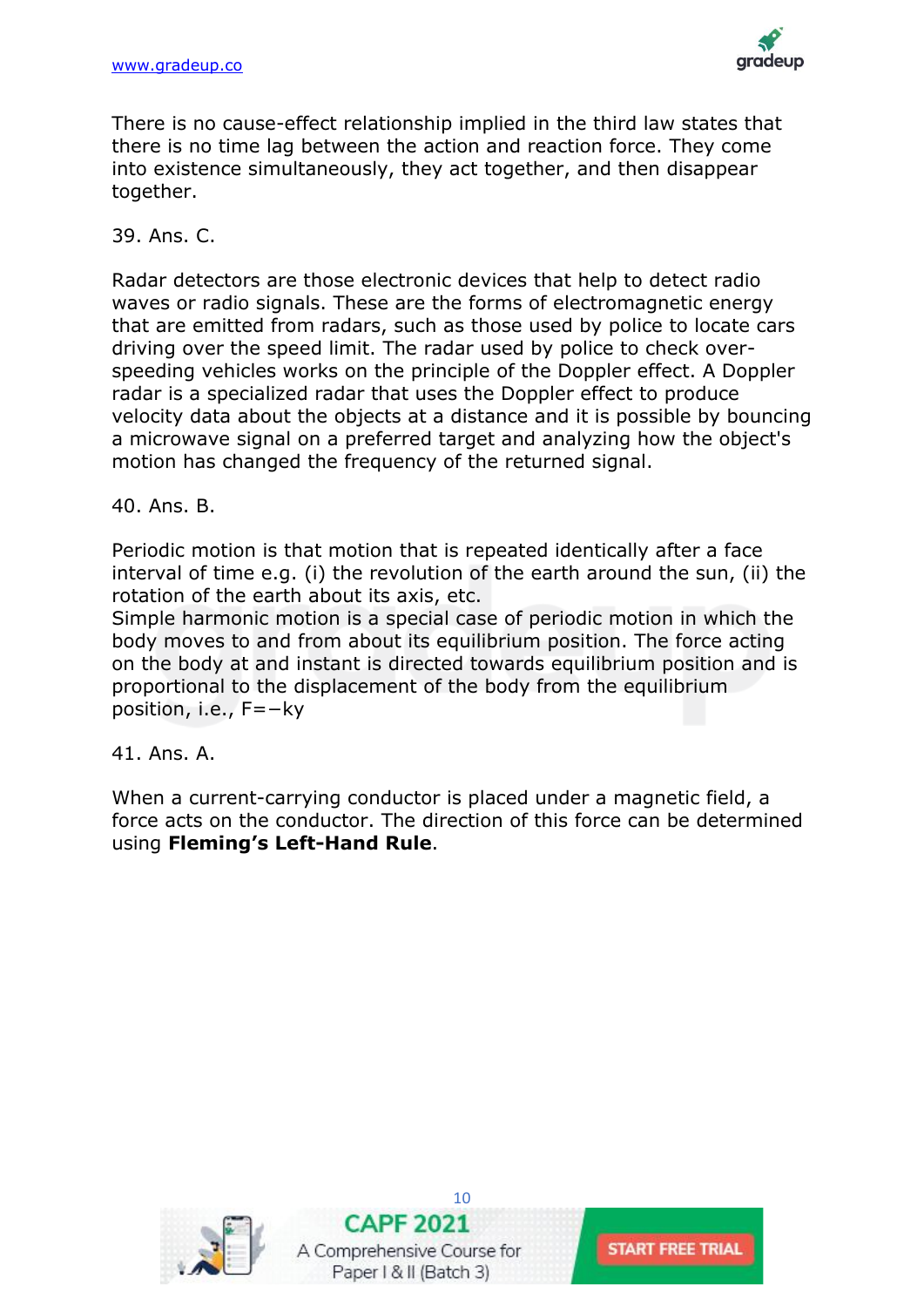![](_page_10_Picture_1.jpeg)

![](_page_10_Figure_2.jpeg)

42. Ans. A.

Two magnetic field lines produced by the same source can never intersect each other, because if tangent drawn to the field lines then it will have two directions of the magnetic field at the same point of intersection which is not possible in this case, since magnetic field line has only one direction at a point.

43. Ans. D.

The sign of acceleration cannot determine whether the particle's speed is increasing or decreasing. The sign of acceleration depends on the choice of the positive direction of the axis. For example, if the vertically upward direction is chosen to be the positive direction of the axis, the acceleration due to gravity is negative. If a particle is falling under gravity, this acceleration though negative results in an increase in speed and it is constant throughout the free fall.

44. Ans. D.

Tamilakam refers to a geographically contiguous region inhabited by Tamil people in ancient India. Tamilakam covers present day states of Tamil Nadu, Kerala, Puducherry, Lakshadweep and southern parts of Andhra Pradesh and Karnataka. Traditional accounts and Tolkāppiyam referred to these territories as a single cultural area, where Tamil was the natural language and culture of all people. The ancient Tamil country was divided into kingdoms. The best known among them were the Cheras, Cholas, Pandyans and Pallavas. The Sangam period marked the spread of Tamil culture outside Tamilakam.

45. Ans. A.

![](_page_10_Picture_10.jpeg)

[11](https://gradeup.co/courses/capf-online-course-b3) **CAPF 2021** A Comprehensive Course for Paper | & II (Batch 3)

**START FREE TRIAL**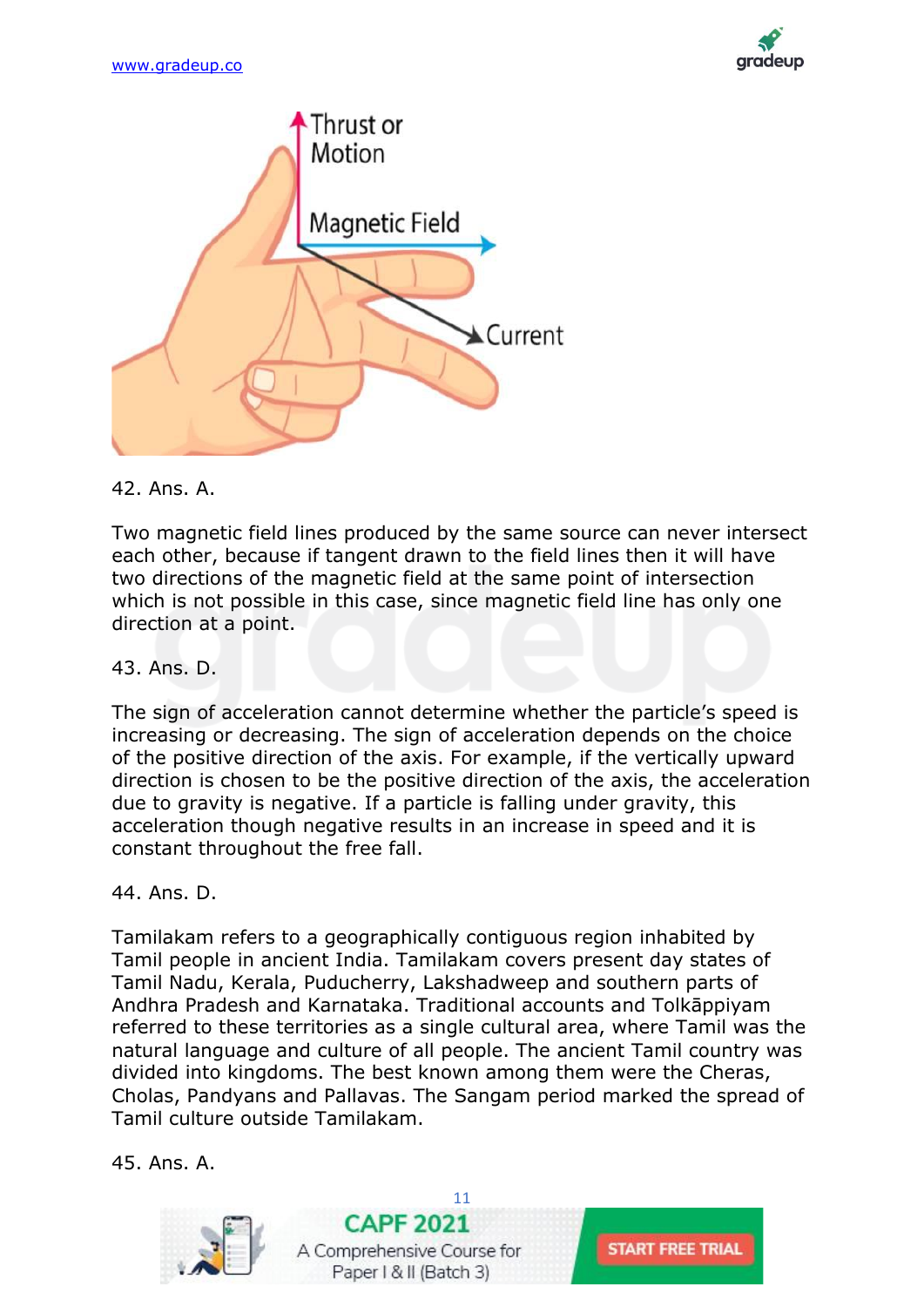![](_page_11_Picture_1.jpeg)

The British Committee of the Indian National Congress was a committee established by the INC in 1889. The committee was set up to raise awareness regarding Indian issues among the public of Britain, to whom the Government of India was responsible. It followed the work of W.C. Bonnerjee and Dadabhoi Naoroji, who raised India related issues in the British parliament through the support of radical MPs like Charles Bradlaugh. William Wedderburn served as the first chairmanship and William Digby as secretary.

46. Ans. D.

The Dandi March was initiated by Mahatma Gandhi on March 12, 1930, from the Sabarmati Ashram. The movement had the following impacts on the Indian freedom struggle:

\* It marked an important stage in the progress of the freedom struggle.

\* Imports from Britain fell considerably. For example, imports of cloth from Britain had fallen by half.

\* It was more widespread than the previous movements. All sections of the Indian society including women, urban elements like merchants, shopkeepers, peasants, workers, students, provided legitimacy to Congress leadership.

\* The movement came to be supported by all strata of Indian society, the poor and the illiterate both in the town and countryside.

\* For Indian women, the movement was the most liberating experience to date and can truly be said to have marked their entry into the public space.

Kamaladevi Chattopadhyay was a member of the seven member lead team created by Mahatma Gandhi to prepare salt at the Bombay beachfront.

Kamaladevi and Avantikabai Gokhle were the only female members of this team.

Kamaladevi prepared the salt and went to a High Court judge to sell her "freedom salt" in protest. While trying to enter into the Bombay Stock Exchange to sell the "Freedom Salt", she was arrested and spent a year in prison.

This made her the first woman to be arrested in the Indian freedom struggle. She went on to become the president of Congress Socialist Party in 1936.

**START FREE TRIAL** 

![](_page_11_Picture_14.jpeg)

![](_page_11_Picture_15.jpeg)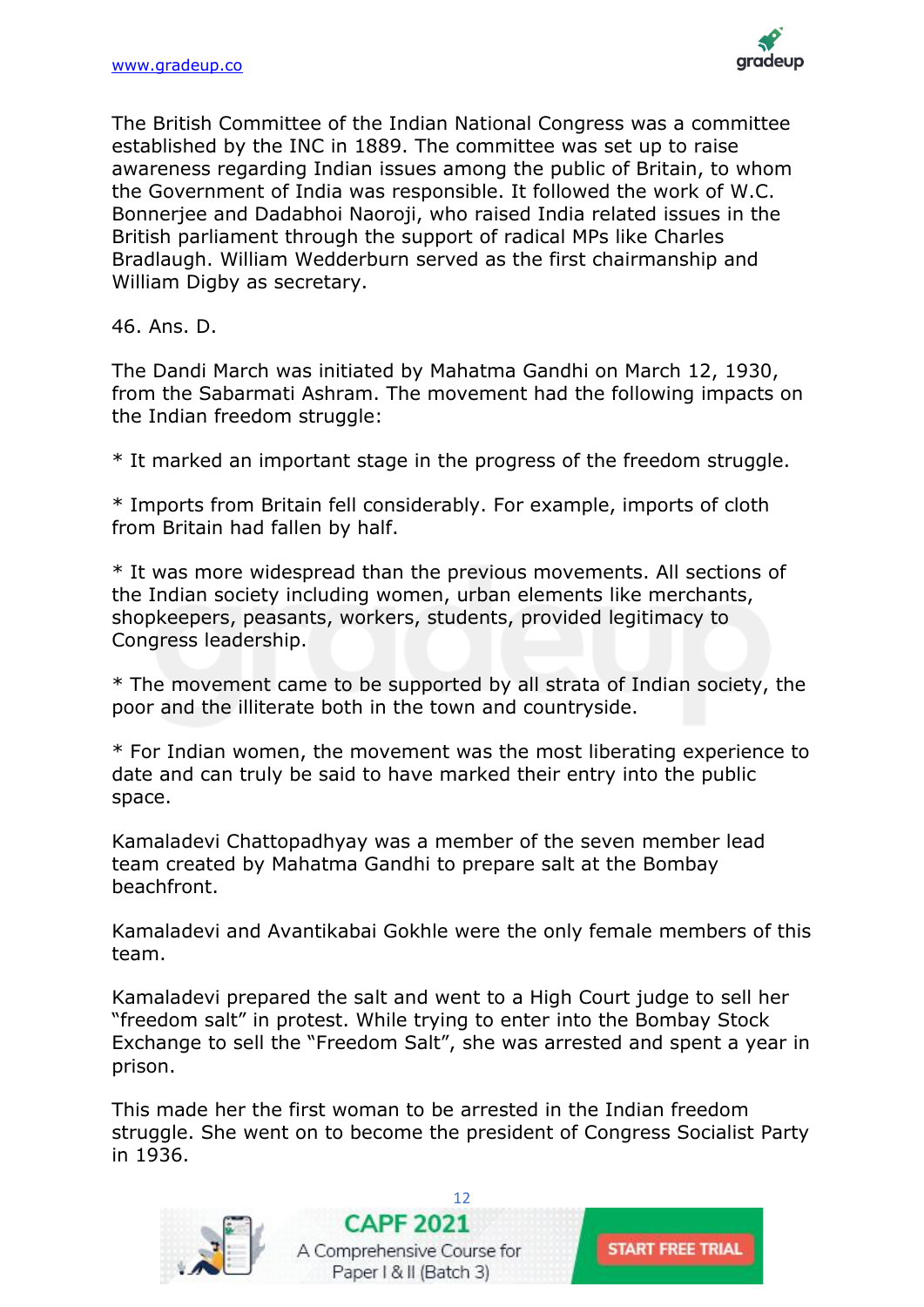![](_page_12_Picture_1.jpeg)

Even though Congress decided to withdraw the Civil Disobedience movement eventually in 1934, it received global attention and it was heavily documented by worldwide press.

In August 1931, Gandhiji travelled to the conference as the sole representative of the nationalist Indian National Congress. Although the meeting did not achieve any conclusion British leaders had acknowledged Gandhi as a force they could not suppress or ignore.

47. Ans. B.

In 1897, Swami Vivekananda founded the Ramakrishna Mission, 11 years after the death of his spiritual guru Ramakrishna Paramhansa, to carry out humanitarian and social work. To achieve its objective, the Mission opened various charitable schools, hospitals, orphanages, library etc in different parts of the country.

Swami Vivekananda was regarded by Subhash Chandra Bose as the 'spiritual father of the modern nationalist movement.'

The Paramhansa Mandali was founded by Dadoba Pandurang Tarkhadkar in 1849. It was the first reform organisation of 19<sup>th</sup> century Maharashtra. The chief objective of this Mandali was the demolition of all caste discrimination. The Mandali functioned as a secret society due to fear of facing the wrath of the orthodox sections.

In 1867, under the guidance of Keshab Chandra Sen, the Prarthana Samaj was set up in Bombay. Keshab Chandra Sen was a follower of the Brahmo Samaj established by Debendranath Tagore. The followers of Prarthna Samaj worked in the field of widow remarriage, women's education, raising the age of marriage for both men and women and denunciation of caste system.

48. Ans. D.

The Harappan script, which has not yet been deciphered has the following characteristics:

1. It is a symbolic script and not alphabetical. Different symbols and their combinations are used to convey meaning.

2. As of now, a total of about 375-400 symbols have been observed.

3. It is mostly written from right to left but at a few places, boustrophedon style of writing (written from right to left and from left to right in alternate lines) has been found.

![](_page_12_Picture_14.jpeg)

![](_page_12_Picture_16.jpeg)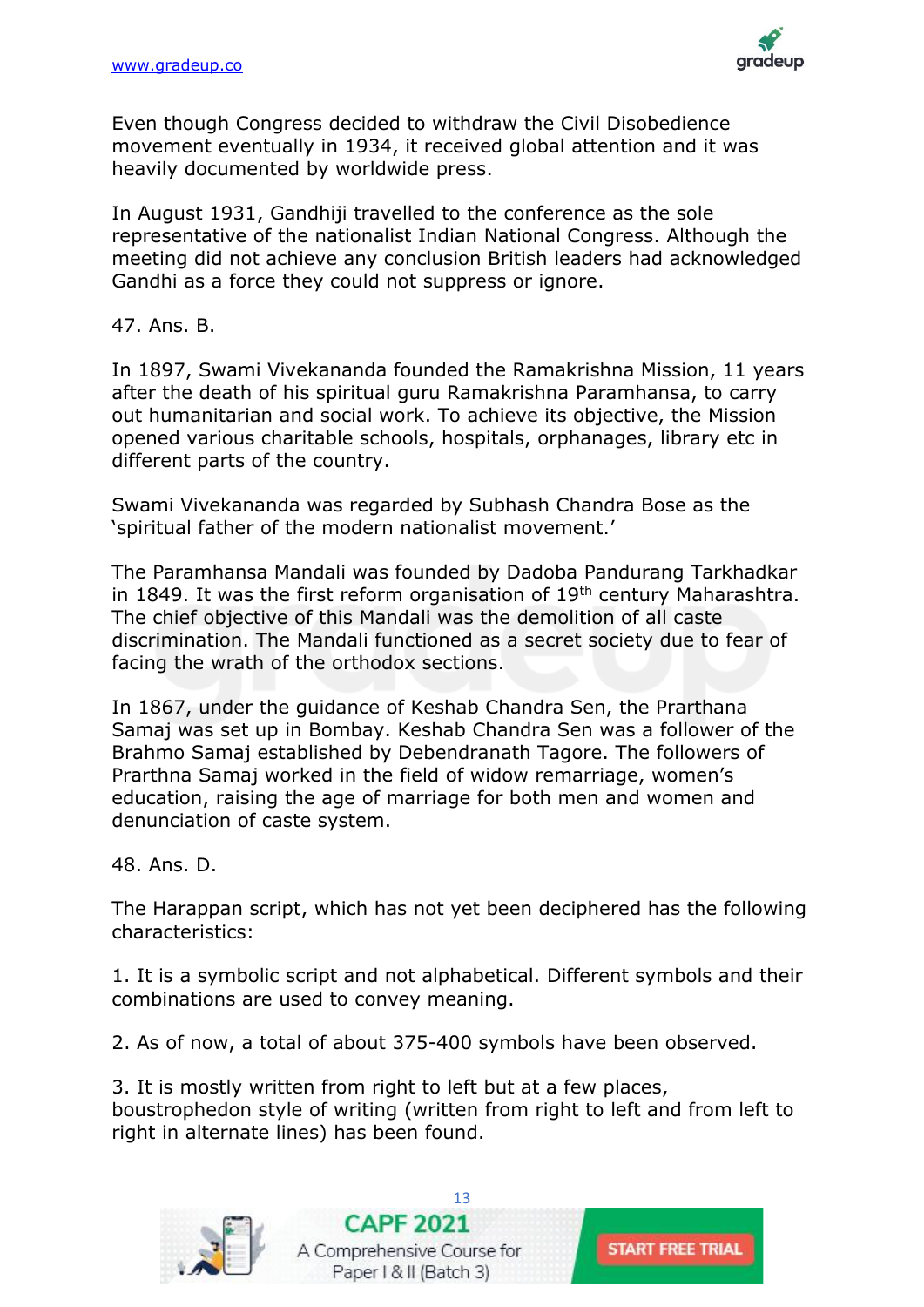![](_page_13_Picture_1.jpeg)

The records found of Mesopotamian civilisation, dating back to 2350 BC have referred to trade relations with Meluha, which was the ancient name given to the Indus region.

The records also mention of two intermediate stops on the trade route called 'Dilmun' (later recognised as Bahrain on the Persian Gulf) and Makan (Makran Coast).

49. Ans. C.

The Treaty of Amritsar (1809) - signed between Ranjit Singh, the Sikh leader who founded the Sikh empire and the British East India Company.

This treaty is considered as the starting point of modern history for Kashmir. It came to be ruled by the Hindu Dogra rulers of Jammu.

For strategic and diplomatic reasons, Lord Minto concluded a treaty with Ranjit Singh at Amritsar in 1809 through Metcalf in order to check the Sikh advance beyond Sutlej.

Under the provisions of this treaty, the Sutlej was declared the boundary between the British East India Company and Maharaja Ranjit Singh.

50. Ans. A.

There was a rise of a faction within the INC after the withdrawal of Non-Cooperation Movement in 1921. It was during this period from 1922-29, there was a rising presence of Swarajists in the INC. The Swarajist were all members of the Swaraj Party which were operating within INC and they had declared a constitution for the party which proclaimed that Swarajists aimed to attain Swaraj, which meant the inclusion of Indians in the machinery of the government. They wanted to change the system by active participation in politics.

With this vision, they participated in the Central Legislative Assembly, which was at the time dominated by the British. The Swarajists slowly outnumbered the British and were able to elect Vithalbhai J Patel as the first Indian President of the Central Legislative Assembly.

51. Ans. C.

In 1719, the Mughal emperor Muhammad Shah granted Shahu of Marathas the Chauth and sardeshmukhi rights over the six Deccan provinces in exchange for his maintaining a contingent of 15,000 troops for the emperor. This period was marked by the consistent decline in the power of the Mughals and the revenues from Chauth were in turn divided into four parts that went to various functionaries of the Maratha empire.

![](_page_13_Picture_14.jpeg)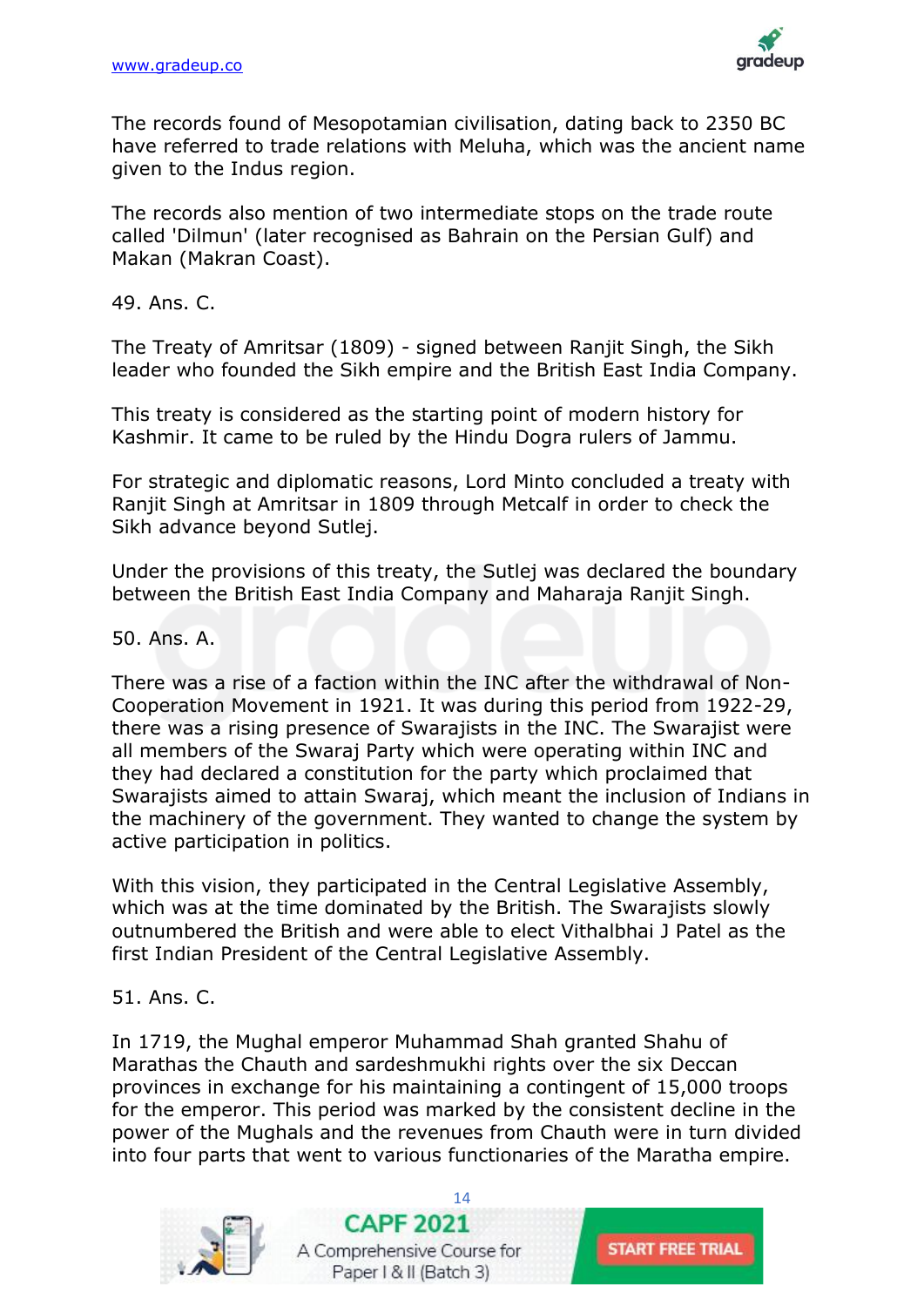![](_page_14_Picture_1.jpeg)

# 52. Ans. D.

Tulsidas has written the Ramcharitmanas. Apart from this, there are the five major works of the Tulsidas which are:

\* Dohavali: collection of at least 573 Dohas and Sorthas written in Braja and Awadhi.

\* Kavitavali: collection of Kavitas in Braja. It has seven books and many episodes.

\* Gitavali: collection of 328 Braja songs further sub-divided into seven books and all are of Hindustani classical music type.

\* Krishna Gitavali/Krishnavali: collection of 61 Braja songs devoted tolord Krishna. Out of the total, 32 songs have been dedicated to the childhood and Rasa Lila of Krishna.

\* Vinaya Patrika: collection of 279 Braja stanzas. 43 hymns in the book are praise to the variety of deities, Rama's courtiers and attendants.

Other popularly recognized works of Tulsidas are:

\* Hanuman Chalisa

\* Sankatmochan Hanumanashtak

\* Hanuman Bahuka

\* Tulsi Satsai

53. Ans. C.

Development of Akbar's religious views and measures taken (in the chronological order):

\* Akbar stopped the practice of converting the prisoners of war to Islam (1562)

\* He abolished the pilgrimage tax (1563)

\* He abolished Jaziya which was a tax paidby Hindus while going on a pilgrimage journey (1564). He also established the Ibadat Khana or House of Worship in 1575.

\* He issued Infallibility Decree (1579)

\* He founded a new religion called Din-i-Ilahi (1581)

![](_page_14_Picture_21.jpeg)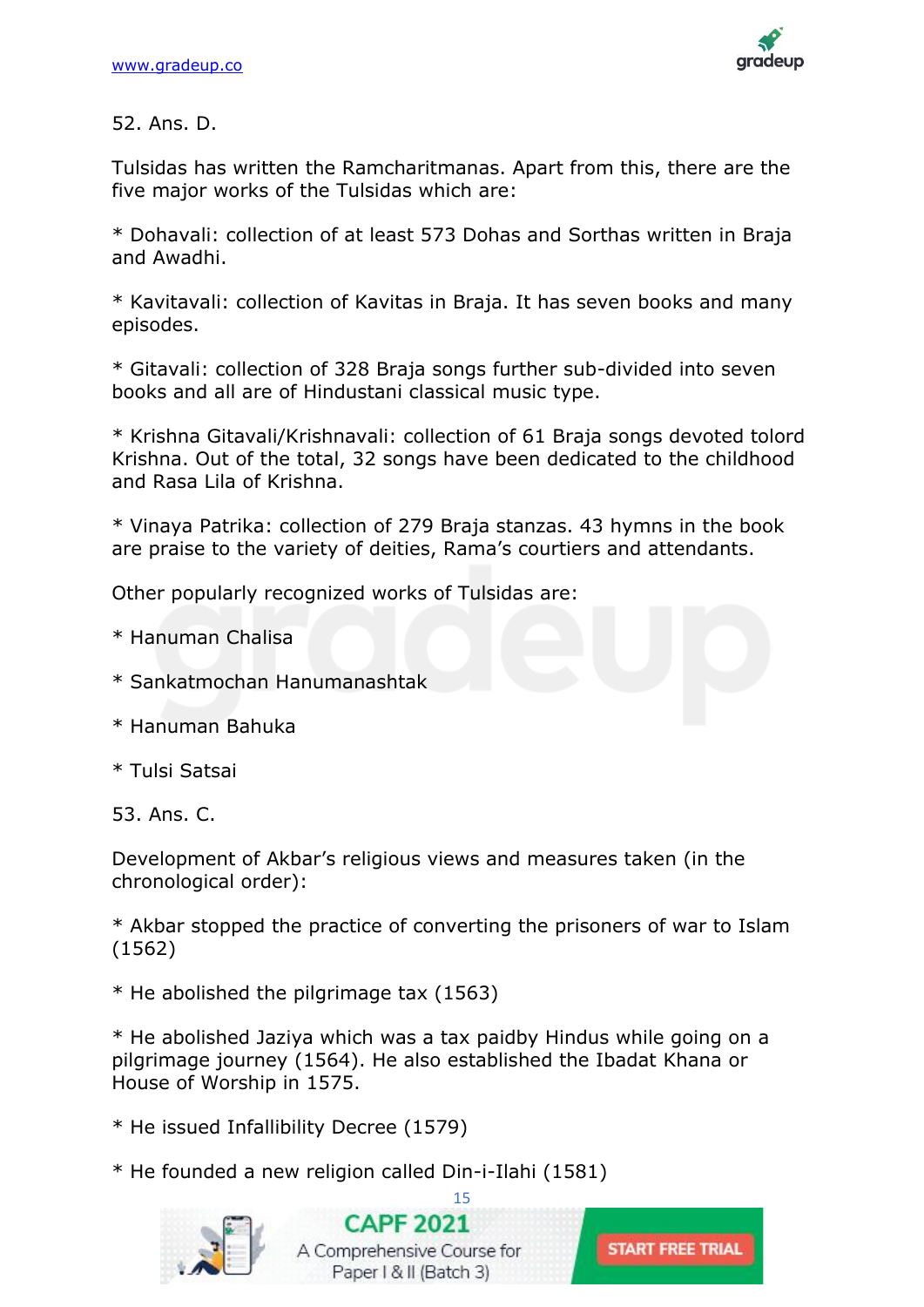![](_page_15_Picture_1.jpeg)

\* He forbade the killing of animals on certain days (1583)

54. Ans. B.

Akbar used to host discussions on religion with the Ulemas, Brahmanas, Jesuit priests (both Roman Catholics and Zoroastrians).

During 1570s, one of these discussions took place during his stay at Fatehpur Sikri in the Ibadat Khana.

From here. Akbar came up with an idea known as 'sulh-i kul', which focused on a system of ethics – honesty, justice and peace.

Abul Fazl helped Akbar in framing a vision of governance around this idea of sulh-i kul, which was also followed by Jahangir and Shah Jahan as well.

55. Ans. D.

Pradhan Mantri Sahaj Bijli Har Ghar Yojana also known as the 'Saubhagya' scheme was launched in September 2017.

Under this scheme, free electricity connections to all households (both Above Poverty Line and Below Poverty Line families) in rural areas and poor families in urban areas will be provided.

Rural Electrification Corporation (REC) has been designated as the nodal agency for the Saubhagya scheme.

The scheme aims to achieve universal household electrification in all parts of the country.

56. Ans. C.

The Vittala Temple is one of the most-popular protected monuments at Hampi. There is a famed stone chariot inside the Vitthala Temple.

During the reign of Vijayanagar Empire, Hampi was the capital city, located in Bellary District of Karnataka.

Vittal Temple Complex is the finest example of Vijaynagar Temple Architecture.

Temples of Hampi are known for:

- \* large dimensions
- \* florid ornamentation

![](_page_15_Picture_20.jpeg)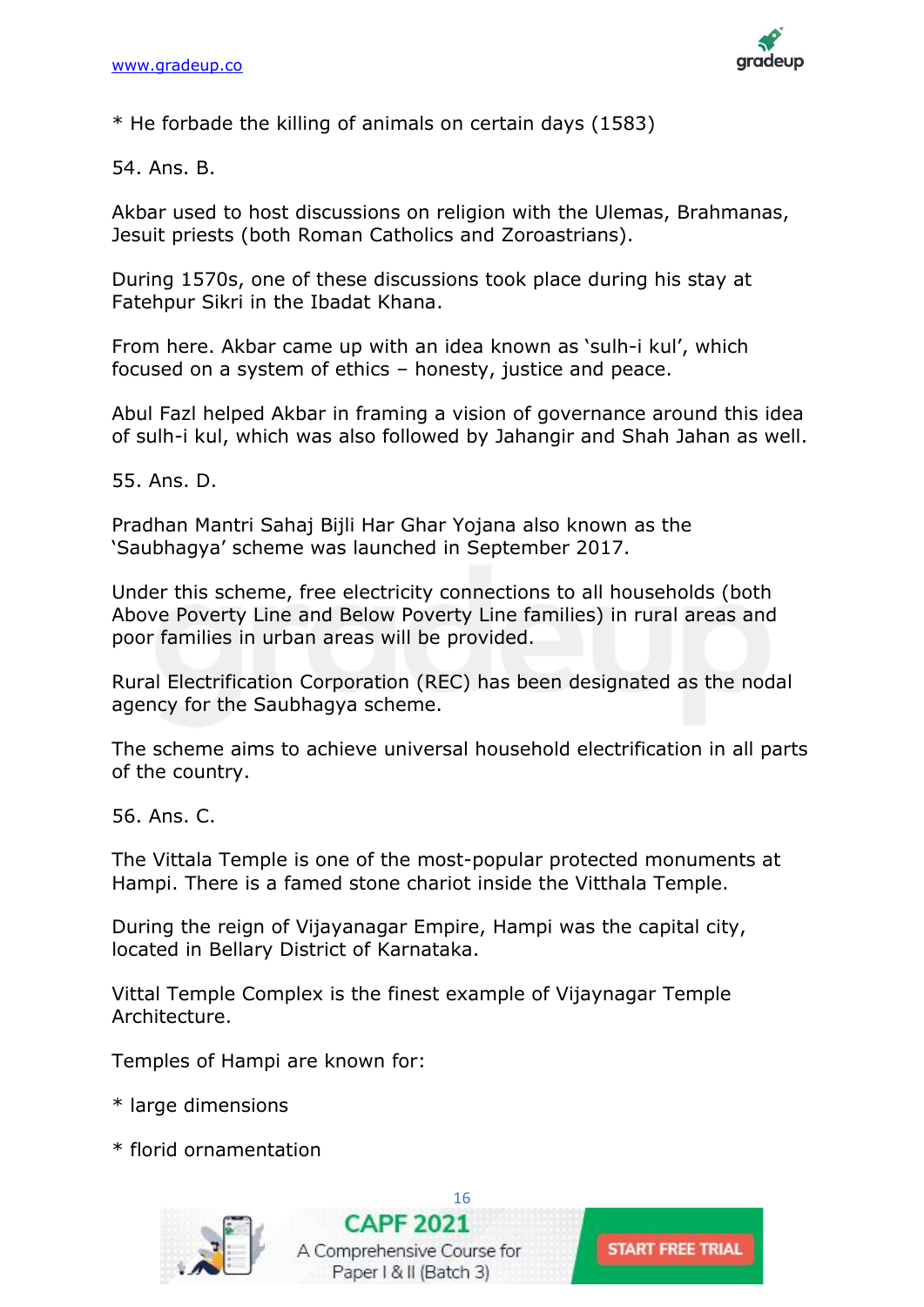![](_page_16_Picture_1.jpeg)

\* bold and delicate carvings

\* sturdy pillars with carvings from stories of the Ramayana and the Mahabharata

57. Ans. D.

In the  $12<sup>th</sup>$  century AD, a new movement emerged in Karnataka, led by a Basavanna, who was a Brahmin by birth and a minister in the court of a Chalukya king.

His followers came to be known as Virashaivas or Lingayats. Some practices of Lingayats were:

1. They worshipped Shiva Linga and wore a small linga on their left shoulder.

2. They believed that on death, a devotee will be united with Shiva and will not return to the world. Therefore, they did not practice cremation. Instead, they buried their dead and also questioned the theory of rebirth.

3. They challenged the idea of caste and the association of 'pollution' to certain castes by the Brahmins. They also practice disapproved in the Dharmashastras.

58. Ans. D.

The Kandariya Mahadeo is the largest temple at Khajuraho, attributed to king Ganda.

These temples were made in the  $10<sup>th</sup>$  century AD and are a part of the UNESCO World Heritage Site.

These temples were patronized by the Chandela rulers and are all made of sandstone.

59. Ans. B.

Kiratarjuniya is an epic poem composed by Bharavi, one of the court poets during the Gupta period. The poem is considered to be the most powerful and profound poem in Sanskrit.

Believed to have been composed in the 6th century or earlier, it consists of eighteen cantos describing the combat between Arjuna and Lord Shiva (in the guise of a kirāta, or "mountain-dwelling hunter") at Indrakeeladri Hills in present-day Vijayawada.

![](_page_16_Picture_17.jpeg)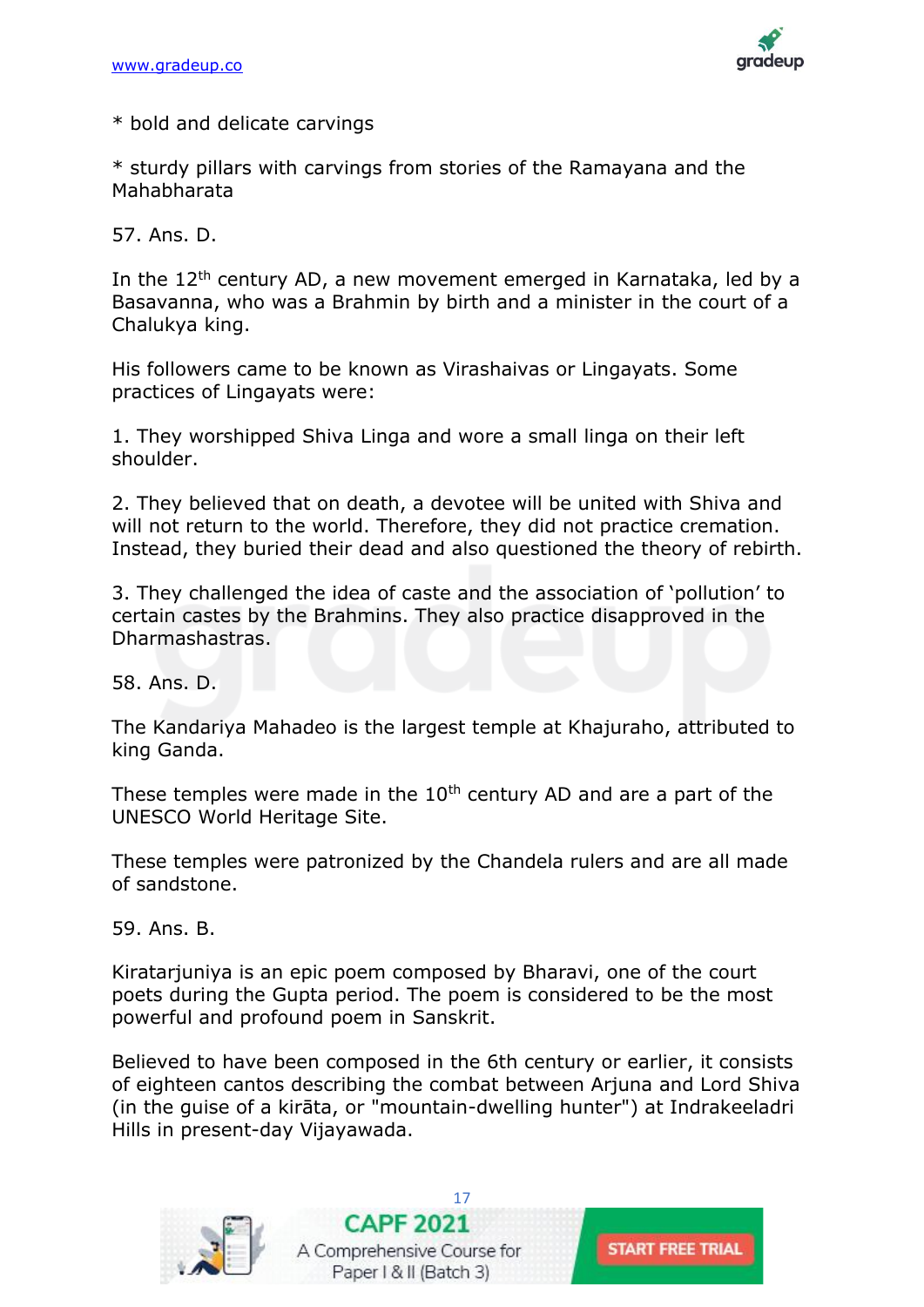![](_page_17_Picture_1.jpeg)

The Gupta period is known for the literary and cultural development of India. It is often called the Golden age of India. Gupta Kings patronized the Sanskrit literature. They generously helped Sanskrit scholars and poets.

60. Ans. C.

Alvar Saints

The Alvar saints were Tamil-poet saints, who were part of the medieval Bhakti and Sufi movements. They lived between 6th and 9<sup>th</sup> century AD and practiced 'emotional devotion' or bhakti towards lord Visnu-Krishna through their songs.

The collection of their hymns is known as Divya Prabandha. All the saints were male except one named Andal.

Nayanar Saints

The 63 Nayanars saints were the Shiva devotional poets, who lived between 5th and 10th centuries. One saint "Appar" is said to have converted Pallava King Mahendravarman to Saivism. The compilation of their poetry / literature Tirumurai. These 63 Nayanar saints, along with the 12 Alvars are known as South India's 75 Apostles of Bhakti movement.

Karaikal Ammaiyar, meaning "The Revered Mother of Karaikal", is one of the three women amongst the 63 Nayanmars and one of the greatest figures of early Tamil literature. She was born in Karaikal, South India, and lived during the 5th century AD. She was a devotee of Shiva.

Tamil Veda

There is varied opinion among the people of South India regarding which text is called the Tamil Veda. Depending on faith, these three books are considered as the Tamil Vedas:

1) Thirukkural, a secular book of 1,330 ethical sayings, by Valluvar, which is over 2,000 years old and of probable Jain origin.

2) Tirumurai, a twelve compilation of hymns dedicated to Lord Shiva, written by Nayanars. The first seven volumes of Tirumurai is called Thevaram.

3) Divya Prabandham, a compilation of 4,000 devotional hymns written by Vaishnavites, the Alvars. The book is over 1000 years old and the

![](_page_17_Picture_15.jpeg)

![](_page_17_Picture_17.jpeg)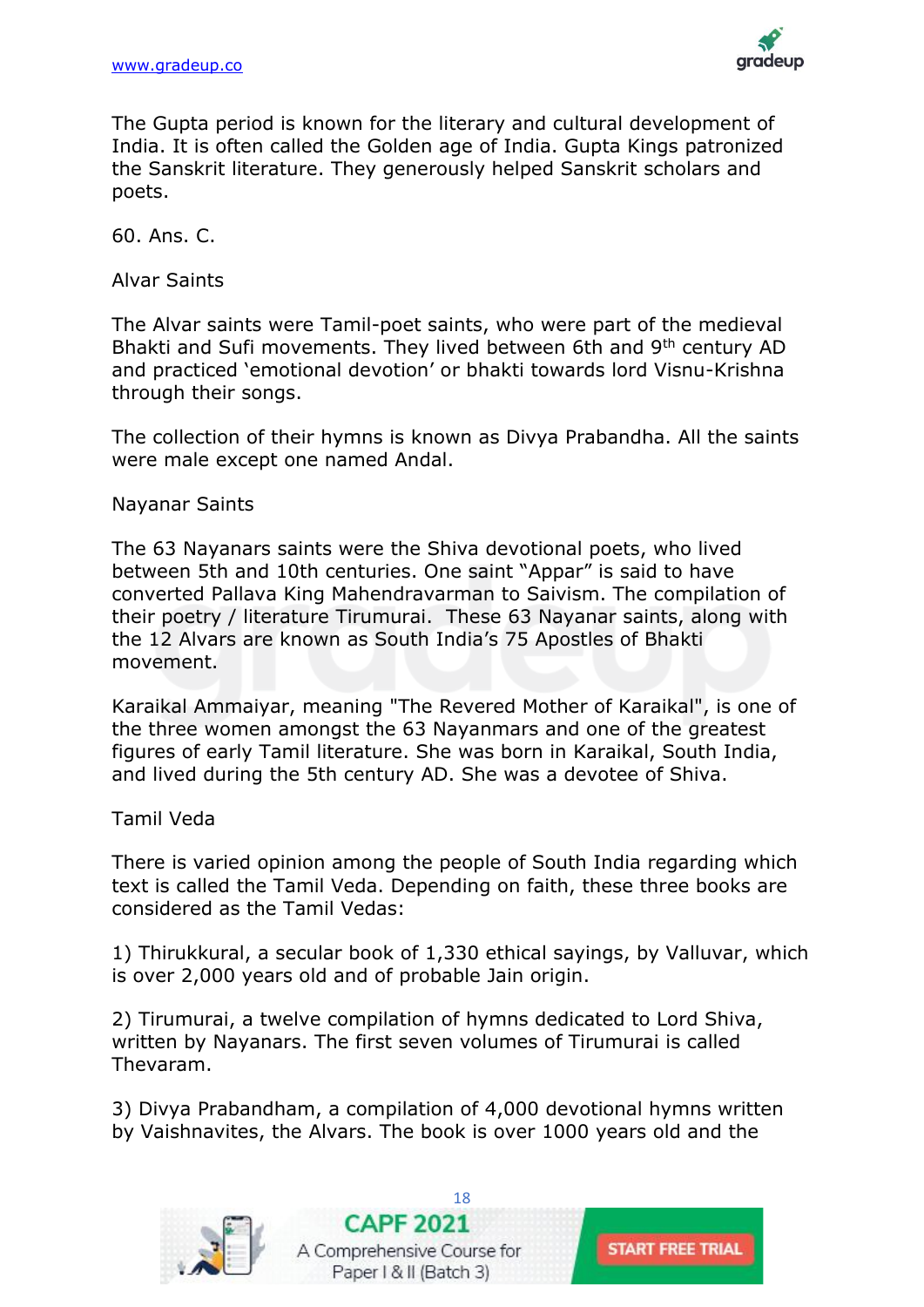![](_page_18_Picture_1.jpeg)

songs are sung in Vaishnava shrines of South India and given preference over Sanskrit Vedic hymns.

61. Ans. A.

The Ministry of Petroleum & Natural Gas (MOPNG) has undertaken the Pratyaksh Hanstantrit Labh (PaHaL) scheme:

1. Aims to reduce diversion and eliminate duplicate or bogus LPG connections.

2. Under PaHaL, LPG cylinders are sold at market rates and entitled consumers get the subsidy directly into their bank accounts.

PAHAL scheme has been acknowledged as the world's largest cash transfer program (households) by the Guinness Book of World Records.

62. Ans. A.

The Satavahana dynasty came to power in the Deccan India during the 2<sup>nd</sup> century BC. They were a contemporary dynasty of the Kanva dynasty which ruled over Magadha.

The term "Satvahana" originated from the Prakrit which means " driven by seven" which is an implication of the Sun God's chariot that is driven by seven horses as per the Hindu mythology.

The first king of the Satavahana dynasty was Simuka and the kingdom was spread across the whole of present-day Maharashtra, parts of Karnataka, Chattisgarh, Odisha.

Sudarshan Lake is located in the middle of a hill called Girnaar in Saurashtra, Gujarat. It was repaired in around 150 AD by the Shaka ruler Rudradaman I. During the reign of Skandagupta (415-455 AD), the lake was repaired again by Skandgupta's governor Paramatta.

63. Ans. B.

The Dharmasutras and Dharmashastras contained rules about the ideal 'occupations' of the four categories or varnas.

(i) Brahmanas were supposed to study and teach the Vedas, perform sacrifices and get sacrifices performed, give and receive gifts.

(ii) Kshatriyas had the responsibility of warfare, protection of people, administration of justice and study of the Vedas.

![](_page_18_Picture_17.jpeg)

![](_page_18_Picture_18.jpeg)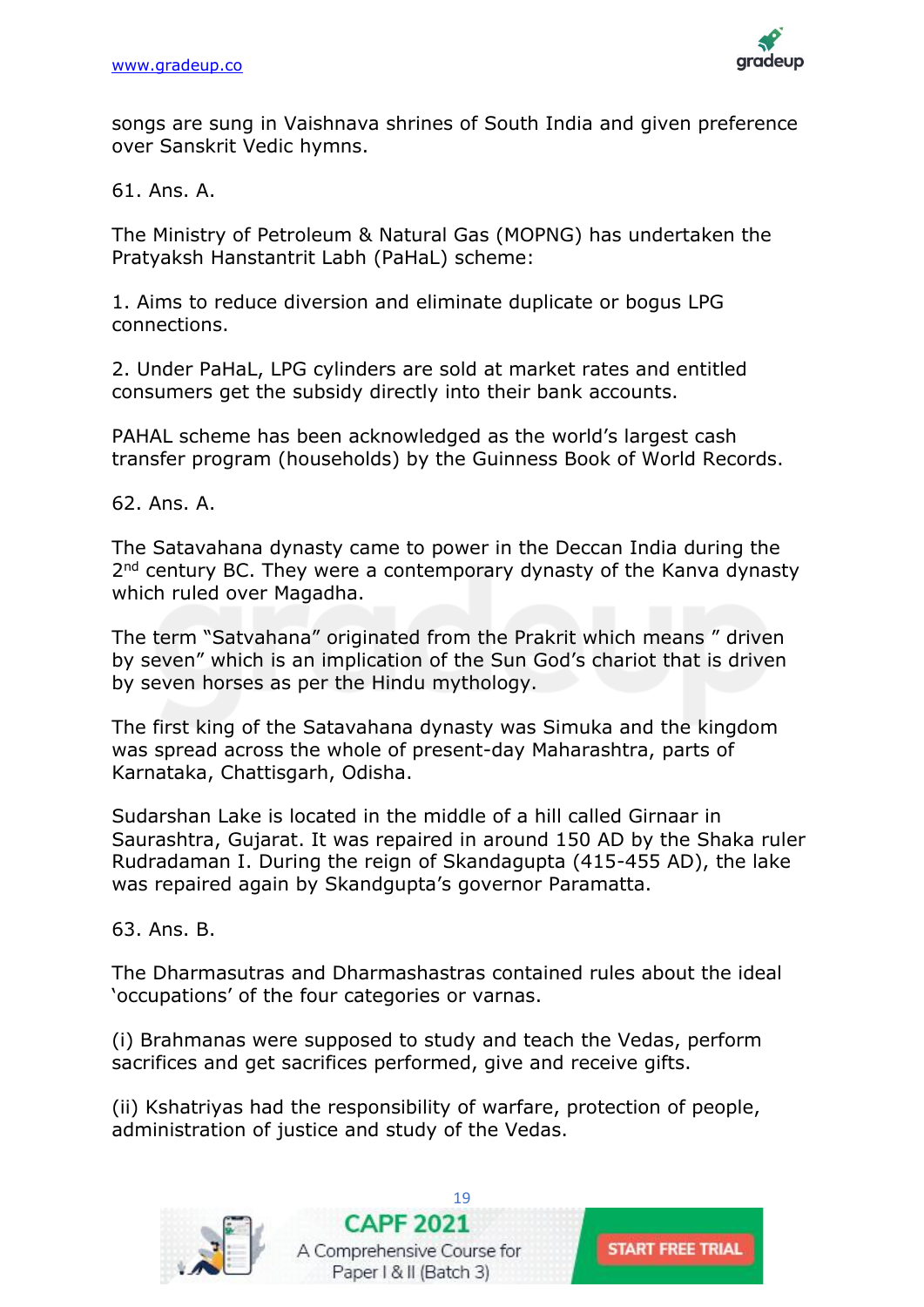![](_page_19_Picture_1.jpeg)

(iii)The last three 'occupations' were also assigned to the Vaishyas, who were additionally expected to engage in agriculture, pastoralism and trade.

(iv)Shudras were assigned only on the occupation that of serving the three 'higher' varnas.

|                          |                     |                     | <b>Present-day</b>   |
|--------------------------|---------------------|---------------------|----------------------|
| S.<br><b>No</b>          | <b>Mahajanapada</b> | <b>Capital</b>      | <b>location</b>      |
| 1                        | Kasi                | Varanasi            | <b>Benaras</b>       |
| $\overline{2}$           | Kosala              | Sravasti            | Ayodhya              |
| 3                        | Magadha             | Rajagriha           | South Bihar          |
| $\overline{\mathcal{A}}$ | Anga                | Champa              | East Bihar           |
| 5                        | Vajji               | Vaisali             | North Bihar          |
| 6                        | Malla               | Pavapuri/Kusinagara | Gorakhpur            |
| 7                        | Chedi               | Sukmitai            | <b>Bundhelkandh</b>  |
| 8                        | Kambhoja            | Rajpur              | North East India     |
| 9                        | Gandhara            | Taxila              | Peshawar &           |
|                          |                     |                     | Rawalpindi           |
| 10                       | Matsya              | Viratnagara         | Jaipur               |
| 11                       | Vatsa               | Kausambhi           | Allahabad            |
|                          | 12 Kuru             | Indraprastha        | Meerut-Delhi         |
|                          | 13 Panchala         | Ahicchatra/Kampila  | <b>Uttar Pradesh</b> |
|                          | 14 Avanti           | Mahismati           | Malwa                |
| 15                       | Surasena            | Mathura             | Mathura              |
| 16                       | Assaka              | Pratisthana         | Maharastra           |

64. Ans. D.

Kalinga does not find any mention in the texts belonging to the Mahajanapada period. It is assumed that

it was most probably a part of the Magadha empire and not a separate Mahajanapada.

65. Ans. B.

The Harappan Civilisation was an ancient civilisation that existed in the North-West region of the Indian subcontinent from circa 2500-1700 BC.

The most extensively used material for making seals was steatite, which is a kind of soft stone, which made engravings easier. Other materials used for seal making were terracotta, ivory, gold, agate etc.

![](_page_19_Picture_11.jpeg)

![](_page_19_Picture_13.jpeg)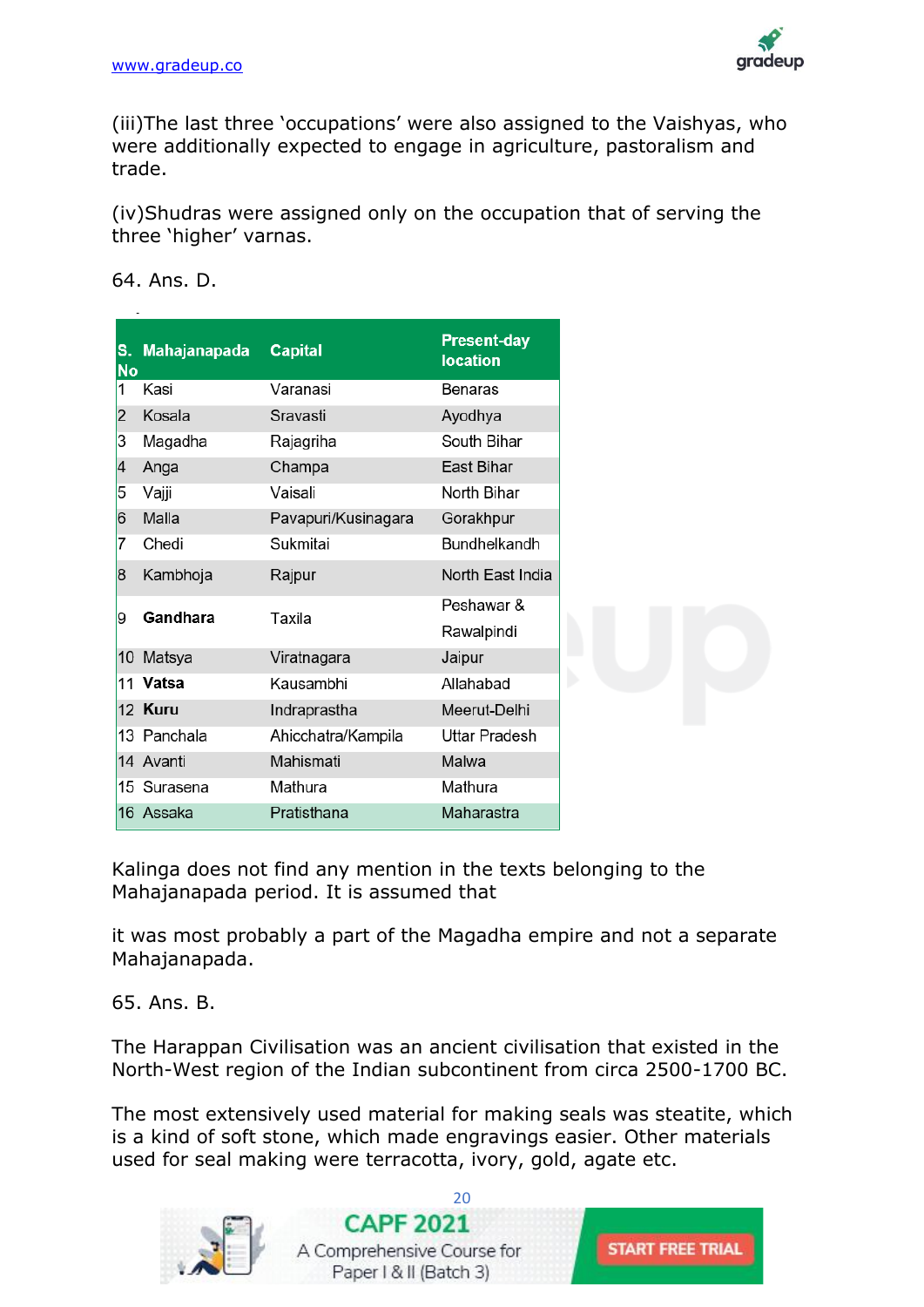![](_page_20_Picture_1.jpeg)

It was a civilisation known for meticulous town planning:

- \* Streets intersected at right angles
- \* Drainage system covered with lids
- \* Use of identical sized burnt bricks

The most extensively used metals were copper and bronze. Gold and silver were also used but for ornamental purposes, other materials were used. Although gold bangles and silver spittoons were found in excavations from Harappan Civilisation, they are not the most distinctive features of the civilisation.

66. Ans. B.

"Amphan", pronounced as "Um-pun", means sky. Thailand proposed this name in 2004.

The name was proposed in a list created by the World Meteorological Organisation/United Nations Economic and Social Commission for Asia and the Pacific (WMO/ESCAP). This list includes names recommended by India, Bangladesh, Myanmar, Pakistan, the Maldives, Oman, Sri Lanka and Thailand. Names from this list are used to name the Cyclones in Indo-Pacific region.

This was the last name in the list ad now a new list will be created.

67. Ans. C.

The "Development of Solar Cities" scheme launched by the Ministry of New and Renewable Energy (MNRE) had envisaged the development of 60 Solar Cities including 13 Pilot and 5 Model Cities up to 12th Five-year Plan period (2012–2017).

Until now, a master plan for only 49 Solar Cities has been prepared. In 21 cities, Stake-holder Committees have been set up and in 37 cities, Solar City Cells have been set up.

The Scheme aims at reducing a minimum 10% in projected demand of conventional energy at end of five years, through a combination of enhancing supply from renewable energy sources in city and energy efficiency measures.

The scheme also aims to:

\* empower Urban Local Governments (ULBs) to address energy challenges at City-level.

![](_page_20_Picture_17.jpeg)

![](_page_20_Picture_18.jpeg)

![](_page_20_Picture_19.jpeg)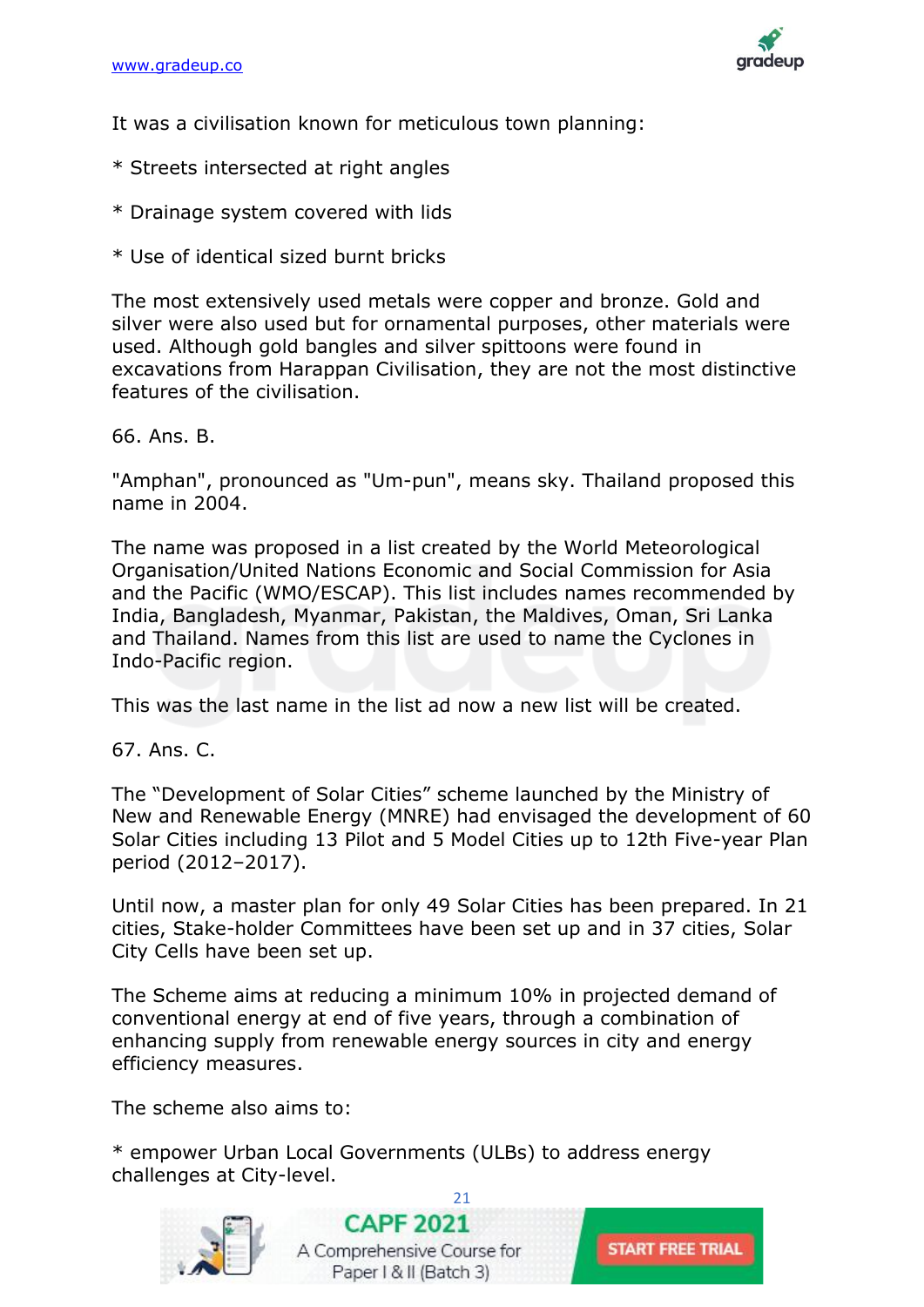![](_page_21_Picture_1.jpeg)

\* implement sustainable energy technology through PPP model(publicprivate partnerships).

| 68. Ans. C. |  |
|-------------|--|
|             |  |

| <b>Indian Army</b>        | <b>Indian Navy</b>   | <b>Indian Air Force</b>  |
|---------------------------|----------------------|--------------------------|
| General                   | Admiral              | <b>Air Chief Marshal</b> |
| Lieutenant General        | Vice Admiral         | Air Marshal              |
| <b>Major General</b>      | Rear Admiral         | Air Vice-Marshal         |
| <b>Brigadier</b>          | Commodore            | Air Commodore            |
| Colonel                   | Captain              | Group Captain            |
| <b>Lieutenant Colonel</b> | <b>Commander</b>     | <b>Wing Commander</b>    |
| Major                     | Lieutenant Commander | <b>Squadron Leader</b>   |
| Captain                   | Lieutenant           | <b>Flight Lieutenant</b> |
| Lieutenant                | Sub-Lieutenant       | <b>Flying Officer</b>    |

# 69. Ans. A.

Operation Sadbhavana is an initiative of the Indian Army to achieve sustainable peace.

Since the declaration of Jammu and Kashmir as a union territory, the Himalayan state has been on an informal insurgency. A feeling of neglect and lack of development have been at the core of this problem in border towns and villages, feelings of marginalization are widely prevalent.

The key result areas under Operation Sadbhavana are:

- \* primary education
- \* comprehensive health care
- \* adult literacy and vocational training
- \* enhancement of agricultural output
- \* electrification of area and establishment of communication networks
- \* adoption of villages for integrated development

![](_page_21_Picture_15.jpeg)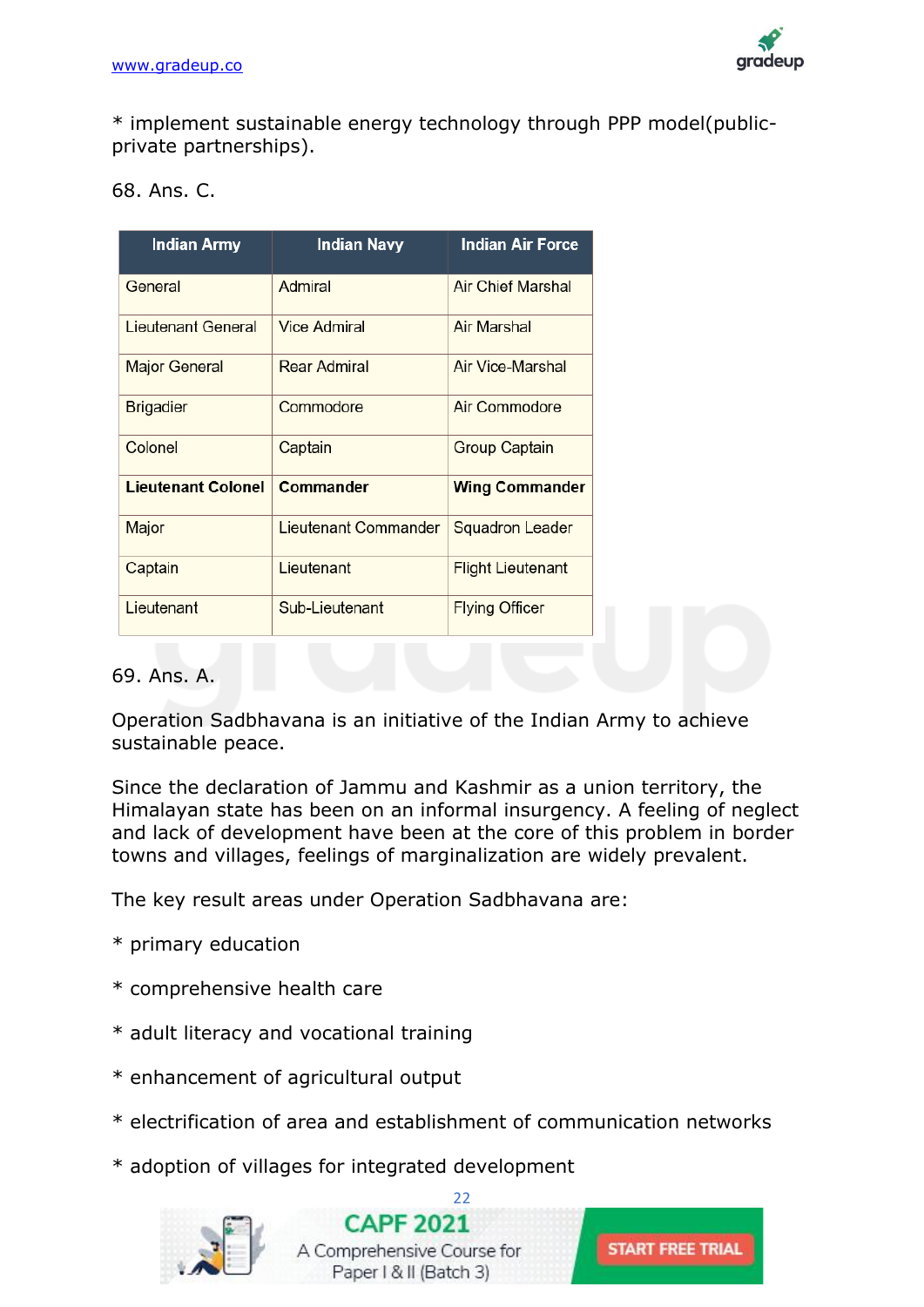![](_page_22_Picture_1.jpeg)

- \* empowerment of women
- \* employment generation

70. Ans. C.

World Economic Forum's Global Energy Transition Index evaluates 115 countries based on their current performance in energy systems across economic development and growth, environmental sustainability and energy security and access indicators and their adaptability for secure, sustainable, affordable and inclusive energy systems.

In the 74th edition of the Index in 2020, Sweden ranked first for the third consecutive year, followed by Switzerland and Finland in the top three.

France (8th) and the UK (7th) are the only G20 countries in the top ten.

India has improved its performance by two ranks and landed the 74<sup>th</sup> with improvements in all three dimensions of the energy triangle namely:

- \* Economic development and growth.
- \* Energy access and security.
- \* Environmental sustainability.
- 71. Ans. A.

India was requested by Maldives, Mauritius, Madagascar, Comoros and Seychelles to assist in mitigating the Covid-19 pandemic.

To help these countries, India sent INS Kesari, stocked with food items and medical assistance teams. This was a part of India's "Mission Sagar (Security and Growth for All in the Region)" initiative.

SAGAR was launched in 2015 as a strategic vision for cooperation with the countries in the Indian Ocean Region (IOR). Through SAGAR, India seeks to establish deeper economic and security bonds with maritime neighbours and help in enhancing its maritime capabilities.

#### 72. Ans. C.

May 11<sup>th</sup> of each year is celebrated as the National Technology Day to cherish the achievements of

scientists and engineers in their respective fields.

![](_page_22_Picture_19.jpeg)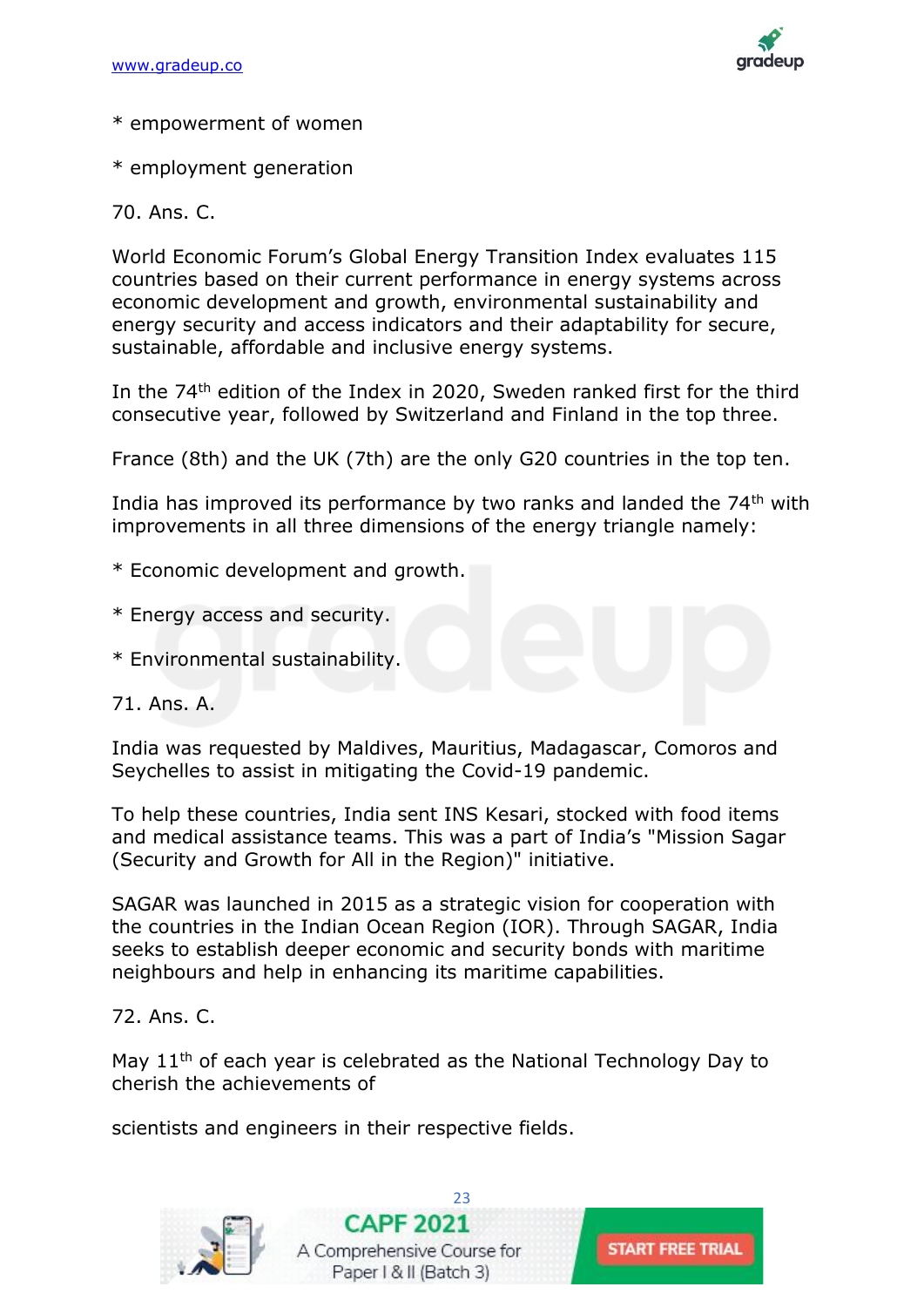![](_page_23_Picture_1.jpeg)

Since 1999, the Technology Development Board (TDB) observes the day by awarding those technological innovations which have added to the national growth. Each year, the board also declares a theme for the event. The theme for 2020 – RESTART(Rebooting the Economy through Science, Technology and Research Translations).

# 73. Ans. A.

The Fed Cup Heart Award is an award ceremony started by the International Tennis Federation to recognise those Fed Cup players who:

\* Have represented their countries with distinction.

\* Have shown exceptional courage on the court.

\* Have demonstrated outstanding commitment to the ideals of the competition.

Sania won the award for Asia/Oceania zone after securing a whopping 10,000 plus votes out of the total 16,985 casts for this year's three regional Group I nominees. She beat Indonesia's 16-year-old Priska Madelyn Nugroho for this category & received the award for her successful return to the court after becoming a mother.

74. Ans. B.

Dr. Rajendra Prasad was the President of the Constituent Assembly. It was comprised for the purpose of drafting & adopting a constitution.

The Constituent Assembly held its first-ever meeting on 9<sup>th</sup> December 1946. Dr. Sachchidanand Sinha, the oldest member, was then elected as the temporary President of the Assembly.

Later, on 11<sup>th</sup> December 1946, Dr. Rajendra Prasad & H C Mukherjee were elected as the President & Vice-President of the Assembly respectively.

75. Ans. A.

The election of the Speaker of Lok Sabha is not conducted by the Election Commission of India. The speaker is elected usually in the first meeting of the Lok Sabha following the general elections. Serving for a period of five years, the speaker chosen from sitting members of the Lok Sabha, and is by convention a member of the ruling party/alliance.

The Lok Sabha Speaker is one of the members of Parliament. He or she takes the oath along with other members by the pro-tem Speaker. There is no separate oath of affirmation is administered to him/her. Technically

 $24$ 

![](_page_23_Picture_16.jpeg)

**CAPF 2021** A Comprehensive Course for Paper | & II (Batch 3)

![](_page_23_Picture_18.jpeg)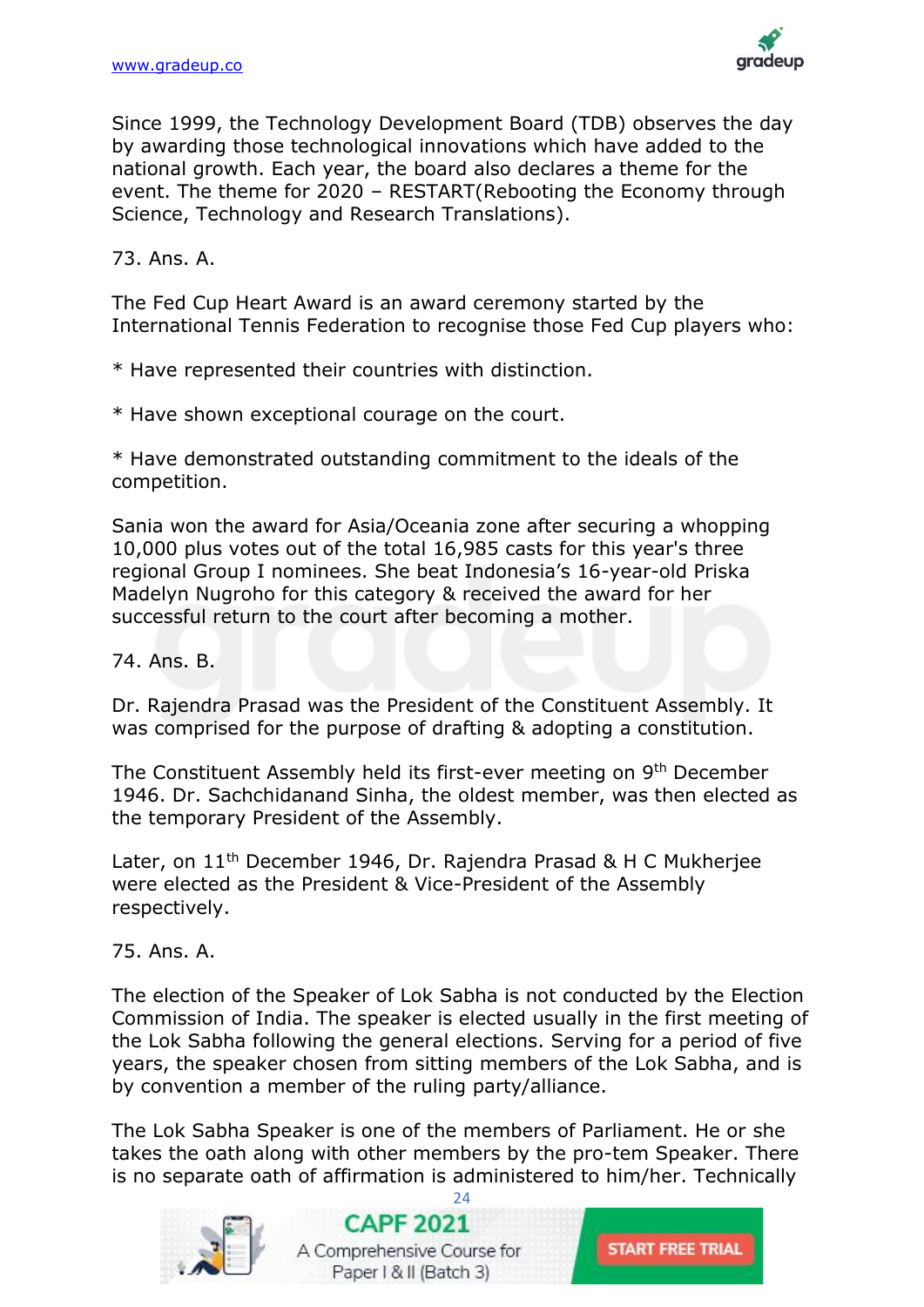![](_page_24_Picture_1.jpeg)

speaking speaker doesn't take any oath alone like President & Prime Minister of the country.

As per Article 100, The Chairman/Speaker, or person acting as such, shall not vote in the first instance itself, but shall have and he/she exercise a casting vote in the case of an equality of votes.

76. Ans. A.

The financial committee has overall 22 members. All the members are taken from the Parliament of India. Among the 22 members, 15 are elected from Lok Sabha and 7 members are elected from Rajya Sabha.

Every member elected by the Indian Parliament from both Lok Sabha & Rajya Sabha are a part of the committee for a year. After the completion of year, a new election takes place and members are changed/re-elected. Similar to that of Estimates Committee, a minister can't be elected as the member of the Public Accounts Committee.

Lok Sabha speaker has the power to appoint the chairman of the committee. The Chairman of the PAC (Public Accounts Committee) used to be appointed from the ruling party of the day until 1966-67 although; a convention later decided that the chairman of the committee will be appointed invariably from that of the opposition party.

77. Ans. B.

Article 145 describes the resolution for removal for Speaker or Deputy Speaker

(1) A member wishing to provide a notice if a resolution under clause (c) of Article 179 of the Constitution, for the removal of the Speaker/the Deputy Speaker shall do so in writing to the Secretary.

(2) On receipt of a notice under the sub-rule (1) a motion for leave to move the resolution shall be entered, in the list of business in the name of the member concerned, on a particular day fixed by the Speaker given that the day so fixed shall be any day after 14 days from the date of the receipt of notice of the resolution.

78. Ans. A.

South Africa is the African nation that occupies the most southern part of Africa. It is surrounded by Botswana, Mozambique, Swaziland, Namibia, and Zimbabwe and it surrounds the small Kingdom of Lesotho. South Africa possess a coastline on both the South Atlantic Ocean in west & the Indian Ocean in east.

![](_page_24_Picture_14.jpeg)

![](_page_24_Picture_16.jpeg)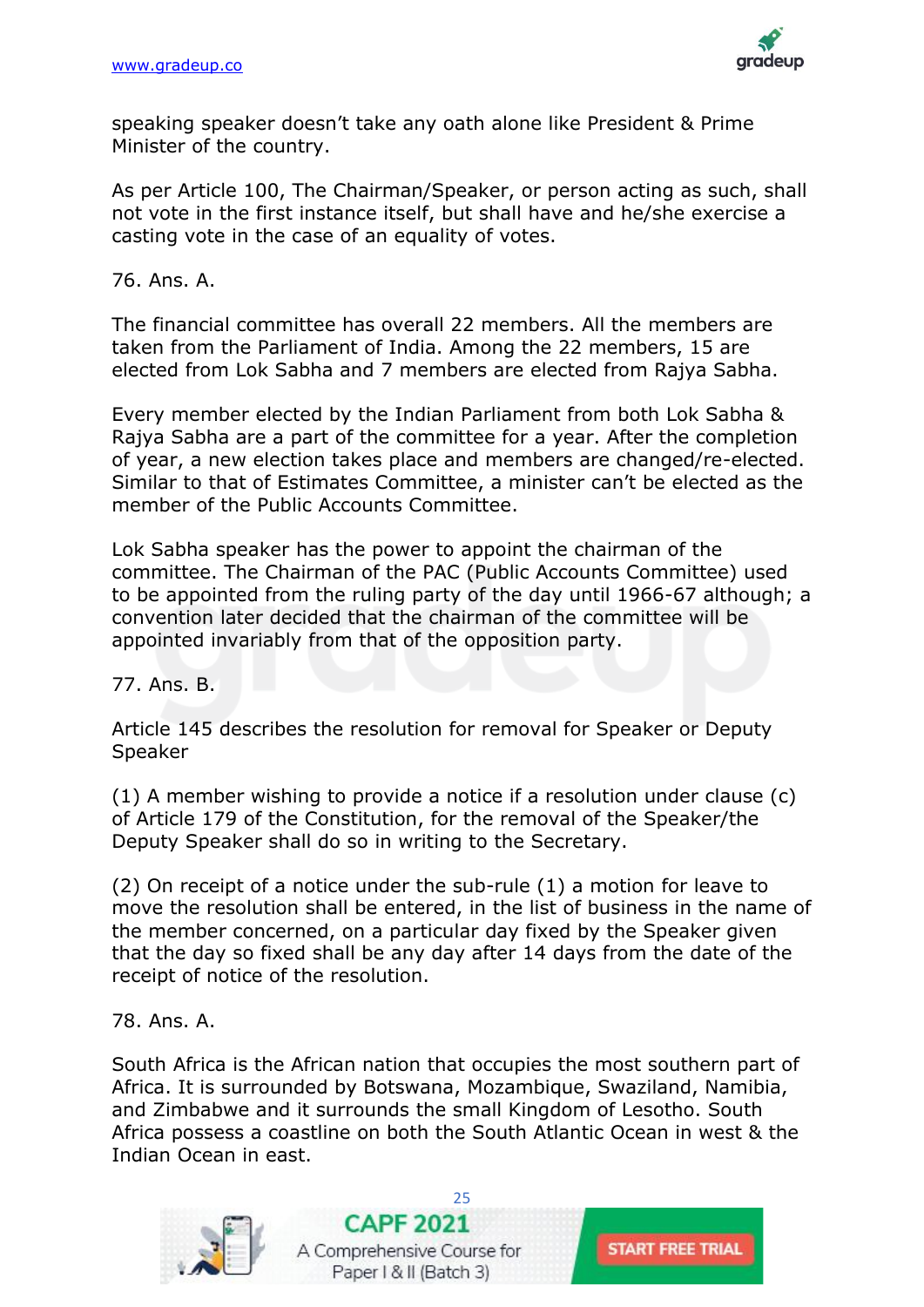![](_page_25_Picture_1.jpeg)

# 79. Ans. D.

Average annual precipitation of some places in India:

| Place      | <b>State</b>     | <b>Inches</b> | <b>Millimetres</b> |
|------------|------------------|---------------|--------------------|
| Agra       | Uttar Pradesh    | 27.4          | 695                |
| Prayagraj  | Uttar Pradesh    | 37.7          | 958                |
| Shimla     | Himachal Pradesh | 60.6          | 1540               |
| Dehradun   | Uttarakhand      | 87.4          | 2220               |
| Chandigarh | Chandigarh       | 41.9          | 1063               |
| Guwahati   | Assam            | 67.8          | 1722               |
| Indore     | Madhya Pradesh   | 41.8          | 1062               |
| Raipur     | Chhattisgarh     | 51.9          | 1319               |
| Lucknow    | Uttar Pradesh    | 38.6          | 979                |
| Patna      | Bihar            | 43.9          | 1116               |
| New Delhi  | Delhi            | 31.1          | 790                |
| Bengaluru  | Karnataka        | 35.6          | 906                |
| Chennai    | Tamil Nadu       | 60.7          | 1541               |
| Hyderabad  | Telangana        | 31.6          | 803                |
| Varanasi   | Uttar Pradesh    | 40.3          | 1023               |

#### 80. Ans. A.

According to Koppen's climatic classifications of India, Great Northern plains are represented by Cwg climate.

Below is the Koeppen climatic classification:

![](_page_25_Picture_8.jpeg)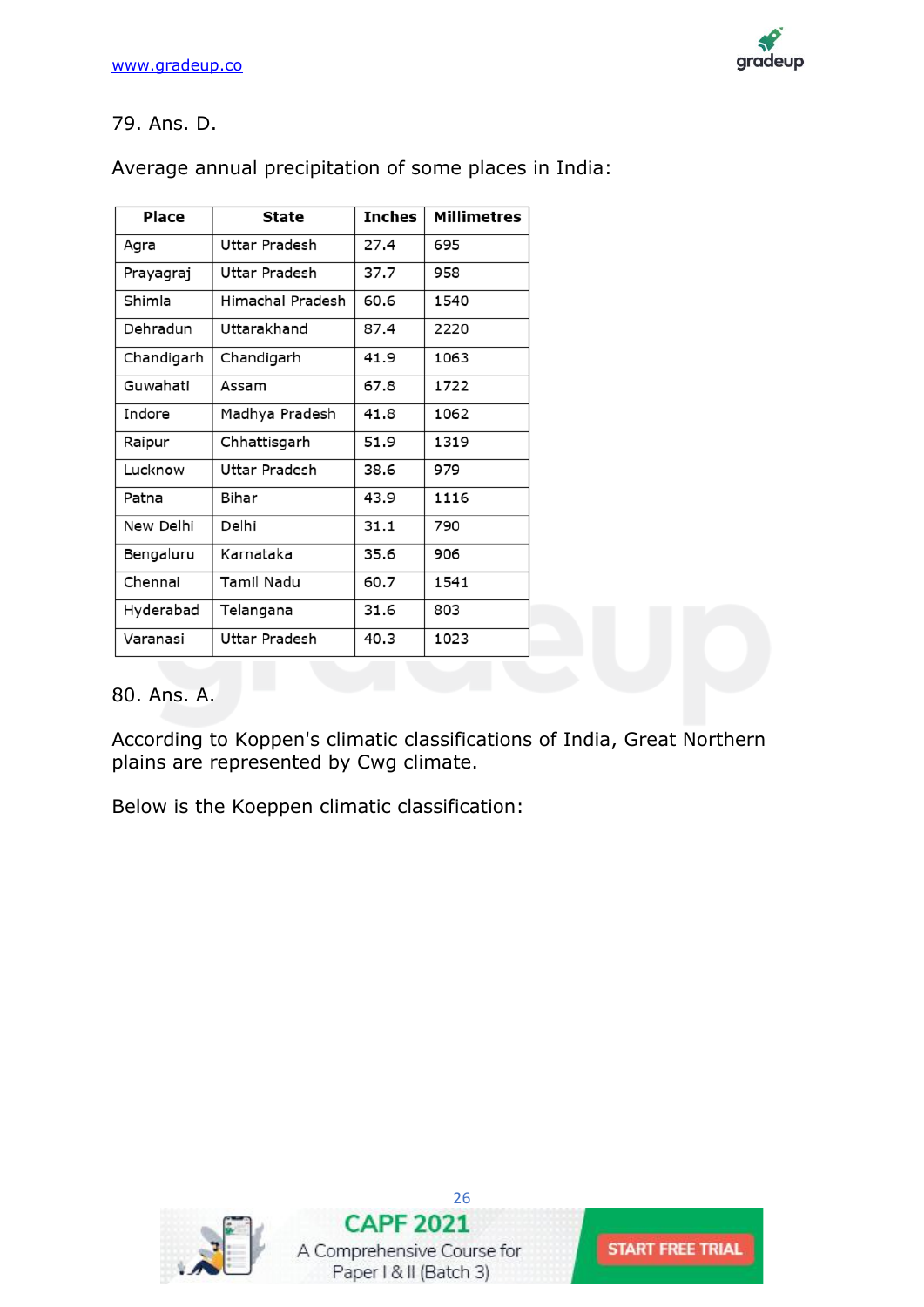![](_page_26_Picture_1.jpeg)

| Group                | <b>Type</b>                 | <b>Letter Code</b> | <b>Characteristics</b>            |
|----------------------|-----------------------------|--------------------|-----------------------------------|
| A-Tropical Humid     | Tropical Wet                | Af                 | No dry season                     |
| Climate              | <b>Tropical Monsoon</b>     | Am                 | Monsoonal, Short dry season       |
|                      | Tropical wet & dry          | Aw                 | Winter dry season                 |
| <b>B-Dry Climate</b> | Subtropical Steppe          | BSh                | Low-latitude semi-arid or dry     |
|                      | Subtropical Desert          | BWh                | Low-latitude arid or dry          |
|                      | Mid-latitude Steppe         | BSk                | Mid-latitude semi-arid or dry     |
|                      | Mid-latitude Desert         | <b>BWk</b>         | Mid-latitude arid or dry          |
| C-Warm temperate     | Humid subtropical           | Cfa                | No dry season                     |
| Climates             | Mediterranean               | Cs                 | Dry hot summer                    |
|                      | Marine west coast           | Cfb                | No dry season, warm & cool summer |
| D- Cold Snow-        | Humid Continental Subarctic | Df                 | No dry season, severe winter      |
| forest Climates      |                             | Dw                 | Winter dry & very severe          |
| E-Cold climates      | Tundra                      | ET                 | No true summer                    |
|                      | Polar ice cap               | EF                 | Perennial ice                     |
| H-highland           | Highland                    | Н                  | Highland with the snow cover      |

# 81. Ans. B.

Statement 1 and 2 is correct, i.e., river cauvery has well-developed valley and valley of river alakananda is still in process of growing.

• The river Godavari is the largest river system of the Peninsular India and then is revered as Dakshina Ganga.

• The Godavari basin extends over states of Andhra Pradesh, Maharashtra, Chhattisgarh & Odisha in addition to smaller parts in Karnataka, Madhya Pradesh, and Union territory of Puducherry having a total area of approx. 3 lakh Sq.km.

• The river Krishna is the second largest east flowing Peninsular River which get rises near Mahabaleshwar in Sahyadri.

82. Ans. B.

Mahogany is chiefly found in the tropical rain forest & tropical moist deciduous forest, in Central America, Mexico & South America. The Rain forest is found in the coastal plains of the Gulf of Mexico region; in the Sierra Madre range in Chiapas of Mexico; and in the Caribbean coast across the Pacific coast in Central America.

Chaparral is found in areas with a climate similar to that of the Mediterranean area, which is characterized by hot, dry summers & mild, wet winters.

![](_page_26_Picture_11.jpeg)

![](_page_26_Picture_12.jpeg)

![](_page_26_Picture_13.jpeg)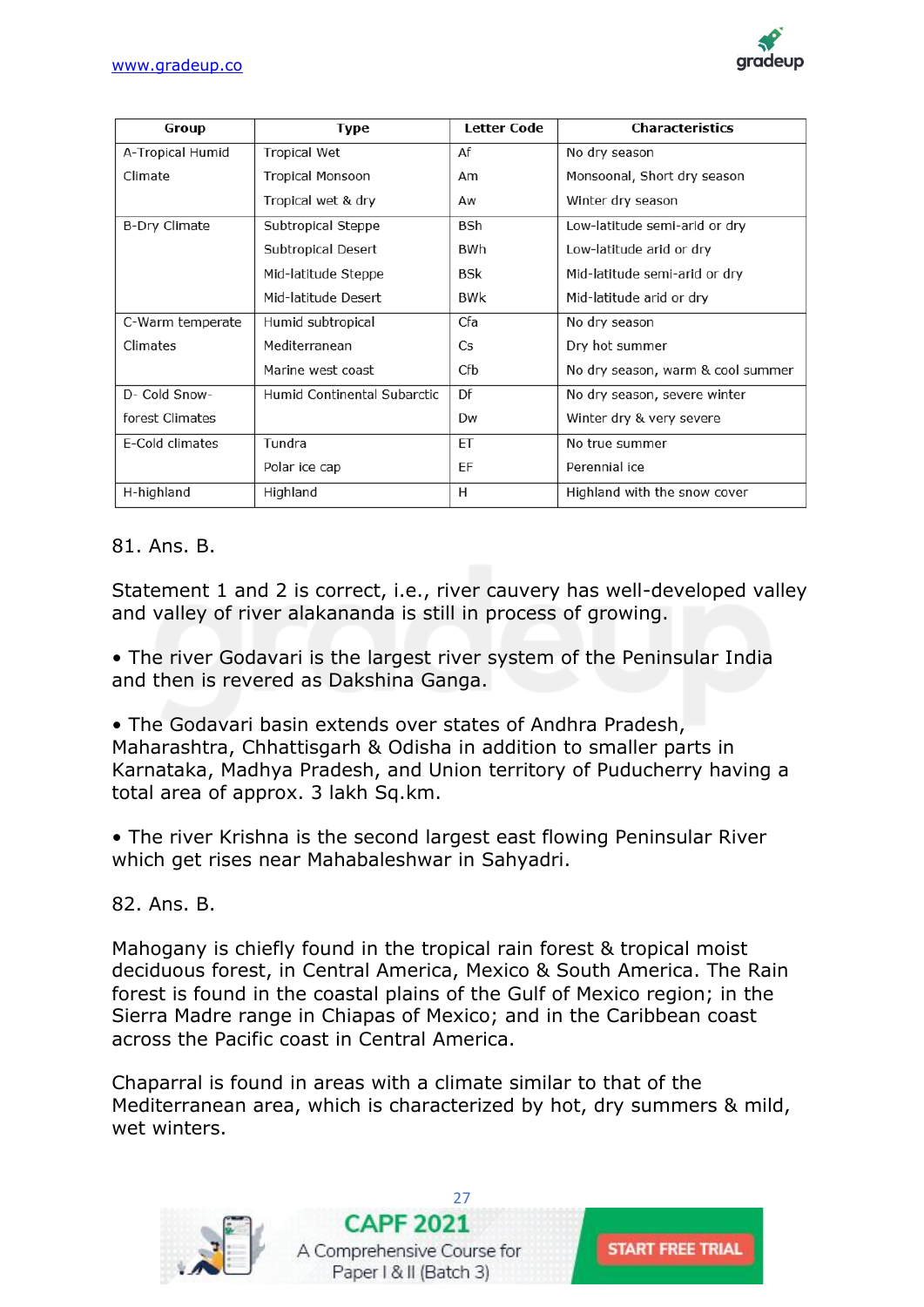![](_page_27_Picture_1.jpeg)

Mosses & lichens are mostly found in tundra vegetation. The climatic environment of tundra, which doesn't exceed 10˚C in the summer season, which makes it difficult for plants to survive, therefore lichens are of great importance.

Bamboo, teak, sal, shisham, sandalwood, khair, kusum, arjun and mulberry are some of the significant species of moist deciduous forests.

83. Ans. C.

Speaker is the presiding officer of the lower house. There is a deputy speaker also and a panel of ten chairpersons for the Lok Sabha, i.e. lower house nominated by the speaker from amongst Lok Sabha member of parliament to preside if both are absent.

It denotes the members of Lok Sabha nominated by Lok Sabha Speaker to fill the post of Speaker/Deputy Speaker in their absence. These members are from various political parties, generally as per their numbers in the house. One important point to note here is this provision is limited to absence only and not at all for vacant post. The vacancy would mean death, resignation/removal and in this case the President would nominate one member for such role.

For how much time a member of Panel of Chairperson can preside:

• Till the time Speaker or Deputy Speaker absent.

• Till the time a new panel of chairpersons gets nominated. In this case someone from the fresh panel would hold office.

84. Ans. D.

On the dissolution of the Lok Sabha, although the Speaker ceases to be a member of the House, he/she does not vacate his/her Office. The Speaker may, at any time, resign from Office by writing under his/her hand to the Deputy Speaker. The Speaker can be removed from Office only on a resolution of the House passed by a majority of all the then members of the House.

Such a resolution has to satisfy some conditions like: it should be specific with respect to the charges and it should not contain arguments, inferences, ironical expressions, imputations or defamatory statements, etc. Not only these, discussions should be confined to charges referred to in the resolution. It is also mandatory to give a minimum of 14 days' notice of the intention to move the resolution.

85. Ans. B.

![](_page_27_Picture_14.jpeg)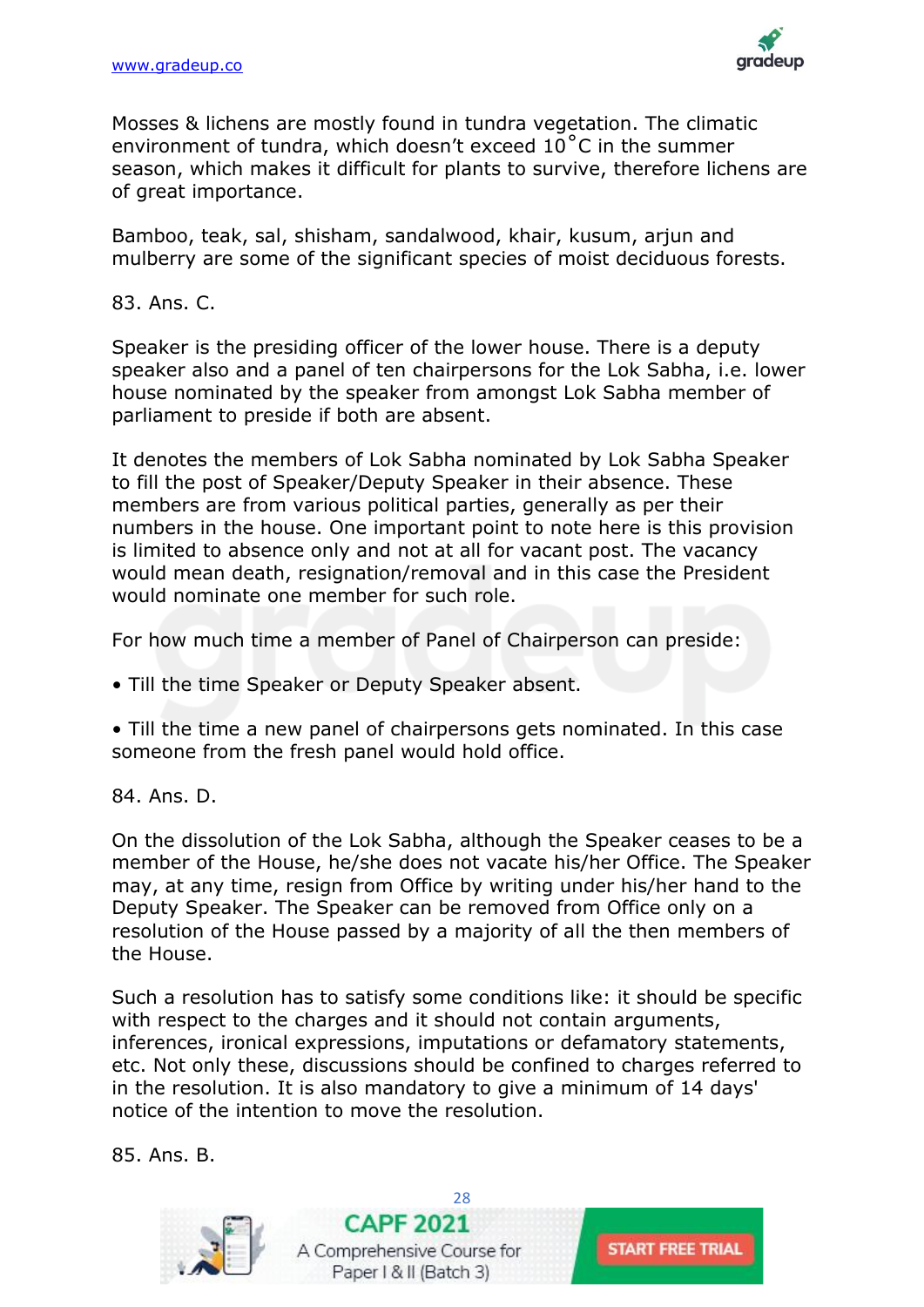![](_page_28_Picture_1.jpeg)

As per the Delimitation Commission of India and subject to Article 333 of the Constitution of India, the maximum number of members that a State Legislative Assembly may have are 500.

Under Article 333 of the Constitution, the total number of Anglo-Indians, who may be nominated to the State Legislative Assemblies, is left to the Governor's discretion. This amendment will not although affect representation of the Anglo-Indian community in the existing Legislative Assemblies until their dissolution.

86. Ans. B.

An ecotone is a transition area among the two biomes. It is an area where two communities meet and integrate. It may be narrow/wide, and it may be local (i.e. the zone between a field and forest) or regional (i.e. the transition between forest & grassland ecosystems).

Ecocline (i.e. ecological gradient) is a Gradation from one ecosystem to another when there is no sharp boundary among the two. It is the joint expression of associated community (i.e. coenocline) and complex environmental gradients.

Ecotopes are the smallest ecologically unique landscape features in a landscape mapping & classification system.

87. Ans. B.

The Cartagena Protocol on Biosafety to the Convention on Biological Diversity is an int. agreement which targets to ensure the safe handling, transport and use of LMOs (Living Modified Organisms) resulting from modern biotechnology which may have adverse effects on biological diversity, taking also into account risks to human health. It was adopted on 29<sup>th</sup> January 2000 and entered into force on 11<sup>th</sup> September 2003.

88. Ans. A.

The Shifting Cultivation is known by different name in different countries. Below are some:

[29](https://gradeup.co/courses/capf-online-course-b3)

- Ladang in Indonesia
- Caingin in Philippines
- Milpa in central America and Mexico
- Ray in Vietnam
- Taungya in Myanmar

![](_page_28_Picture_17.jpeg)

**CAPF 2021** A Comprehensive Course for Paper | & II (Batch 3)

![](_page_28_Picture_19.jpeg)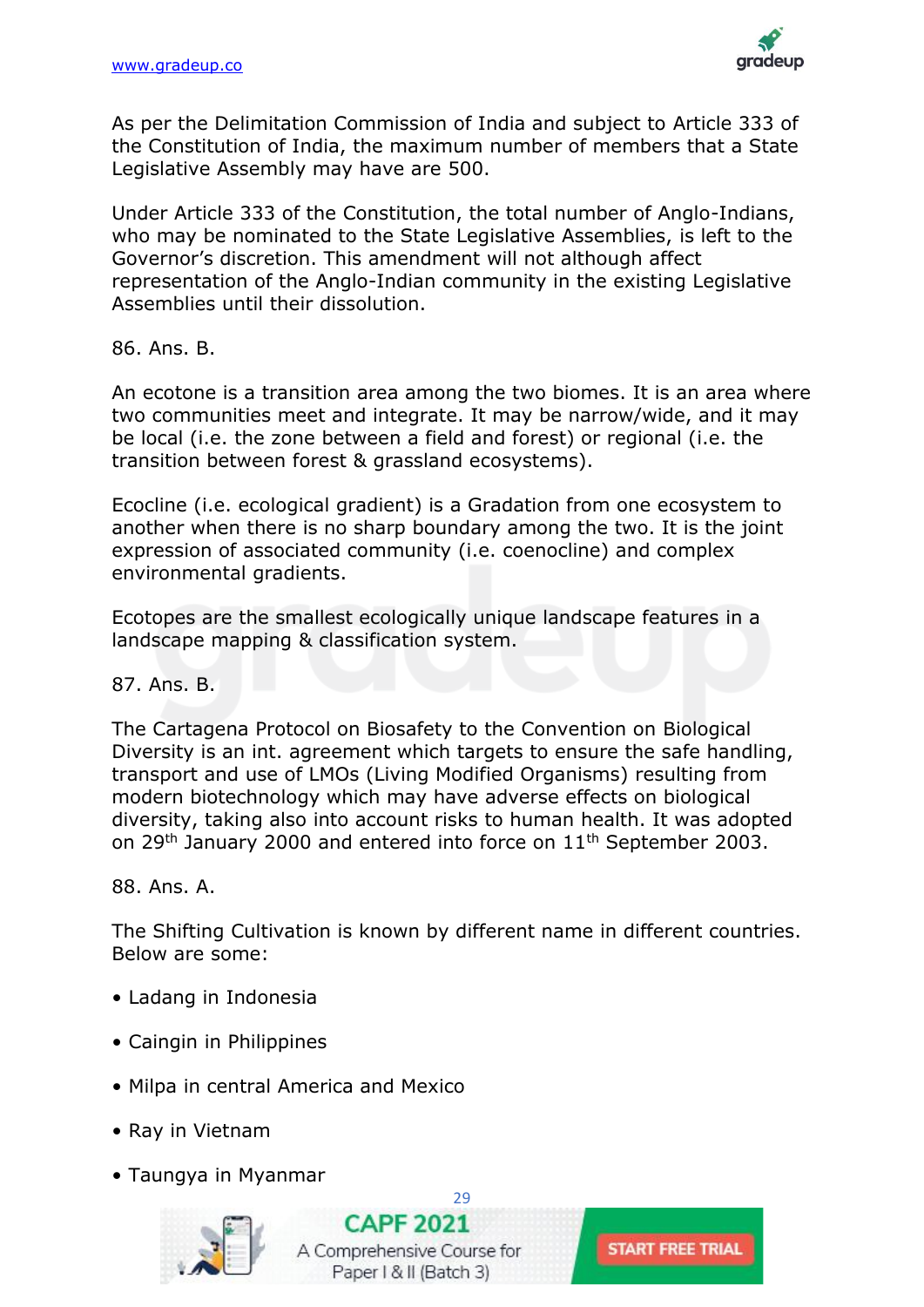![](_page_29_Picture_1.jpeg)

- Tamrai in Thailand
- Chena in Sri Lanka
- Conuco in Venezuela
- Roca in Brazil
- Masole in central Africa

• In India, it is known by several local names. Most common among these is 'Jhum' cultivation.

89. Ans. C.

Article 123 of the Constitution empowers the President to promulgate ordinances during the recess of the Parliament. (The ordinances are temporary laws having the effect of an act.)

The President can issue ordinance when one of the houses is not in session. The maximum validity of an ordinance is six months & six weeks. An ordinance will expire after six weeks once both houses are in session. A constitutional amendment can't be made through ordinance route.

90. Ans. C.

Both statement 1 and 3 are correct, i.e., Even in the sphere (State List) exclusively reserved for the States, Parliament can legislate under certain circumstances and A resolution supported by two- thirds of the members present and voting is required to be passed by Rajya Sabha to pass a law under the State List.

The Parliament may make laws on the subjects mentioned in the State List in the following circumstances:

- As per Article 249 of Indian Constitution, when a resolution is passed by the Rajya Sabha by 2/3 majority making it lawful for the Parliament to legislate on a subject mentioned in the State List in national interest.

- As per Article 250 of Indian Constitution, when a proclamation of emergency is in operation, the Parliament has the power to make laws for the whole or any part of India on any of the matters stated in the State List.

- As per Article 252 of Indian Constitution, when two or more States give their consent and then pass resolutions for the same in their respective Legislatures to provide the Parliament to make a law on any matter listed

![](_page_29_Picture_17.jpeg)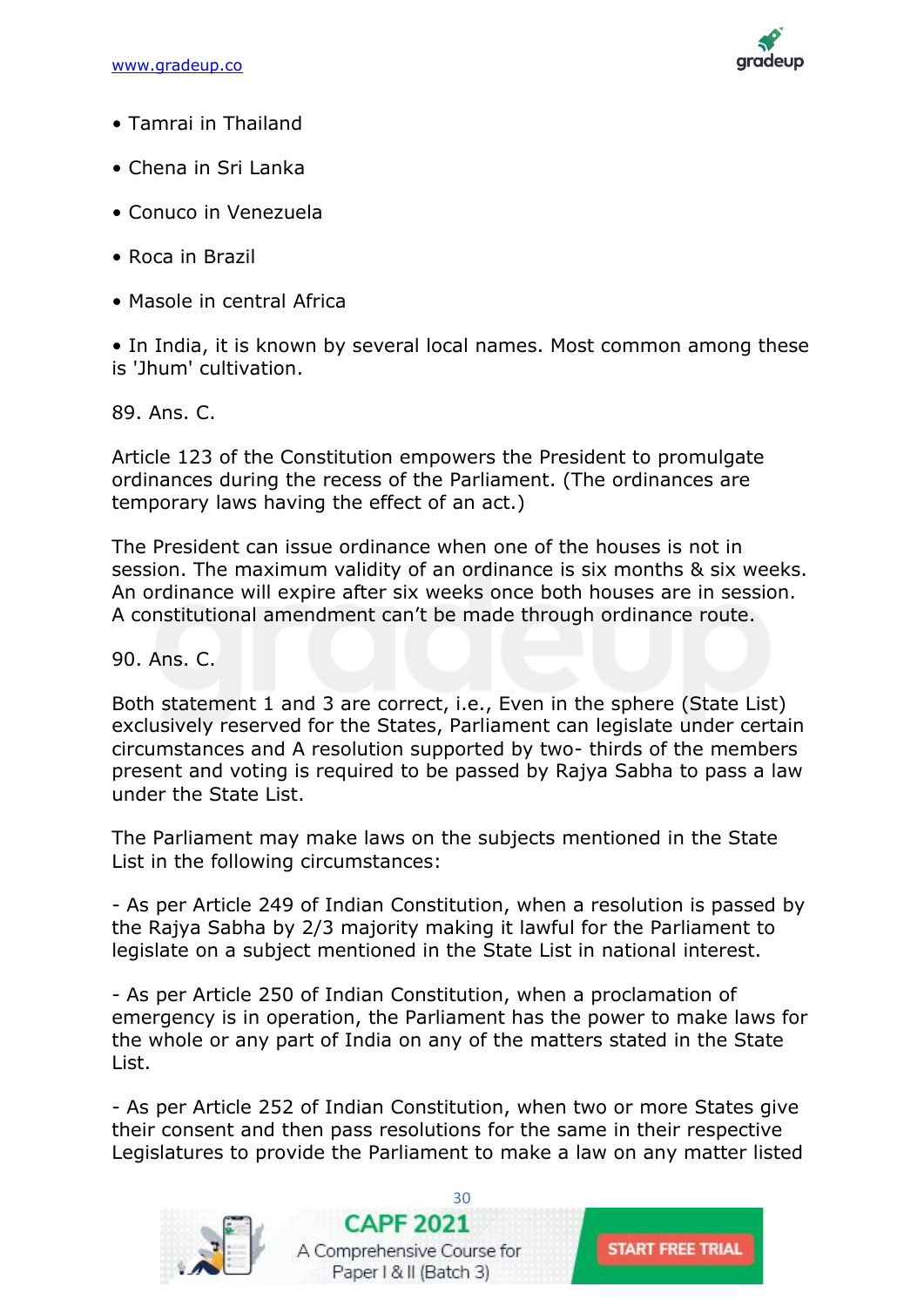![](_page_30_Picture_1.jpeg)

in the State List. Any such type of law will be applicable to only those States which have passed such resolution, not to all states.

#### 91. Ans. B.

The Indian Constitution provides for a three-fold distribution of legislative subjects among the Union and the states, viz., List-I (includes the Union List), List-II (includes the State List) and List-III (includes the Concurrent List) in the Seventh Schedule. The Parliament has exclusive powers to make laws regarding any of the matters enumerated in the Union List.

The Union Parliament & the State Legislature, notwithstanding anything under clause 3 and even clause 1, is empowered to legislate on any matters comprised in the Concurrent List.

A jurisdiction made under the Concurrent List by Parliament should be ratified by not just ½ of the State Legislatures so as to become a law of the country.

Both, the Parliament & state legislature can make laws with respect to any of the matters enumerated in the Concurrent List. In United States, only the powers of the Federal Government are enumerated in the Constitution, whereas the residuary powers are left to the states.

92. Ans. A.

Article 260 describes that the GoI may by agreement with the govt. of any territory not being part of the territory of India undertake any executive, legislative/judicial functions vested in the govt. of such territory, but every such agreement shall be subject to, and governed by, any law relating to the exercise of foreign jurisdiction for the time being in force.

Article 258A describes that power of the States to entrust functions to the Union. Not- withstanding anything in the Indian Constitution, the Governor of a State may, with the consent of the GoI, entrust either conditionally/unconditionally to that Government or to its officer's functions in relation to any incident to which the executive power of the State extends.

Article 257 (2) describes that the executive power of the Union shall also extend to the giving of directions to a State as to the maintenance and construction of means of communication declared in the direction to be of national/military importance.

The Governor may, with consent of GoI, entrust its officers with functions on matters which fall within the state's executive power.

![](_page_30_Picture_13.jpeg)

[31](https://gradeup.co/courses/capf-online-course-b3) **CAPF 2021** A Comprehensive Course for Paper | & II (Batch 3)

![](_page_30_Picture_15.jpeg)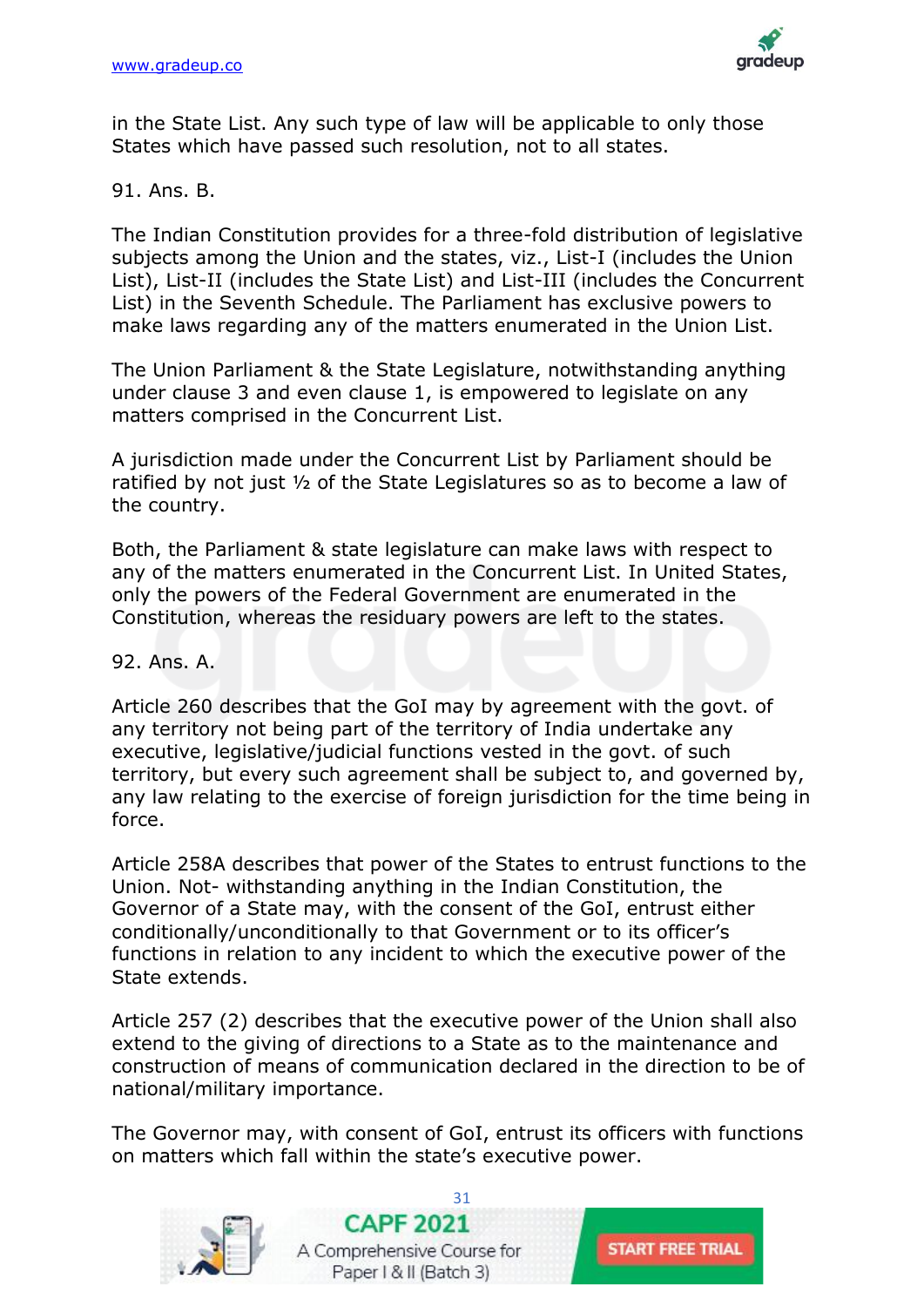![](_page_31_Picture_1.jpeg)

#### 93. Ans. C.

Vittala Temple or Vitthala Temple in Hampi is an ancient monument that is well-known for its exceptional architecture and unmatched craftsmanship. It is considered to be one of the largest and the most famous structure in Hampi. The temple is located in the north eastern part of Hampi, near the banks of the Tungabhadra River.

94. Ans. C.

Both the statement 2 & 3, i.e., a state may devolve powers to Panchayats in preparation of plans/economic development and social justice and also a state may devolve powers to Panchayats in implementation of schemes for economic development & social justice.

Statement 1 is incorrect because Article 243-G of the Indian Constitution provides that the States or UTs may, by law, endow the Panchayats with such powers & authority as may be compulsory to enable them to perform as institutions of self-government and to prepare plans for economic development & social justice and their implementation.

95. Ans. B.

Below are the Rights of the Attorney General of India:

• In the performance of his duties, he/she has right of audience in all courts in the Indian territory.

• He/she has the right to speak or to take part in the proceedings of both the parliament houses and their joint sittings, but without a right to vote.

• He/she has the right to speak or to take part in any committees' meeting of the Parliament of which he is named as a member, but without a right to vote.

• He/she enjoys all the privileges and immunities that are available to a member of parliament.

Following mentioned are the Limitations placed on the Attorney General of India:

- He/she should not advise or hold a brief against the GoI.

- He/she should not defend accused persons in criminal cases without the permission of the GoI.

- He/she should not accept appointment as a director in any company without the permission of govt.

![](_page_31_Picture_17.jpeg)

[32](https://gradeup.co/courses/capf-online-course-b3) **CAPF 2021** A Comprehensive Course for Paper | & II (Batch 3)

![](_page_31_Picture_19.jpeg)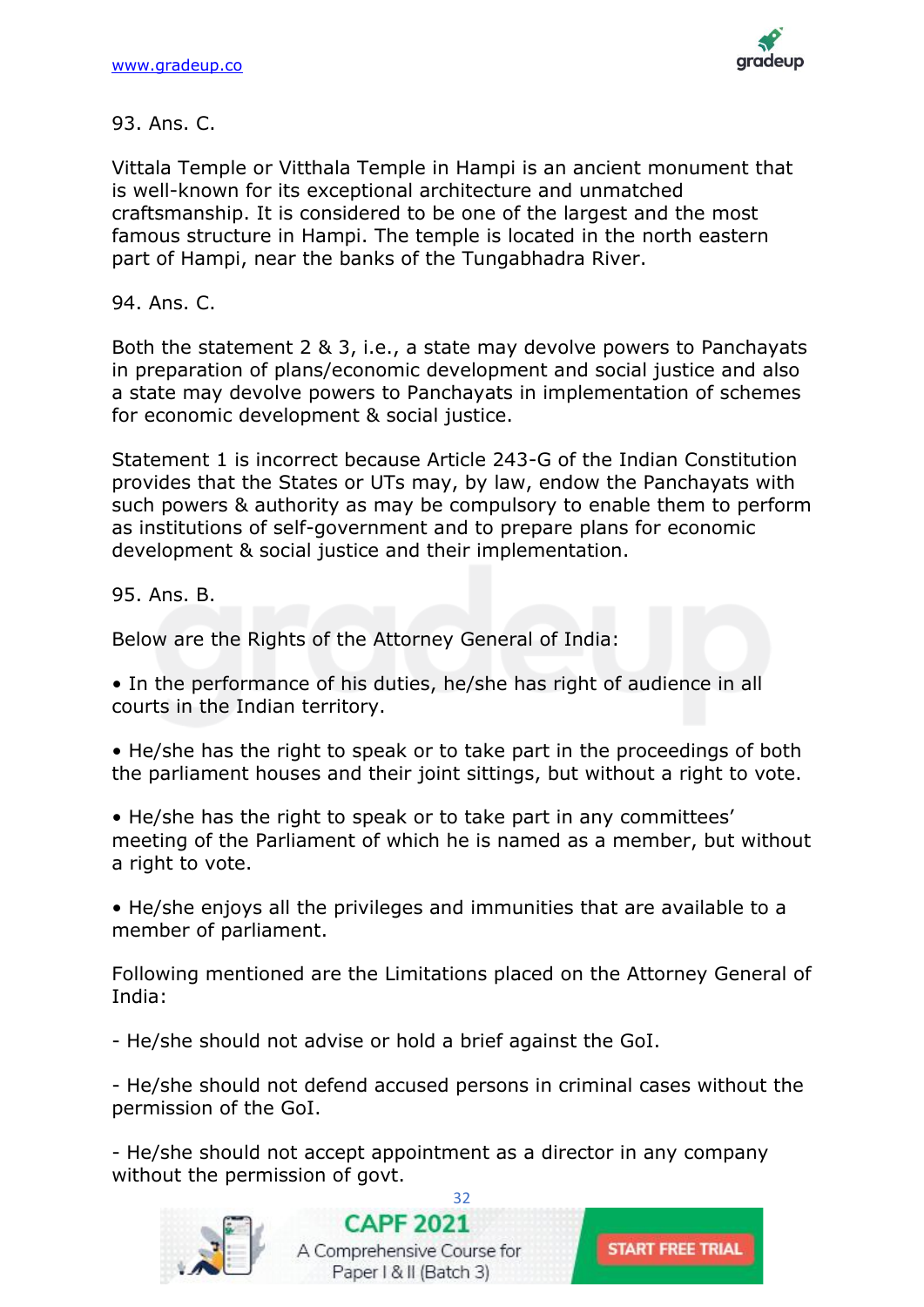![](_page_32_Picture_1.jpeg)

- It should be noted that the Attorney General is not debarred from private legal practice. He/she is not a govt. servant as he is not paid fixed salary and his remuneration is decided by the Indian president.

#### 96. Ans. A.

The idea of social justice needed that equal treatment be supplemented with principle of proportionality, due & equal consideration is given to all individuals as well as equality of treatment be transcended to recognise special needs.

The social justice is a political and philosophical theory which contends that there are dimensions to the phenomenon of justice beyond those embodied in the principles of civil/criminal law, economic supply & demand, or traditional moral frameworks.

The historically and in theory, the idea of social justice is that all sections of people should have equal access to wealth, health, justice, well-being, privileges, and opportunity regardless of their legal, political, economic, or other circumstances.

97. Ans. D.

Features of Money Bills:

• The Money Bill can be introduced only in the Lok Sabha.

• The Money bill is placed in Rajya Sabha thereafter and Rajya Sabha can return the Bill with/without its recommendations.

• In any case, the Money Bill has to be returned within a period of fourteen days from the date of its receipt by Rajya Sabha. If not, it is deemed to have been passed by both Houses of parliament at the expiration of the said period in the manner in which it was passed by Lok Sabha.

• If the Money bill is returned to Lok Sabha without any recommendation, a message to that effect is reported by the Lok Sabha's Secretary-General if in session, or it get published in the Bulletin for the information of the MPs, if it is not in session. The Bill shall then be presented to the President for his assent.

• If the Money bill is returned to the Lok Sabha with constitutional amendments it has to be put on the Table of the House and taken up for consideration.

![](_page_32_Picture_14.jpeg)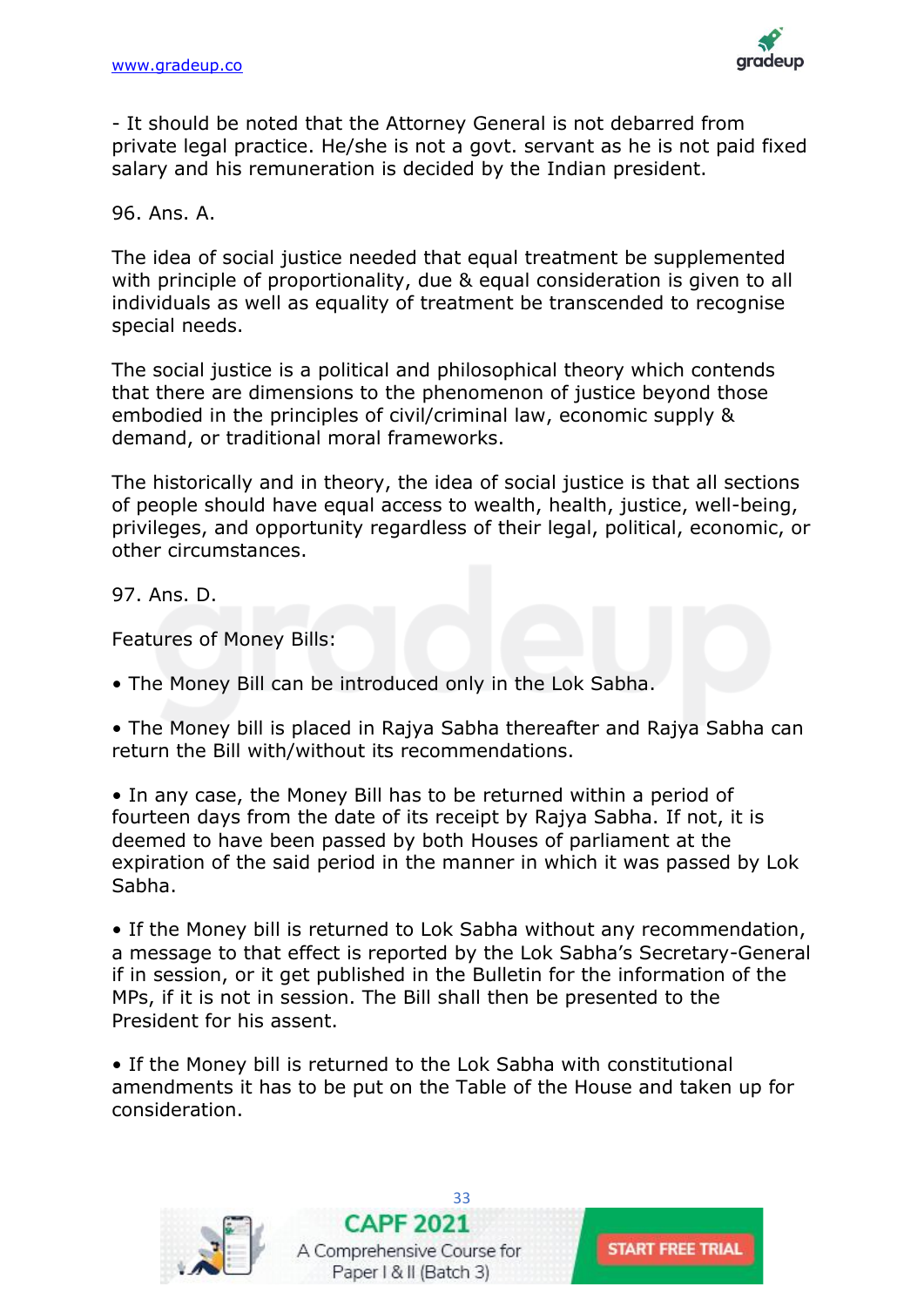![](_page_33_Picture_1.jpeg)

• If the lower house, i.e., Lok Sabha accepts any constitutional amendments as recommended by the Rajya Sabha, the Bill shall be adjudged to have been passed by both the Houses with the amendments recommended by the Rajya Sabha and accepted by the Lok Sabha and a report to that effect has to be sent to the Rajya Sabha.

• If Lok Sabha doesn't accept the recommendations of the Rajya Sabha, the Money Bill shall be deemed to have been passed by both the Houses of parliament in the form in which it was passed by the Lok Sabha without any kind of amendments as recommended by the Rajya Sabha.

98. Ans. B.

The CoMs (Council of Ministers) remains in office as long as it relishes the confidence of Lok Sabha as per Article 75(3) of the Indian Constitution. To ascertain this confidence, the rules provide for moving a motion to this effect which is known as No-Confidence motion.

The Censure motion can be moved against the CoMs or an individual minister for their failure of commission/omission. Whereas a motion of no-confidence need not specify any specific grounds on which it is based, a Censure Motion should set out the grounds or charges on which it is based and is moved for particular purpose for censuring the government for certain policies & actions.

A motion of no-confidence once professed has to be taken up within 10 days of the leave being granted. No leave of the House is needed to move a Censure motion.

The Rajya Sabha is not empowered to consider a motion of no-confidence as the government is collectively responsible under the Indian Constitution only to the directly elected Lok Sabha. A censure motion may be moved in Lok Sabha or in a state assembly.

99. Ans. C.

सिंगापुर को पोर्ट ऑफ कॉल के रूप में जाना जाता है क्योंकि यह मुख्य समुद्री मार्ग पर है जहां जहाज ईंधन भरने, पानी और खाद्य पदार्थों को लेनेके सलए लिंगर का उपयोग करतेहैं।

19 वीं शताब्दी में समग्र समुद्री व्यापार में वृद्धि होने के कारण, सिंगापुर समुद्री मार्गों में नौकायन और भाप के जहाजों के लिए एक महत्वपूर्ण बंदरगाह बन गया।

100. Ans. A.

Poljes may be defined as depressions in limestone karst. They generally occur as large-scale landforms in tectonically active karst areas. Their

[34](https://gradeup.co/courses/capf-online-course-b3)

![](_page_33_Picture_14.jpeg)

**CAPF 2021** A Comprehensive Course for Paper | & II (Batch 3)

![](_page_33_Picture_16.jpeg)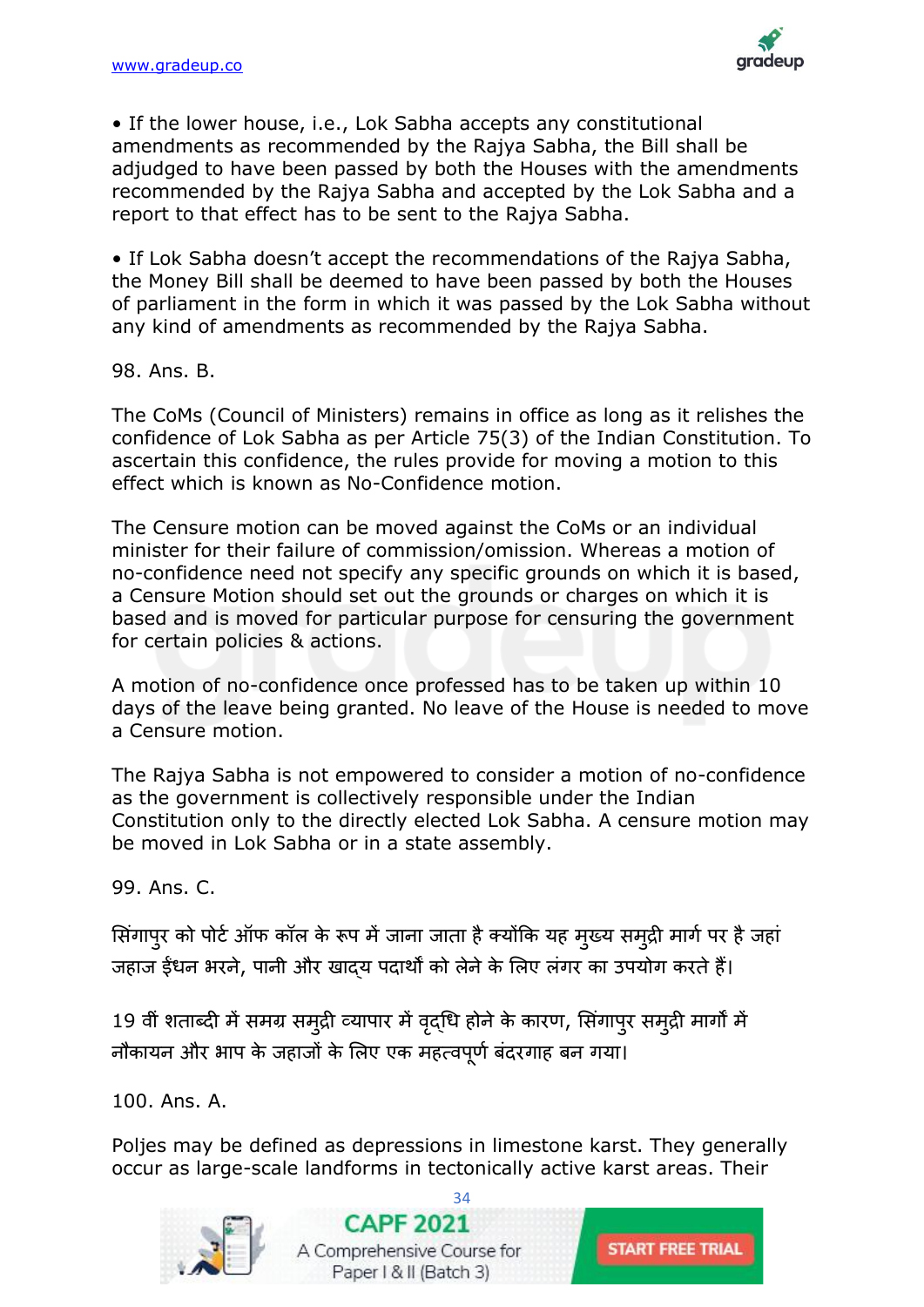![](_page_34_Picture_1.jpeg)

origin is usually polygenetic. The Polje is the largest karst landform in size. A distinctive polje subtype, the 'turlough', occurs in various formerly glaciated/glacial-margin terrains. The Poljes exhibit complex hydrological & hydrogeological features and characteristics, like permanent & temporary springs and rivers, losing and sinking rivers, and swallow holes & estavelles.

The Poljes are regularly flooded in the cold & wet periods of the year. The determination of the catchment section for a karst polje is an unreliable procedure because of unknown morphology of underground karst features.

101. Ans. C.

The region surrounding the Mediterranean Sea encompasses portions of three continents, i.e., Europe & its southern peninsulas to the north, south-western Asia to the east, and the Maghreb region of northern Africa to the south.

Altogether, it is a densely populated region with a complex political history involving several different ethnic groups. This has result in a complex and patchy political map.

At present 21 countries, with surface areas ranging from 2 Km2 to 2.4 million km2, have coastlines on the Mediterranean Sea. They are Albania, Bosnia and Herzegovina, Algeria, Cyprus, Croatia, Egypt, France, Israel, Italy, Malta, Greece, Lebanon, Monaco, Libya, Morocco, Slovenia, Spain, Montenegro, Syria, Tunisia, and Turkey.

102. Ans. B.

Five sectors alone account for 60 per cent of the total stressed assets on the books of banks in the country.

These sectors are:

- Infrastructure
- Industrial
- Steel
- Power
- Telecom

103. Ans. C.

![](_page_34_Picture_17.jpeg)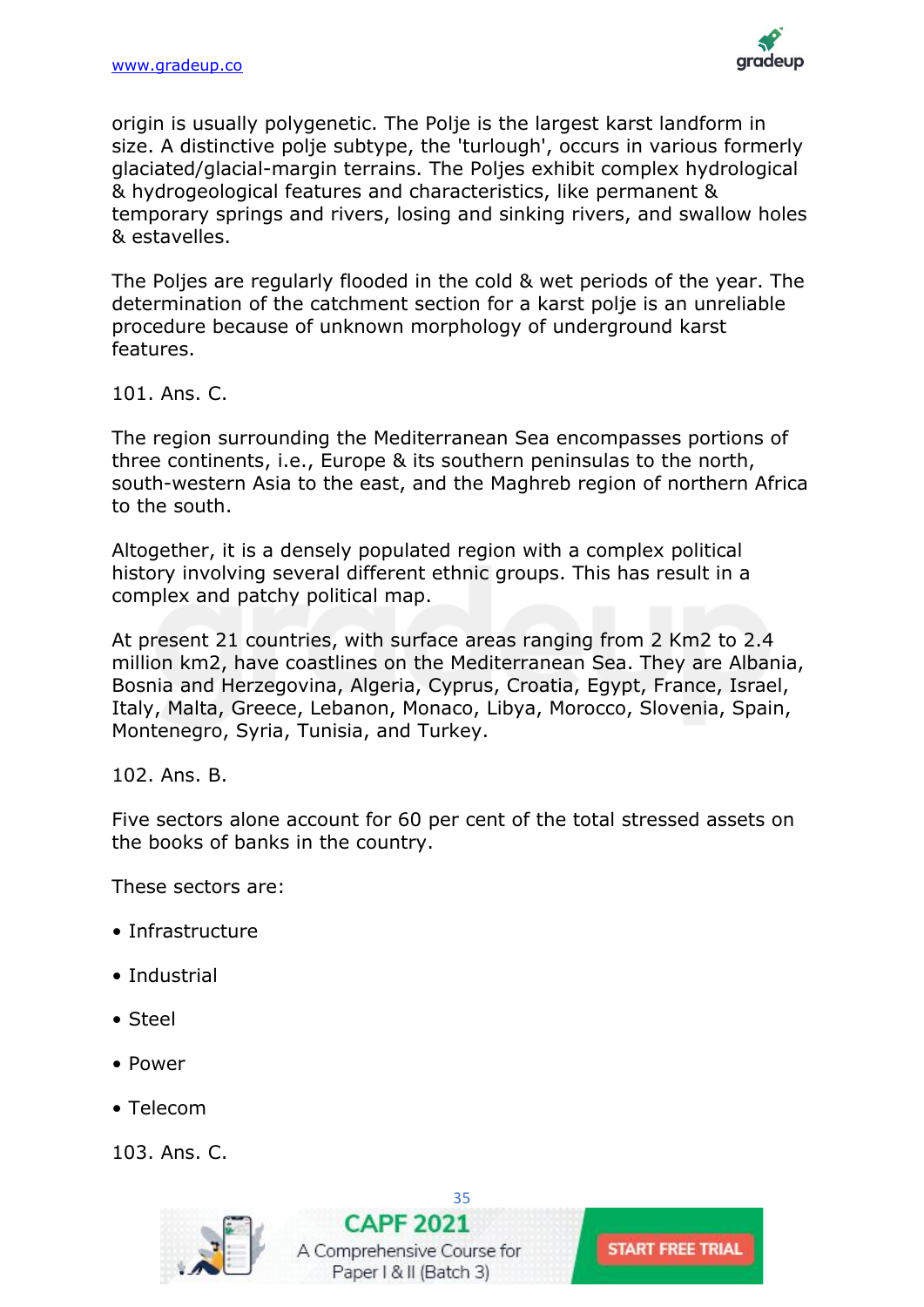![](_page_35_Picture_1.jpeg)

The mobile phone operators market in India is an example of oligopoly.

Various purchases that individuals make at the retail level which are produced in markets that are neither perfectly competitive, monopolies, nor monopolistically competitive. Instead, they are oligopolies. The oligopoly arises when a minimum number of large firms have all or most of the sales in an industry. Some examples of oligopoly abound and include the cable television, auto industry, and commercial air travel. The oligopolistic firms are like cats in a bag. They may either scratch each other to pieces/cuddle up & get comfortable with one another.

#### 104. Ans. D.

The Administered prices are prices of goods lay by the internal pricing structures of firms that take into account cost rather than via the market forces of supply & demand and predicted by classical economics. Some examples of administered prices include price controls & rent controls.

The market price is the present price at which an asset/service can be bought or sold. The market price of an asset/service is determined by the forces of supply & demand. The price at which the particular quantity supplied equals quantity demanded is the market price.

The Price controls are often imposed to maintain the affordability of specific goods and to prevent price gouging during shortages (i.e. of gasoline, for example). The Rent control & stabilization are used to limit rent rises in certain cities.

In economics, a price support can be either a subsidy, a production quota, or via a price control, each with the targeted effect of keeping the market price of a good higher than that of the competitive equilibrium level. A Support price scheme can also be an agreement set in order by the govt., where the govt. agrees to purchase the surplus of at a minimum price. For instance, if a price floor were put in place for agricultural wheat commodities, the govt. would be forced to purchase the resulting surplus from that of the wheat farmers (thus subsidizing the farmers) & store or otherwise dispose of it.

#### 105. Ans. B.

The phenomenon of the "invisible hand" was explained by Adam Smith in his classic foundational work in 1776, "An Inquiry into the Nature & Causes of the Wealth of Nations." It mentioned to the indirect or unintended benefits for society which result from the operations of a free market economy.

![](_page_35_Picture_11.jpeg)

[36](https://gradeup.co/courses/capf-online-course-b3) **CAPF 2021** A Comprehensive Course for Paper | & II (Batch 3)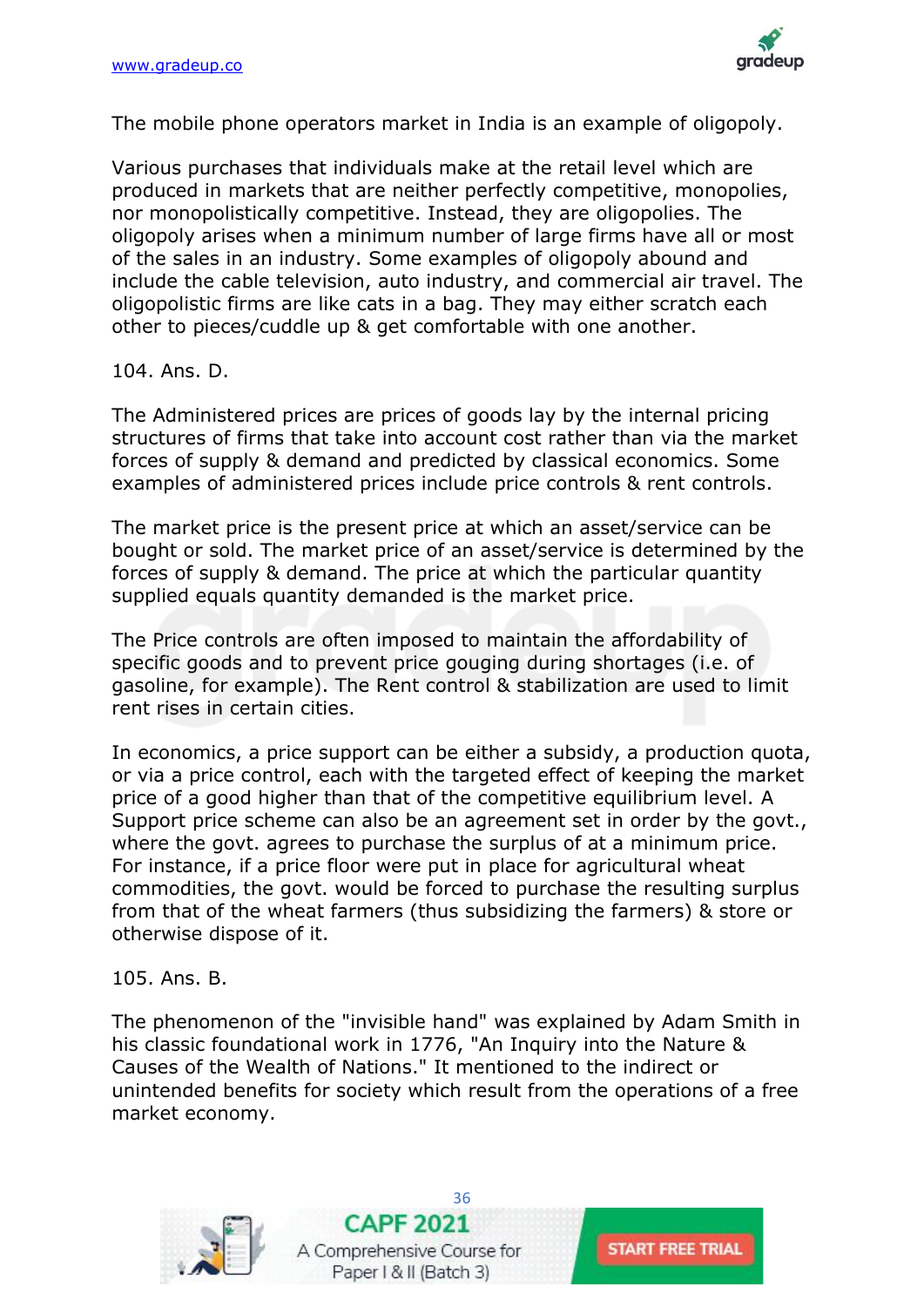![](_page_36_Picture_1.jpeg)

The Adam Smith's "laissez-faire," or free-market, theories are primarily supported by the supply-side Milton Friedman school of economic thought. Those particular theories stand in contrast to the 19<sup>th</sup> century demand-side Keynesian economic theories which became increasingly predominant in shaping the economic policies of western govt. (s) since the 1930s & the Great Depression.

106. Ans. C.

The HDI (Human Development Index) is a statistical tool used to calculate a country's overall achievement in its social & economic dimensions. The social & economic dimensions of a nation are based on the health of people, their education attainment level and their standard of living.

The calculation of the index unifies four major indicators:

- Life expectancy for health,
- expected years of schooling,
- mean of years of schooling for education, and
- Gross National Income per capita for standard of living.

Every year UNDP ranks countries based on the HDI report released in their yearly report. The HDI is one of the best way to keep track of the level of development of a nation, as it combines all the major social & economic indicators that are responsible for economic development.

107. Ans. A.

Eligibility criteria for Mini-ratna Status of CPSEs: The CPSEs which have made profits in the past three years continuously and have a positive net worth are eligible to be considered for grant of Miniratna status.

The Miniratnas are categorised in two categories. They are:

\* Category I: It includes Mini-ratnas that have made profits for the past three years continuously or earned a net profit of Rs. 30 Cr. or more in one of these three years. There are in overall 60 such companies.

\* Category II: It includes Mini-ratnas that have made profits continuously for the past three years and must have a positive net worth. There are in overall 15 such companies in this category.

Below are some Miniratnas in category I & II:

![](_page_36_Picture_17.jpeg)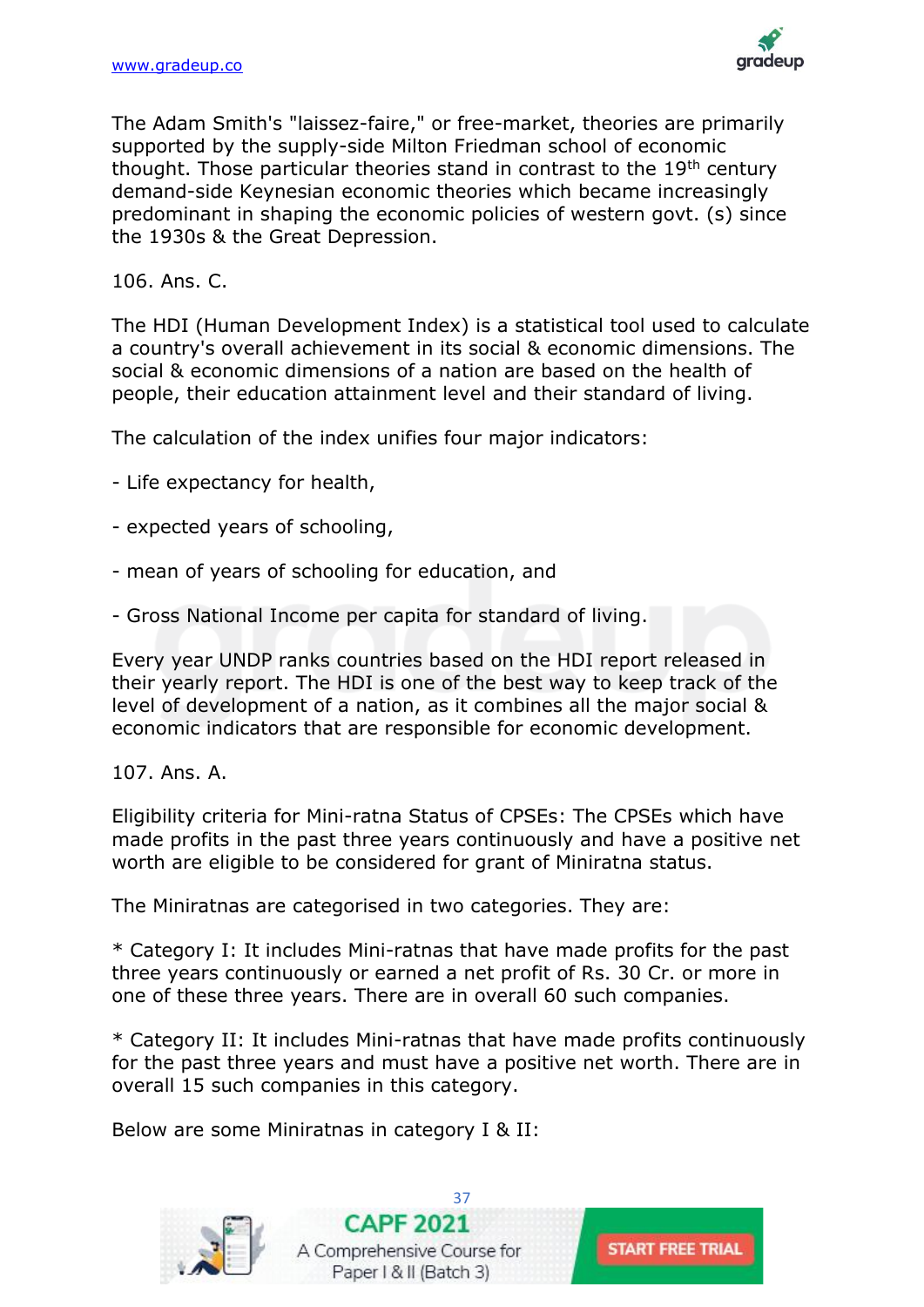![](_page_37_Picture_1.jpeg)

| Miniratna Category - I PSEs                   | Miniratna Category - II PSEs                           |
|-----------------------------------------------|--------------------------------------------------------|
| <b>Company Name</b>                           | <b>Company Name</b>                                    |
| Airports Authority of India                   | Artificial Limbs Manufacturing Corporation of India    |
| Antrix Corporation Limited                    | Bharat Pumps & Compressors Limited                     |
| Balmer Lawrie & Co. Limited                   | Broadcast Engineering Consultants (I) Limited          |
| <b>BEML Limited</b>                           | Central Mine Planning & Design Institute Limited       |
| Bharat Coking Coal Limited                    | Central Railside Warehouse Company Limited             |
| Bharat Dynamics Limited                       | Engineering Projects (India) Limited                   |
| Bharat Sanchar Nigam Limited                  | FCI Aravali Gypsum & Minerals India Limited            |
| Ed.CIL (India) Limited                        | Ferro Scrap Nigam Limited                              |
| Garden Reach Shipbuilders & Engineers Limited | HMT (International) Limited                            |
| Goa Shipyard Limited                          | Indian Medicines & Pharmaceuticals Corporation Limited |
| Hindustan Copper Limited                      | M E C O N Limited                                      |
| Hindustan Newsprint Limited                   | Mineral Exploration Corporation Limited                |

#### 108. Ans. A.

A pluralist democracy resembles a political system where there is more than one centre of power. The modern democracies are by definition pluralist because democracies allow freedom of association. Although, pluralism may exist without democracy. It has the capacity of class to ensure Governmental responsiveness code.

The People's democracy is a multi-class authority or rule in which the proletariat dominates, i.e., Social equality through a common ownership of wealth.

The Elitist democracy resembles that a small minority, comprising of members of the economic elite & policy-planning networks, holds the most power and also this power is independent of democratic elections.

As per Macpherson & Dunn to J. S. Mill democracy was a very powerful mechanism of moral self-development and harmonious expansion of individual capacities. We are therefore in a possession of two elements of development which includes one is moral self-development and the other is development of individual capacities.

#### 109. Ans. C.

The Socialism is a populist economic & political system based on public ownership (even known as collective/common ownership) of the means of production. The Socialists contend that shared resource's ownership and central planning gives a more equal distribution of goods & services and a more equitable society.

![](_page_37_Picture_10.jpeg)

![](_page_37_Picture_12.jpeg)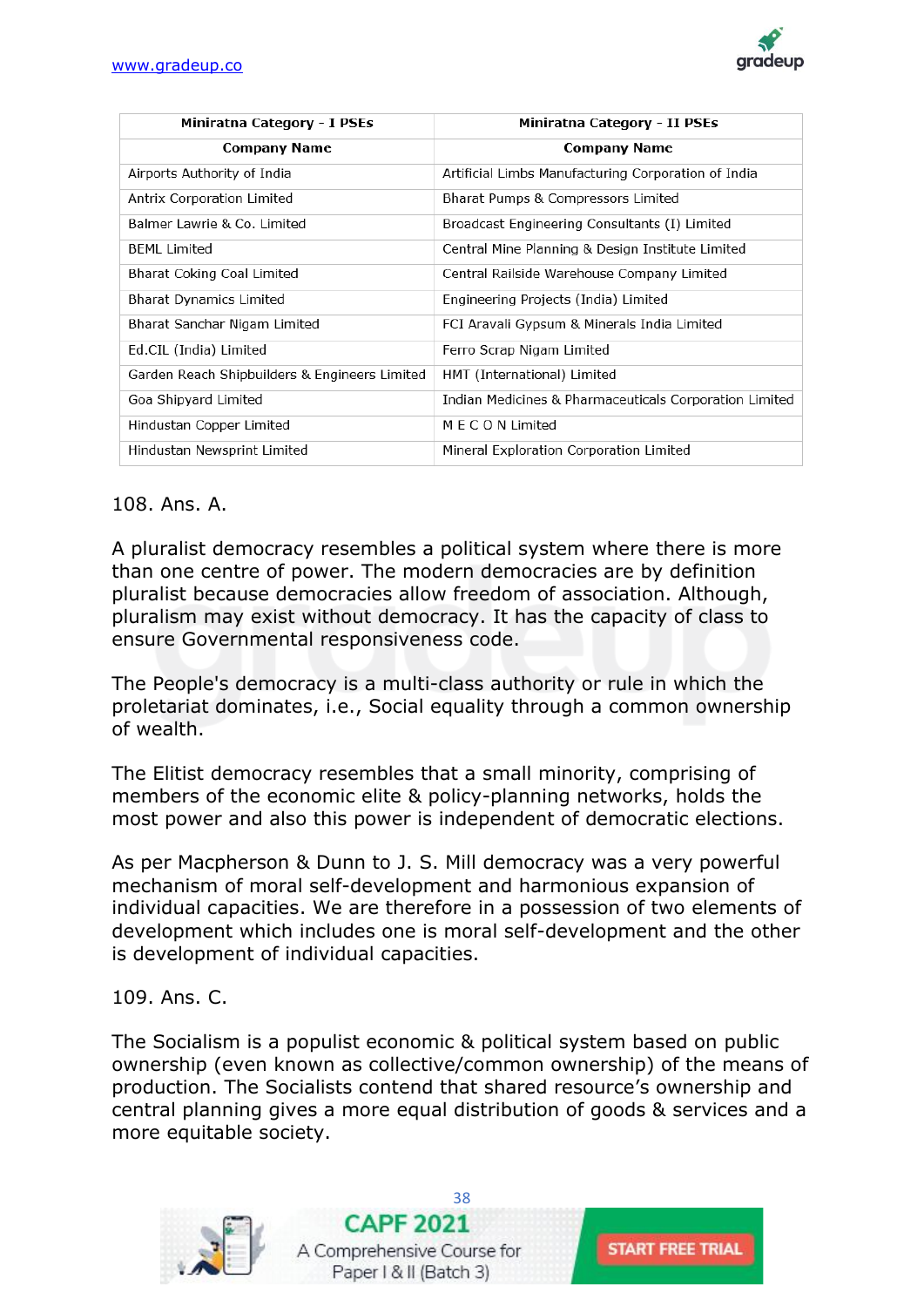![](_page_38_Picture_1.jpeg)

110. Ans. B.

The state's governor can use his or her discretionary powers in the below conditions:

• When no party attains a clear majority, the governor has discretion to opt a candidate for CM (Chief Minister) who will put together a majority coalition as soon as possible.

• The governor can impose president's rule.

• The governor can submit reports on his own to the President or on the President's direction of the regarding the affairs of the state.

• The governor can withhold his assent to a bill and send it to the president for his approval.

• During an emergency rule per Article 353, governor can override the advice of the CoMs (Council of Ministers) if specifically permitted by the president.

111. Ans. D.

The Part IVA of Indian Constitution deals with Fundamental Duties (FDs). Presently, there are 11 FDs. Originally, the Constitution of India didn't contain these duties. The FDs were added by 42nd and 86th Constitutional Amendment acts.

The Indian Constitution prescribes certain FDs which are basic moral obligations on the citizens. One of the FD listed is to safeguard public property & to abjure violence. Though FDs are non-enforceable, it is the responsibility of every citizen to preserve public places in order to fulfil this moral duty.

FDs are not enforceable through courts but fundamental rights (FRs) are enforceable through the Supreme Court under Article 32 of the Indian Constitution and the High Court has the power to issue writs for the enforcement of the FRs under Article 226. The FDs and the DPSP (Directive Principles of State Policy) that are provided in Part IV of the Constitution are taken into account by the Courts whereas interpreting the FRs or any restrictions that are imposed on such rights.

The courts may use FDs for determining constitutionality of law. If any law is challenged in the court for its constitutional validity and if that particular law is providing force to any of the FDs then that law will be held reasonable.

![](_page_38_Picture_14.jpeg)

[39](https://gradeup.co/courses/capf-online-course-b3) **CAPF 2021** A Comprehensive Course for Paper | & II (Batch 3)

**START FREE TRIAL**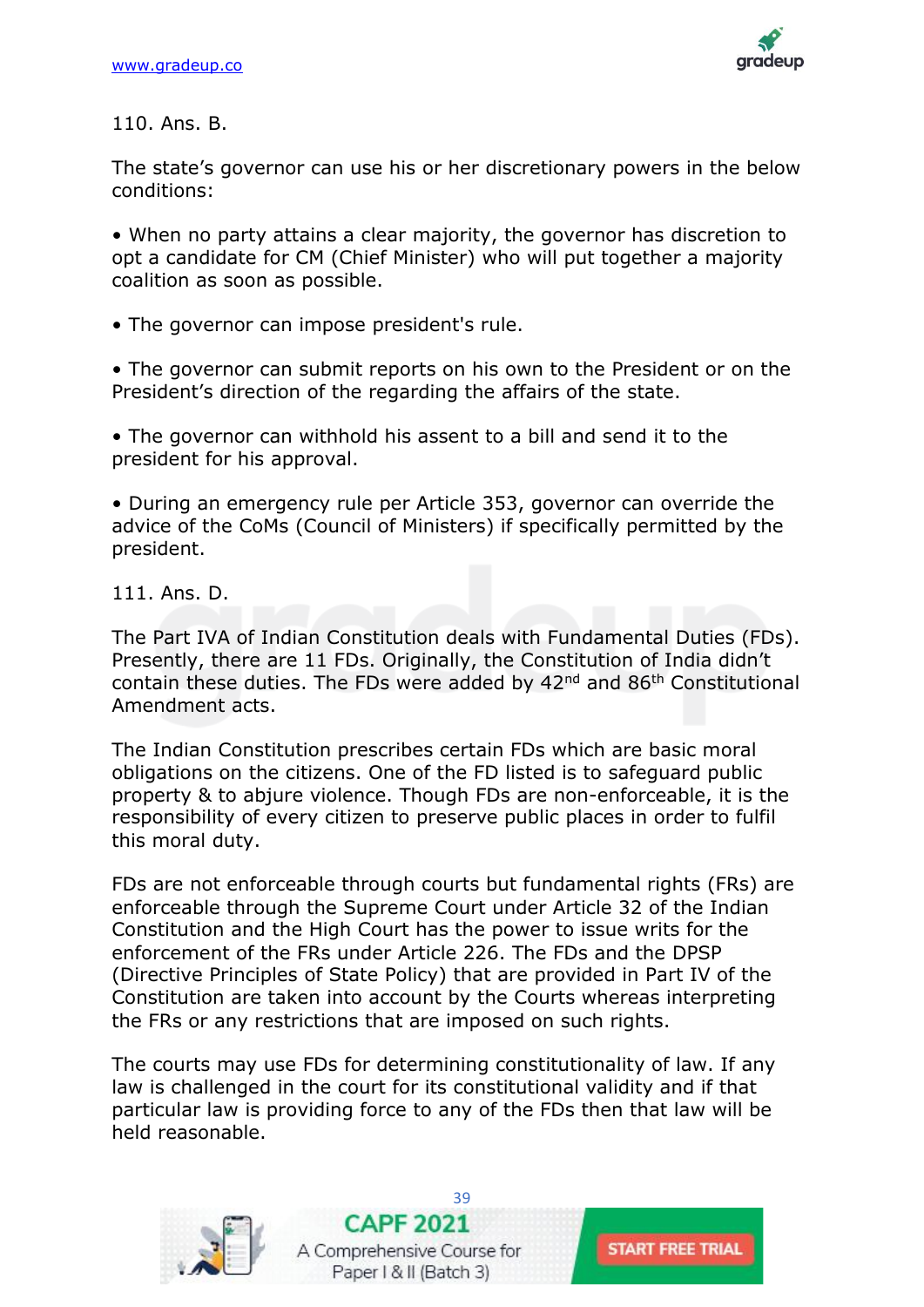![](_page_39_Picture_1.jpeg)

# 112. Ans. D.

Under the premiership of Congress leader Indira Gandhi, the Green Revolution within the country commenced in the year 1966, leading to a raise in food grain production, majorly in Punjab, Haryana, & Uttar Pradesh. Major milestones in this process were the development of highyielding wheat varieties, and rust resistant strains of wheat.

In case of Punjab, where it was first introduced, the Green Revolution led to critical increases in the state's agricultural output, supporting country's overall economy. By the year 1970, Punjab was producing 70 per cent of the country's total food grains, and incomes of the farmer were increasing by over 70 per cent. The prosperity of Punjab following the Green Revolution became a role-model to which other states aspired to reach.

113. Ans. D.

Other than tobacco, all three, wheat, paddy and sugar are included to estimate food inflation in India.

Most food items, such as, cereals, pulses, milk, fruits & vegetables, meatfish-eggs (i.e. MFE) and sugar exhibited higher avg. rates of inflation when compared to overall WPI inflation during the latter period. The avg. inflation rates for pulses & MFE were even higher than that of the composite food WPI inflation during the period.

114. Ans. A.

1.33 is the price elasticity of demand for samosa by kumar.

The price elasticity of demand is calculated as % change in quantity divided by the % change in price.

 $e(p) = (dQ/Q)/(Dp/p)$ 

where,

 $e(p)$  = price elasticity

- $Q =$  quantity of demanded good
- $P =$  price of demanded good
- 115. Ans. A.

The PLFS, (which was launched by the NSSO (National Sample Survey Organisation) in the year 2017), suggests that job market conditions in the nation are more worrisome than what the headline numbers reveal.

![](_page_39_Picture_18.jpeg)

 $40$ 

**CAPF 2021** A Comprehensive Course for Paper | & II (Batch 3)

![](_page_39_Picture_21.jpeg)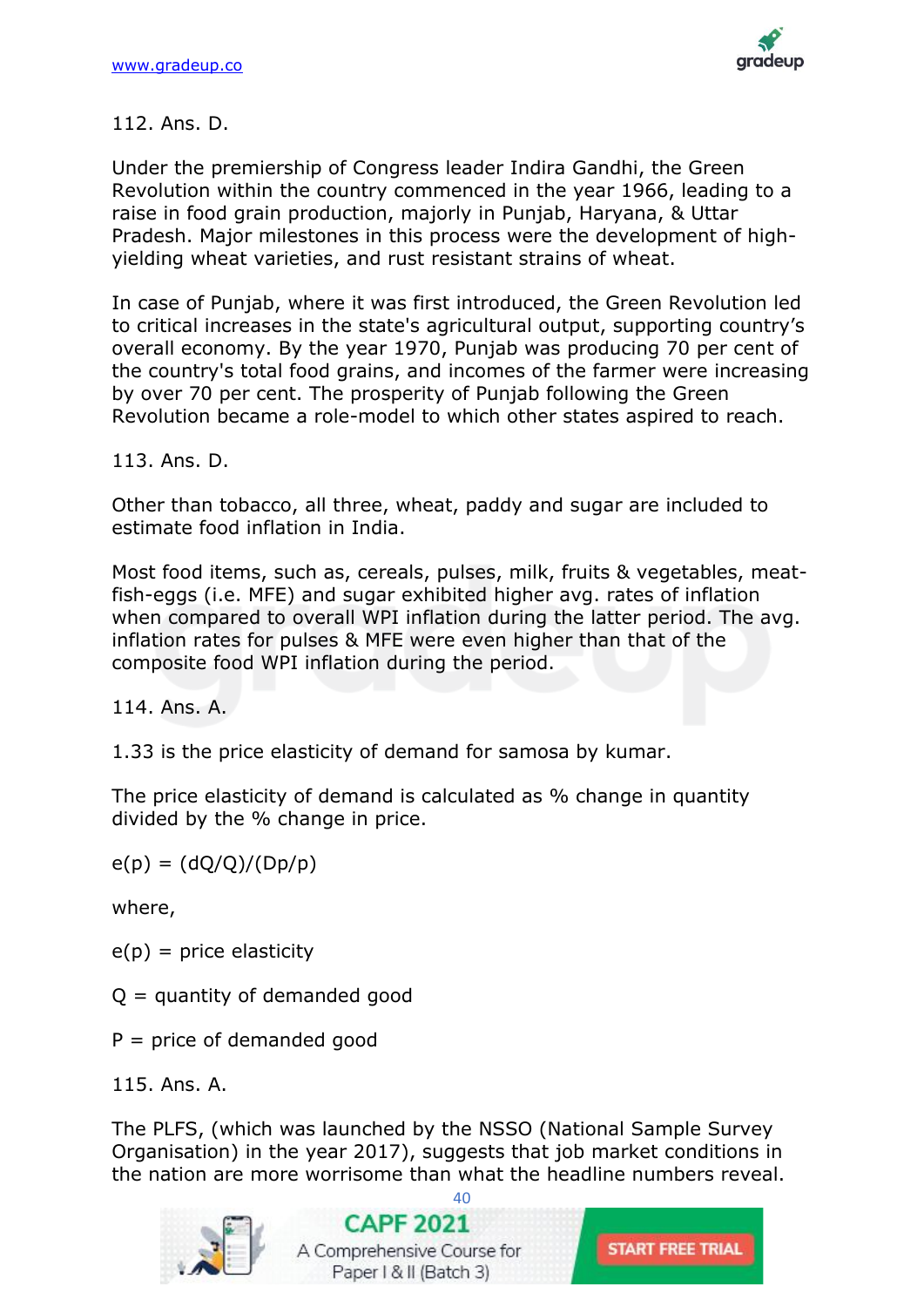![](_page_40_Picture_1.jpeg)

As per PLFS (Periodic Labour Force Survey) 2017-18, 6.1 per cent of India's labour force, and 17.8 per cent of young people (I.e. 15 to 29 years) in the labour force are unemployed.

The data alo shows that the proportion of the workforce engaged in regular wage or salaried jobs increased by 5% points between 2011-12 (it was when the last NSSO employment unemployment survey was conducted) & 2017-18.

The median daily earnings were higher for men & women in regular jobs, as compared to casual work and self-employment.

Across division of the workforce, wages & earnings were higher in urban areas compared to rural areas, and for men than for women.

About 15 per cent of regular workers were engaged in elementary occupations like building caretakers, garbage collectors & manual workers.

The median earnings in elementary occupations is accompanied by service workers & those engaged in skilled agricultural work & fisheries (i.e. median earnings of Rs. 8000 per month for both sets of workers).

Regular jobs are significant and in high demand globally as they tend to offer better pay & job security.

About 71 per cent of the regular workers in the non-agricultural sector didn't have a written job contract in the year 2017-18.

There was a 5.8% points decline in the proportion of regular workers who were not eligible for any kind of social security benefits between 2011-12 & 2017-18.

116. Ans. B.

The 2011 census has categorised the working population of India into four major categories:

- Cultivators
- Agricultural labourers 54.6%
- Household labourers 3.8%
- Other workers 41.6%

117. Ans. A.

![](_page_40_Picture_18.jpeg)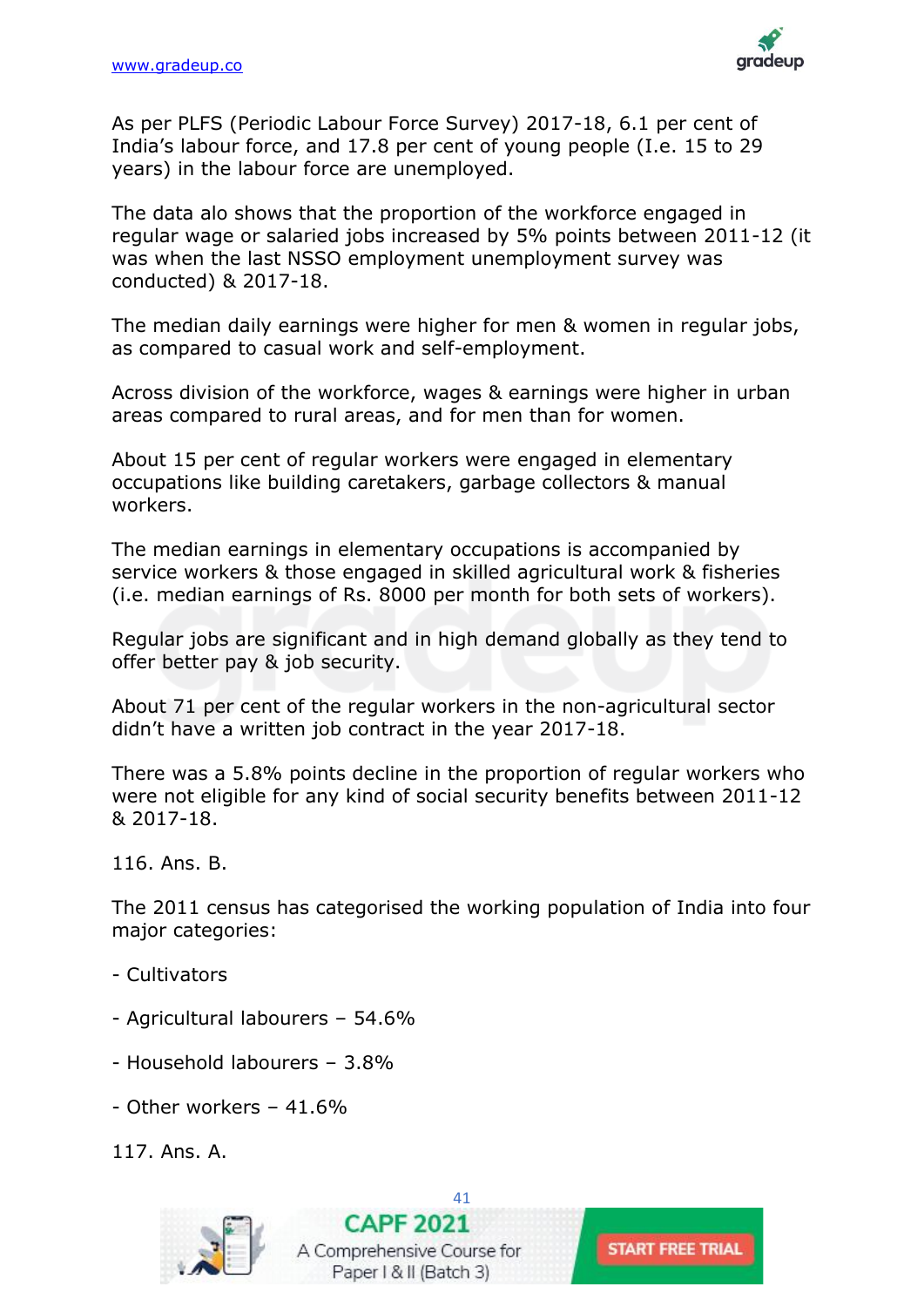![](_page_41_Picture_1.jpeg)

The Dards are a class of Indo-Aryan peoples found predominantly in northern Pakistan, north-western India & eastern Afghanistan. This group speak Dardic languages, which belong to the Indo-Aryan family of the Indo-European languages.

The largest populations of Dards are present in Gilgit-Baltistan & Khyber Pakhtunkhwa, Pakistan and in the Kashmir & Chenab Valley in India. There are smaller populations present in Ladakh in India & in eastern Afghanistan also. The Kashmiri people currently are the largest Dardic group, with a population of more than 5.5 million.

118. Ans. D.

The Acacia trees have long roots so that the trees may survive in dry climate. Its long roots penetrate out deep into the soil in search of water.

The Sharp, threatening thorns protect acacias precious leaves from that of herbivorous (i.e. plant-eating) animals. They require these thorns in the dry atmosphere where they grow. When it rarely precipitates, losing the water in one's leaves can be a death sentence. This is quite common strategy for desert plants.

The Acacia tree is an evergreen tree which grows between to 1 to 30 m tall, with a trunk up to 12 m long & 50 cm in diameter. The trunk is crooked & the bark vertically fissured. The roots are shallow & spreading. It has a dense foliage with an open, spreading crown which gives the foliage to absorb the maximum Sunlight. The leaves 10 to 16 cm long and 1.5 to 2.5 cm wide with 3 to 8 parallel nerves, thick, leathery & curved.

119. Ans. D.

From the tourism to marine recreation & sport fishing, coral reefs play an essential role in the economies of countries all around the globe. As per one estimate, coral reefs provide economic goods & services worth about USD 375 billion each year.

The Individuals polyps of hermatypic corals secrete calcium carbonate (i.e. limestone) skeletons which, in time develop coral reefs. Thus, hermatypic corals are even known as reef building corals.

The coral reefs can act as a natural barrier against extreme storms and help prevent loss of life and property as well as erosion. The coral reefs can effectively protect shorelines due to their ability to cause waves to break off offshore, therefore, limiting the energy impacting the coastline.

The earthquake results in damage to coral reefs was more severe when compared to damage cause by the tsunami. For example, in

![](_page_41_Picture_13.jpeg)

![](_page_41_Picture_14.jpeg)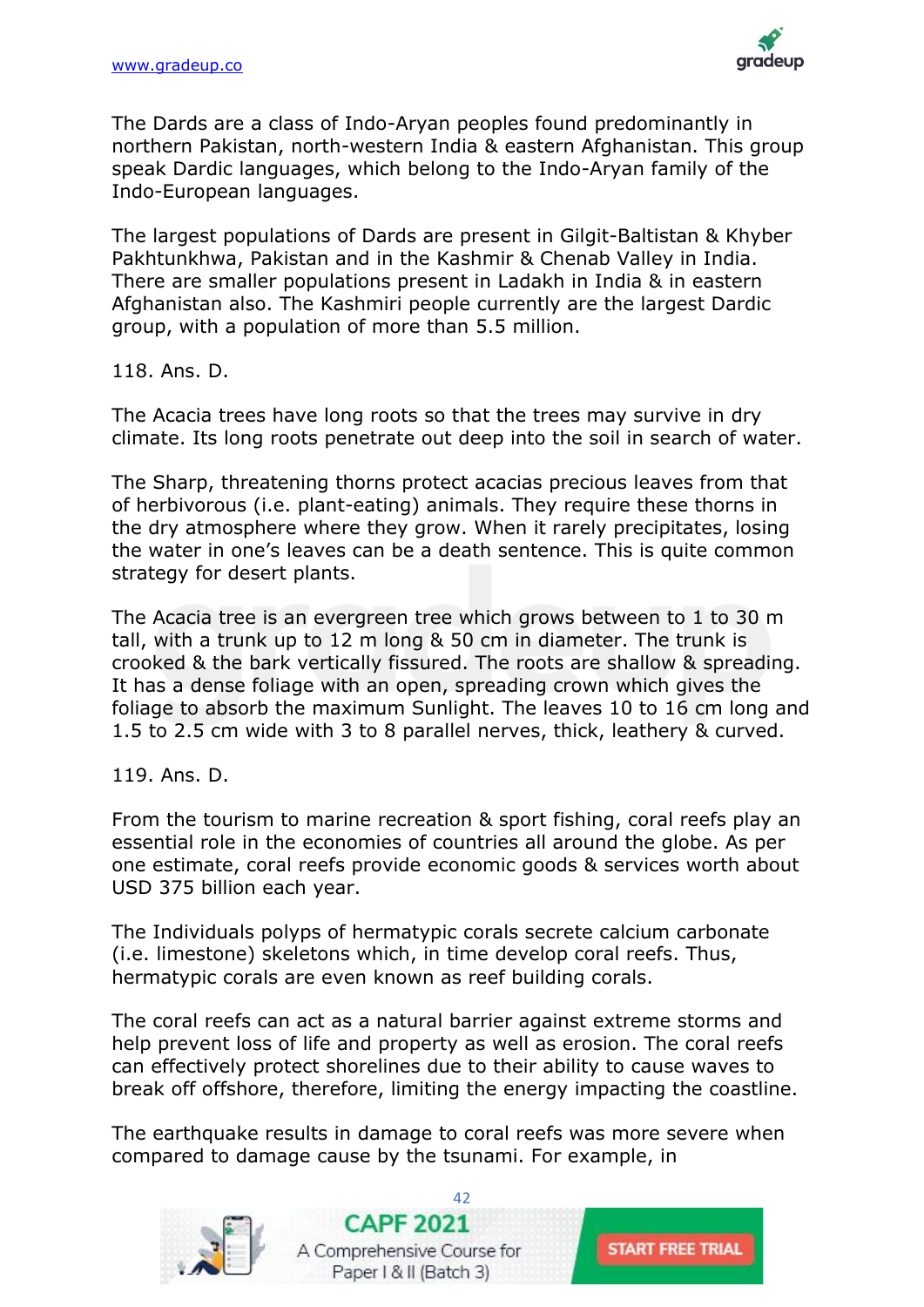![](_page_42_Picture_1.jpeg)

26th December 2004 earthquake & tsunami results in serious damage to the coral reefs & other marine living organisms.

# 120. Ans. A.

The Sand Spits are long narrow beaches of sand/shingle that are attached to the land at one end. They extend around a bay, an estuary or at place where the coastline changes direction. They are usually formed by longshore drift in one dominant direction. At the beach's end, the material being carried by longshore drift is deposited. At a river estuary, the spit's growth also causes the river to drop its sediment. This happens mainly on the landward side (i.e. rather than the seaward side) of the spit and salt marshes may develop. The wind and waves may curve the end of the spit towards the land.

121. Ans. A.

The births & deaths are natural causes of change in population. The difference among the birth rate and the death rate of a nation or place is known as the natural increase. The natural rise is calculated by subtracting the death rate from that of the birth rate.

Natural increase = Birth rate - Death rate

The rate of natural increase is given as a % which is calculated by dividing the natural increase by 10. For instance, if the birth rate is 14 per 1,000 population, and the death rate is 8 per 1000 population, then the natural increase is equal to  $14 - 8 = 6$ , i.e.,  $6/1000$ , which is equal to  $0.6%$ .

122. Ans. D.

MSME stands for Micro, Small & Medium Enterprises. In a developing country such as India, MSME industries are the economy's backbone.

The MSME sector contributes to 45 per cent of India's TIE (Total Industrial Employment), 50 per cent of India's Total Exports and 95 per cent of all industrial units of the nation and more than 6000 kinds of products are manufactured in these industries. When these particular industries grow the country's economy grows as a whole & flourishes as well. These industries are even known as small-scale industries or SSI's.

123. Ans. B.

Corporation Tax has the largest contribution to the Gross Tax Revenue of Government of India in 2019-20 (BE).

**START FREE TRIAL** 

![](_page_42_Picture_14.jpeg)

![](_page_42_Picture_15.jpeg)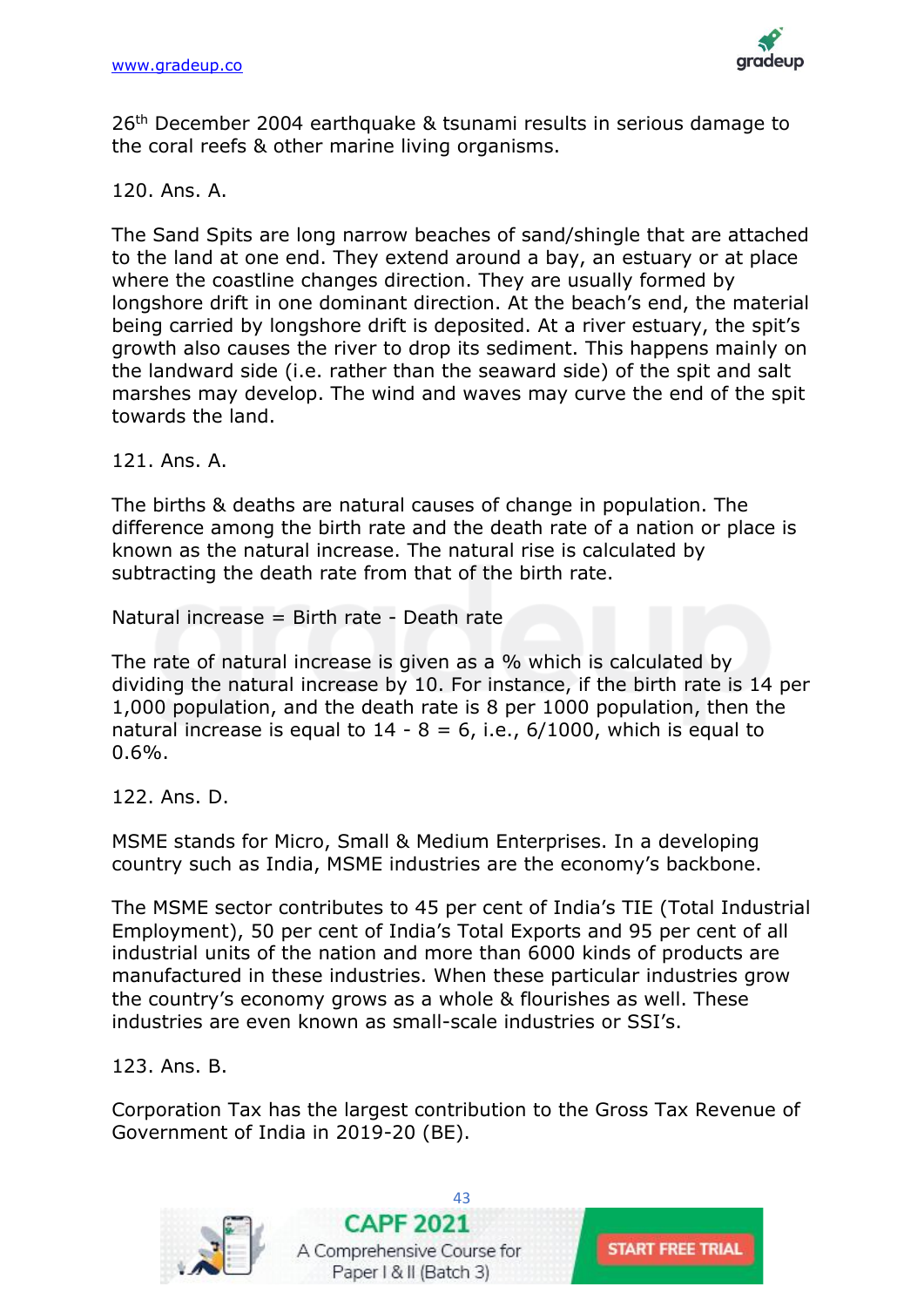![](_page_43_Picture_1.jpeg)

For every rupee in the govt. coffer, 68 paise will come from direct & indirect taxes whereas states' share of taxes & duties is the single-largest expense head accounting for 23% of total spending, as per the budget.

As per the Budget for 2019-20 presented in Parliament, Goods & Services Tax collections contributed 19 paise in every rupee revenue.

Corporation tax is the single largest income source, contributing 21 paise to each rupee earned.

The collection from borrowings & other liabilities will be 20 paise whereas income tax will yield 16 paise to every rupee collection.

124. Ans. B.

• Growing of two or more crops in a definite row pattern is called as inter cropping.

• Inter cropping is a crop cultivation technique where two or more different kind of crops are cultivated combinedly in the same field but following a specific pattern, such as planting in rows.

• The seeds of these several varieties of crops are sown in rows which follows the specific pattern but they are not combined at the time of sowing.

• The specific needs of each crop such as fertilizer, pesticide etc. are catered to individually and not as a whole.

• This technique doesn't lead to competition between the crops and thus yields more production.

125. Ans. D.

The wide majority of the minerals which make up the rocks of Earth's crust are silicate minerals. These involve minerals like quartz, feldspar, mica, amphibole, zeolite, pyroxene, olivine, and a great variety of clay minerals.

Bauxite is not a naturally occurring mineral. It is a heterogeneous material comprised primarily of one or more aluminum hydroxide minerals plus several mixtures of silica, titania, iron oxide, and other impurities in trace amounts.

The Feldspars are combination of potassium alumino-silicate (K2O Al2O3 6SiO2) & sodium alumino-silicate, even known as albite (Na2O Al2O3 6SiO2). The Feldspars are naturally occurring substances, it is because of

![](_page_43_Picture_16.jpeg)

 $\Delta\Delta$ **CAPF 2021** A Comprehensive Course for Paper | & II (Batch 3)

![](_page_43_Picture_18.jpeg)